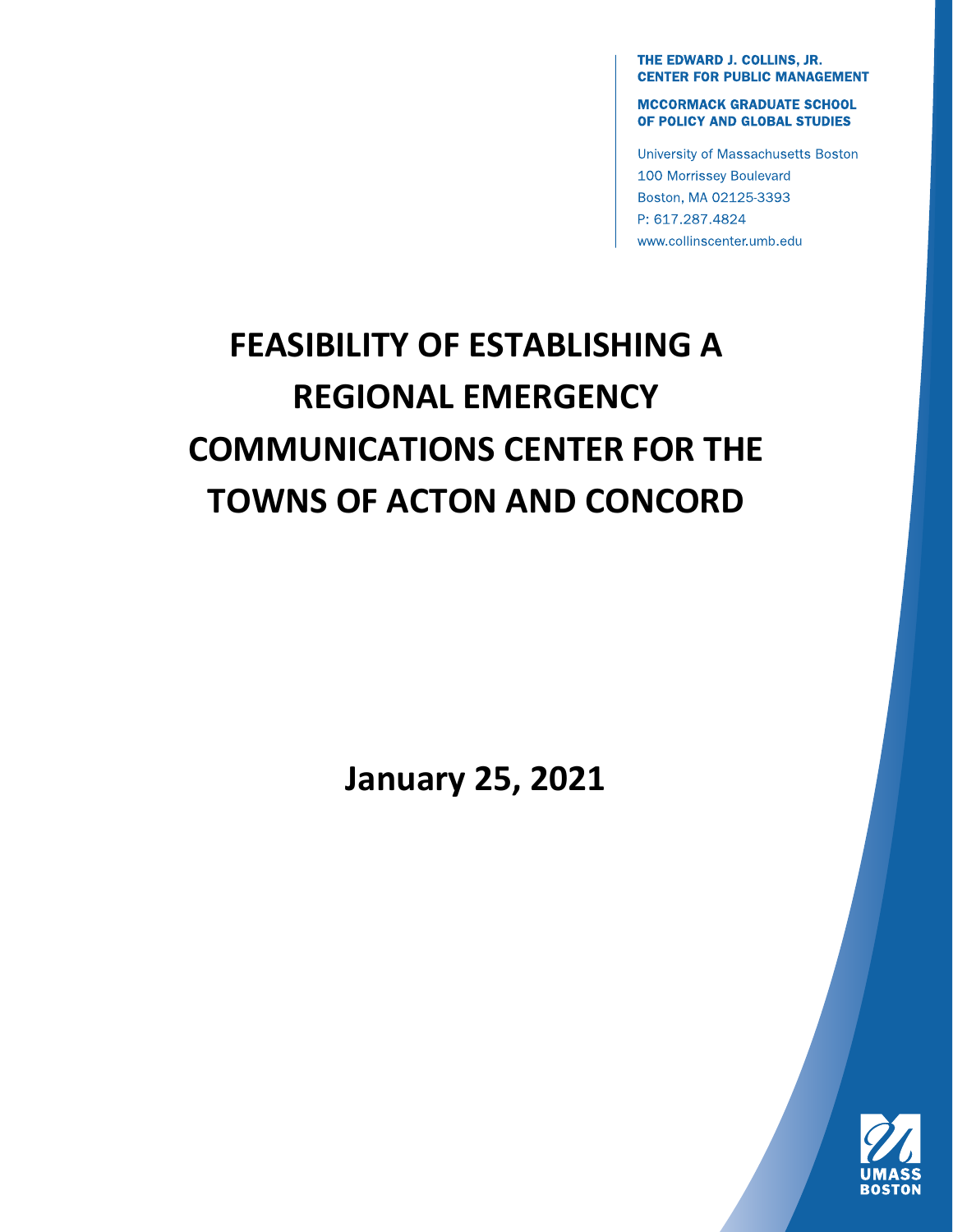## **Table of Contents**

| Standardized Operational Protocols/Call Taking and Dispatching Procedures17              |
|------------------------------------------------------------------------------------------|
|                                                                                          |
|                                                                                          |
|                                                                                          |
| Appendix A: Draft District Agreement for Acton-Concord Regional Emergency Communications |
|                                                                                          |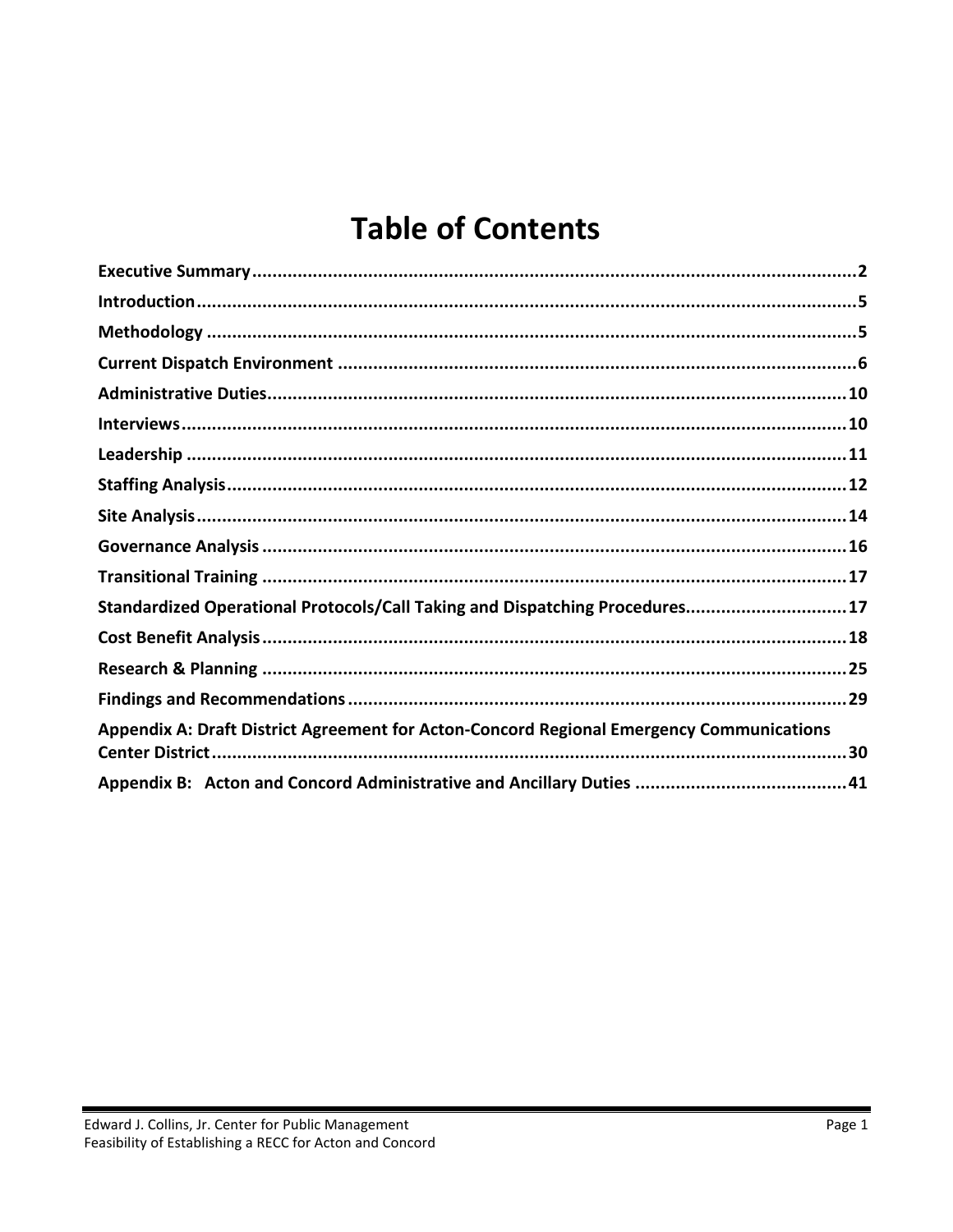## <span id="page-2-0"></span>**Executive Summary**

The Town of Acton requested funding from the State 911 Department to conduct a Study of the Feasibility of establishing a Regional Emergency Communications Center (RECC) for the Towns of Acton and Concord. The State 911 Department authorized the Edward J. Collins, Jr. Center for Public Management to conduct the Study as part of its inter-governmental services agreement (ISA) to aid the State 911 Department in its PSAP regionalization and RECC Development efforts.

Acton and Concord are suited quite well to establish a Regional Emergency Communication Center (RECC), as they are similar in population, call volume, and culture. Both communities, which are adjacent to each other, have high expectations of providing their dispatch services.

Acton and Concord metrics that impact on the demand for emergency call-taking and dispatching services are provided in the following chart.

| <b>Metrics</b>                 | Acton  | <b>Concord</b> | <b>Total</b> |
|--------------------------------|--------|----------------|--------------|
| <b>Population 2018</b>         | 23,738 | 19.211         | 42.949       |
| 911 Calls                      | 4.315  | 4.105          | 8.320        |
| <b>Calls for Service (CFS)</b> | 35,248 | 34.792         | 70,040       |

The Acton Dispatch Center at the Acton Public Safety Facility has the space for a redesigned dispatch floor space to accommodate eight (8) dispatch positions and one (1) supervisor position that would more than accommodate a RECC for Acton and Concord, as well as several other communities. The new RECC hosted at the Acton Public Safety Facility would have access to a modern well-planned dispatch center that includes an administrative office, locker space, and access to a training/meeting room.

Interviews revealed that there was a willingness of the public safety leaders to regionalize their dispatch services to provide for more effective 911 dispatch services. Interviewees felt that the key outcomes of regionalization would provide for:

- Additional dispatch personnel to deal with increased surge of calls
- Opportunities for dispatcher advancements
- New equipment and better technology
- Standardized dispatch protocols
- Efficiencies through economy of scale and combined resources
- Cost savings
- Increased professionalism of operations and increased expectations
- Independent dispatch department

Based upon the data collected and the analysis conducted, it was determined that it is feasible to Regionalize Acton and Concord into a single RECC.

The State 911 Department is charged with coordinating and effecting the implementation of enhanced 911 service and administering such service in the Commonwealth. In fulfilling this responsibility, the State 911 Department provides the public safety answering points (PSAP) in Massachusetts that serve as the first point of reception of a 911 call with call processing equipment, database, network, and technical support services, training for personnel handling the calls at the PSAPs, and with funding to support the operation of the PSAPs through the administration of an extensive grant program.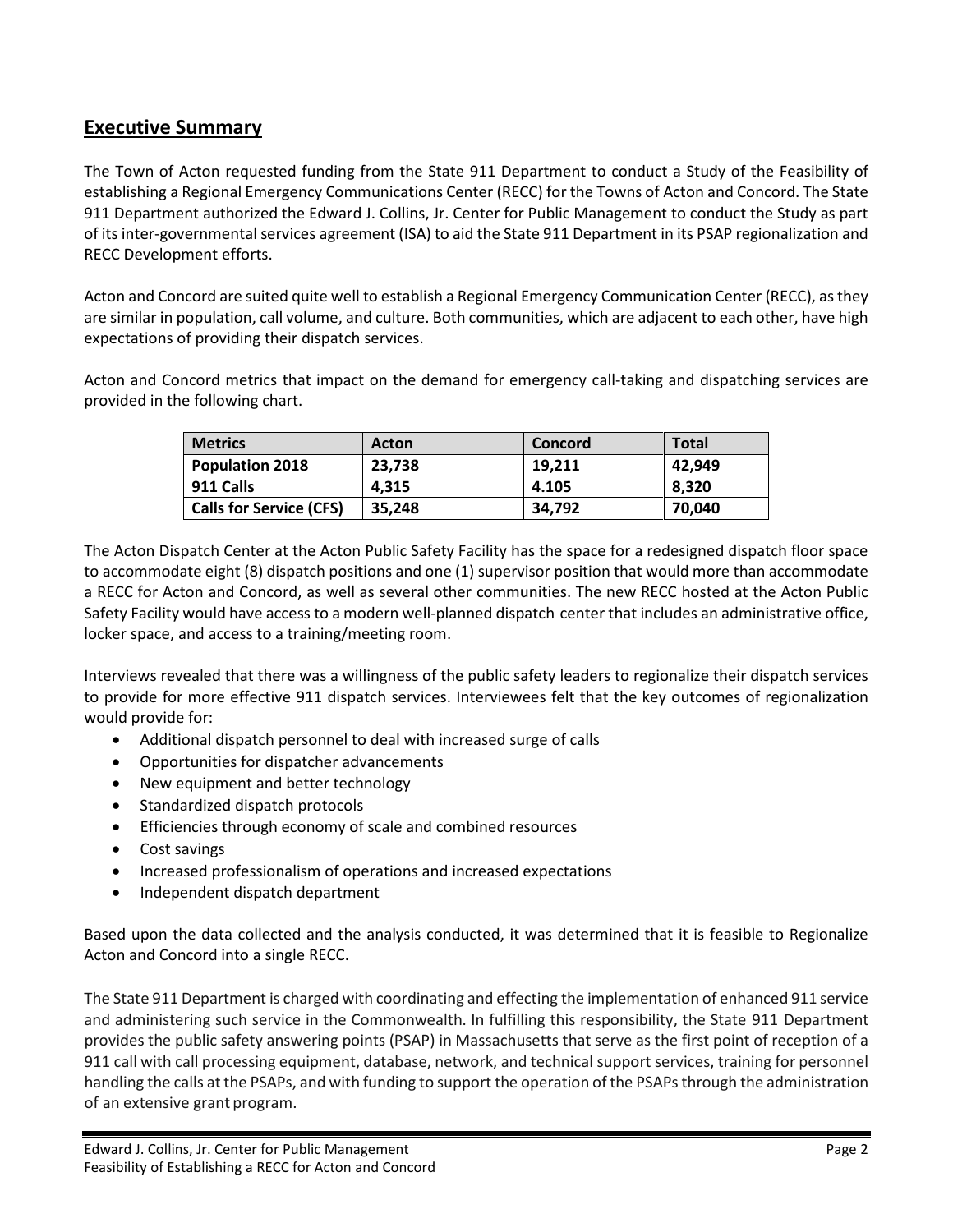The State 911 Department has provided their estimate for Support and Incentive Grant funds on a recurring basis for a RECC for the Towns of Acton and Concord. Their estimate was received for this study and is as follows:

| FY2021- Acton-Concord RECC - December 10, 2020 |                               |         |  |                            |  |         |
|------------------------------------------------|-------------------------------|---------|--|----------------------------|--|---------|
| <b>Entity</b>                                  | <b>RECC</b><br><b>Support</b> |         |  | <b>Total Grant Funding</b> |  |         |
| Acton-Concord RECC                             |                               | 140,641 |  | 561.224                    |  | 701.865 |

The equipment needed for this transition is an allowable cost item under the State 911 Department Regional Developmental Grant Program. Those items include radio equipment for interoperability between Acton and Concord to allow for dispatching from Acton.

#### **Cost Benefit Analysis Summary**

The Table below documents the savings that are anticipated from the economy of scale of the RECC, a cost-sharing effort between both communities, as well as a grant funding effort for recurring costs and a separate effort through Development Grants for capital costs/equipment to establish a RECC and to replace outdated equipment.

| Community    | <b>Non-Recurring Capital Savings</b> | <b>Recurring Cost Savings</b> | <b>Total Savings</b> |
|--------------|--------------------------------------|-------------------------------|----------------------|
| Acton        | \$407,465.99                         | \$375,054.37                  | \$782,520.36         |
| Concord      | \$179,666.66                         | \$415,282.63                  | \$594,949.29         |
| <b>TOTAL</b> | 587,132.65                           | 790,337.00                    | \$1,377,469.65       |

#### **Recommendations:**

- 1. Consider a governance structure of either a Hosted RECC in a separate department within the Acton Town Government or as a Regional Emergency Communications Dispatch District. The analysis of both options is on Page 16. Both governance options have been used effectively for RECCs in Massachusetts and it is up to both communities to choose which model they will follow. Prior observation and research have shown that long-term community ownership in the RECC is best achieved by the establishment of a Regional Dispatch District.
- 2. Develop an outreach program to both communities to inform them of the enhanced capability of the RECC.
- 3. Develop a plan to assess the administrative and security needs for the Concord Police and Fire Departments.;
- 4. Develop uniform operational call taking and dispatching procedures for the RECC. Common operational policies and procedures for the RECC that meet the unique needs of the disciplines of the emergency response agencies to ensure the appropriate resources are provided at the time they are needed. The dispatch protocols should be governed by the appropriate rules and regulations to ensure performance standards are being maintained and community needs are being met. State 911 Department Standards, NFPA 1221, APCO and CALEA would provide guidance for the development of those documents. 560 CMR 2.00 requires that under Operational Standards (d) Call Handling Coordination/Negotiations that Municipalities participating in the implementation of 9-1-1 shall be responsible for coordinating with all public safety providers served by the PSAP. The new written operational policy and procedures become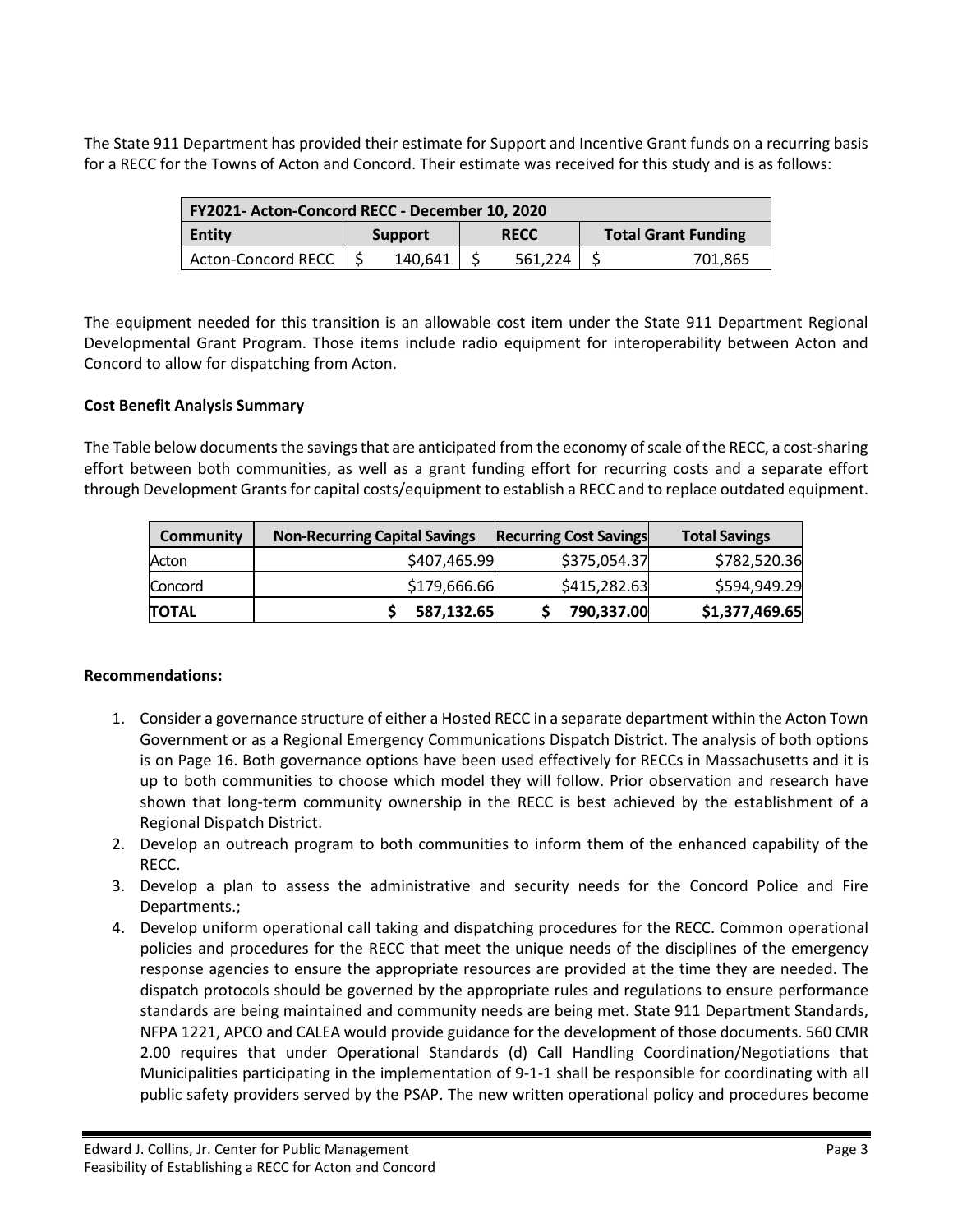the basis for the training of dispatchers for the RECC and for the future accreditation of the center. Seek State 911 RECC Developmental Funding to implement the redesign of the Acton dispatch center floor plan as well as the needed technology items including radio system enhancements, a uniform administrative phone system, security systems where needed and a regional Computer Aided Dispatch (CAD) and Records Management Systems (RMS) using the IMC/Tritech platform.

- 5. Develop a Transition Training Plan to incorporate all elements of required dispatch training as required by State 911, CAD/RMS, Dispatch Protocols, EMD and community knowledge.
- 6. Utilize the insight of the dispatchers and public safety personnel to develop excellence in operational guidelines/practices for the citizens of both communities and their public safety services.

#### **Benefits of Regionalization.**

Relying upon interviews that were conducted in forty-two (42) communities in Massachusetts with one hundred ninety-eight (198) Police and Fire Chiefs, their command personnel, town managers, and dispatch personnel, the most cited benefits of regionalization of dispatch services were as follows:

- 1. Standardized/use of the same dispatch protocols
- 2. Resources more dispatch personnel for major events and increased surge of 911 calls
- 3. Cost Savings, Financial Support state contributions to center development and recurring costs
- 4. Enhanced Mutual Aid
- 5. More effective call taking and dispatching capability for the public and emergency response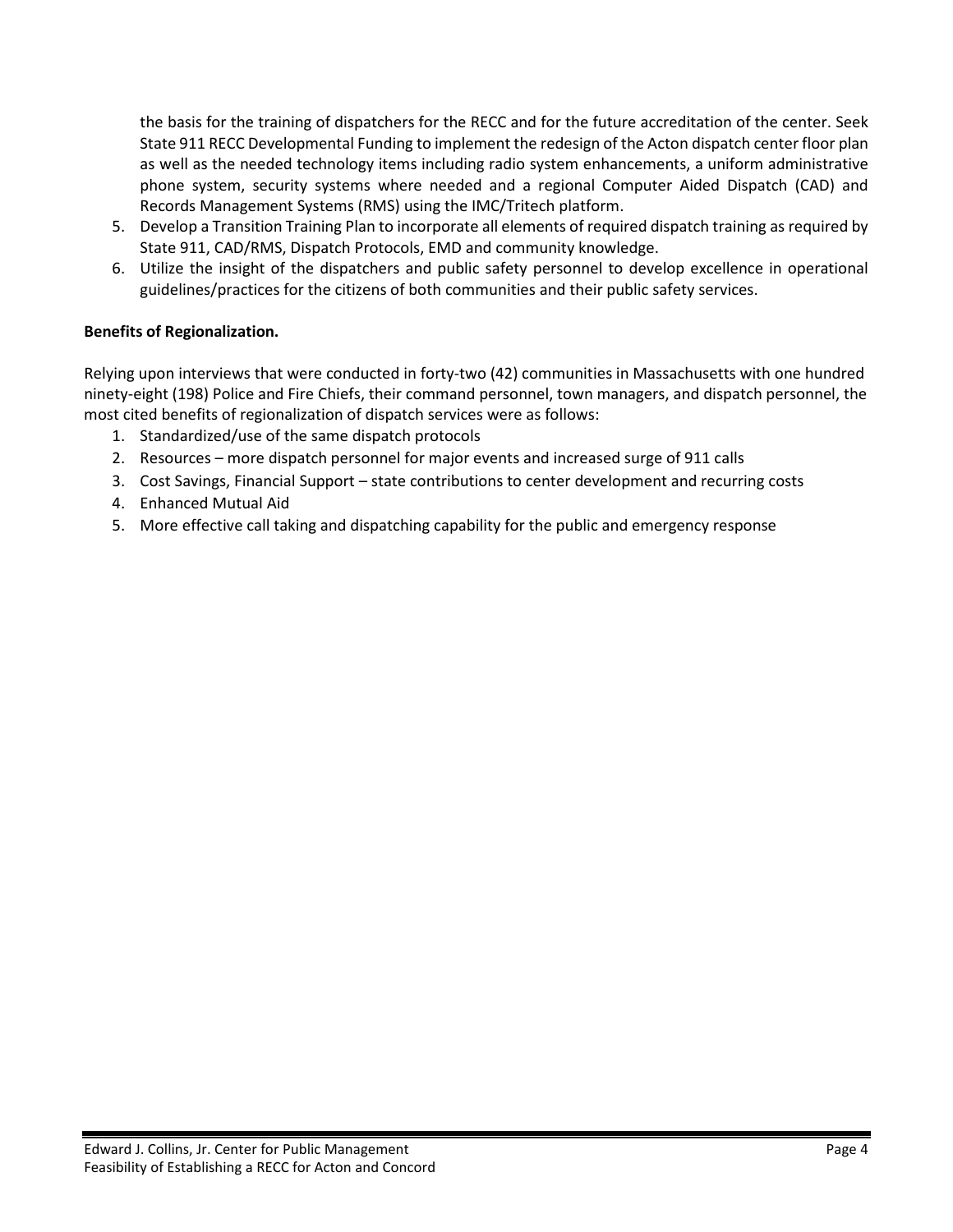## <span id="page-5-0"></span>**Introduction**

The Town of Acton requested funding from the State 911 Department to conduct a Study of the Feasibility of establishing a Regional Emergency Communications Center (RECC) for the Towns of Acton and Concord. The State 911 Department authorized the Edward J. Collins, Jr. Center for Public Management to conduct the Study as part of its inter-governmental services agreement (ISA) to aid the State 911 Department in its PSAP regionalization and RECC Development efforts.

The study included investigating the technical, operational, and cost requirements to establish a RECC, the potential locations of the RECC, and the governance options for the communities. This includes, but is not limited to, the cost of set up, technology requirements, identification of a potential site, cost of operation, and adherence to the State and National Standards for Dispatch Centers.

The Collins Center was established in 2008 in the McCormack Graduate School of Policy and Global Studies to further the public service mission of the University of Massachusetts Boston and assist municipalities in implementing best practices, often using data analytics. The Center provides technical assistance to municipalities and state agencies on all aspects of public management.

## <span id="page-5-1"></span>**Methodology**

The Collins Center adhered to the following methodology in collecting and analyzing data and information from the existing 911 PSAP services at the Acton and Concord Public Safety Facilities in order to assess the feasibility of developing a RECC.

Methods for collecting information relied on interviews, on-site assessments, and document review. The process was as follows:

- Kick-Off meeting with the principals from both Concord and Acton
- On-site visits which included interviews with police and fire chiefs and other designated dispatch personnel
- Collection of relevant data from each PSAP, including:
	- o Equipment used
	- o Staffing levels
	- o Examine physical plant and layout to determine capacity/ability to expand
	- o Research/planning
	- o Current dispatch budgetary expenses
	- o Call volume
	- o Additional administrative duties performed by dispatch personnel
	- o Analysis and preparation of the report
- Review of draft report with the Acton and Concord Emergency Communications Team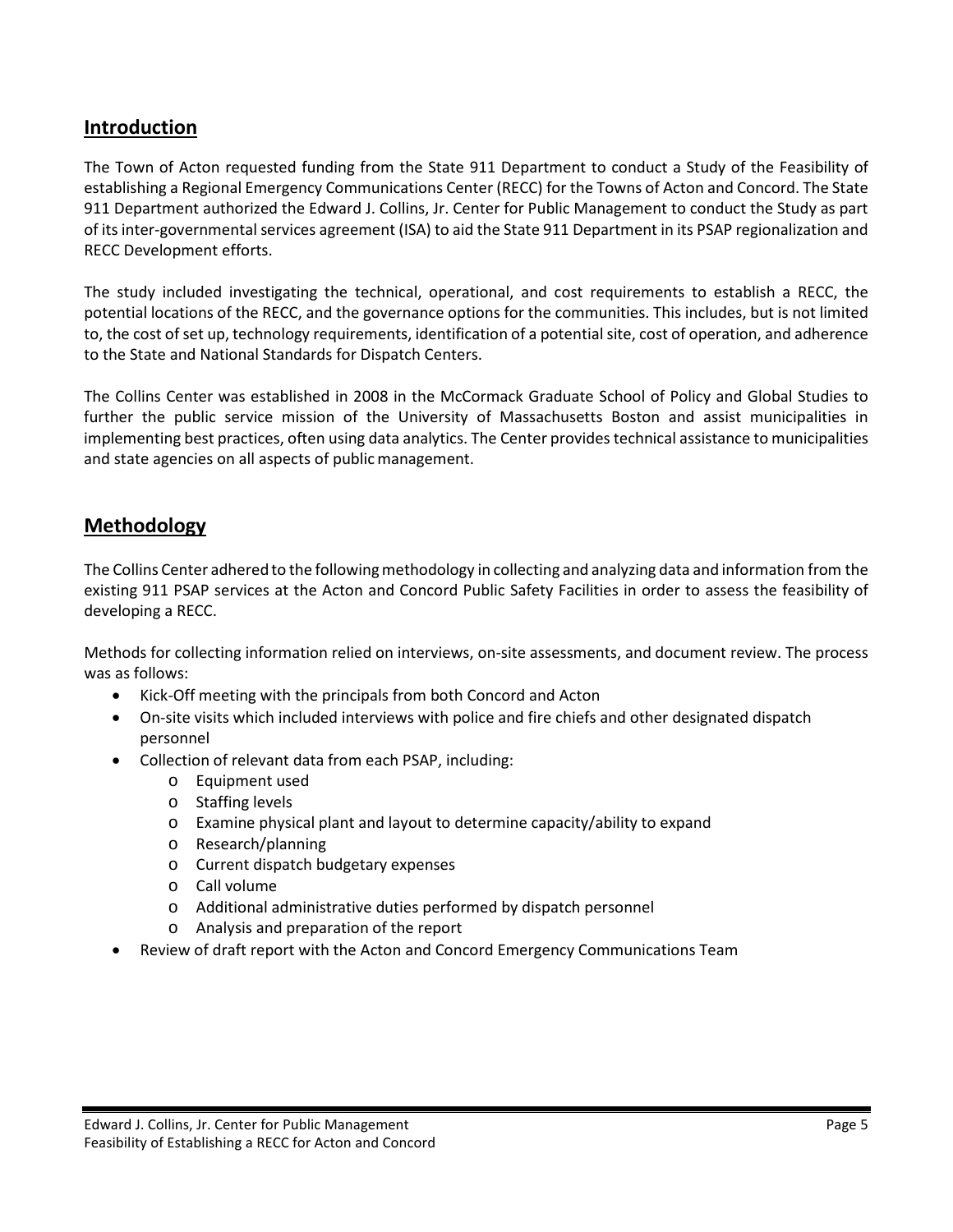## <span id="page-6-0"></span>**Current Dispatch Environment**

Acton and Concord metrics that impact on the demand for emergency call taking and dispatching services are provided in the following chart.

| <b>Metrics</b>                 | <b>Acton</b> | Concord | <b>Total</b> |
|--------------------------------|--------------|---------|--------------|
| <b>Population 2018</b>         | 23,738       | 19.211  | 42.949       |
| 911 Calls                      | 4.315        | 4.105   | 8.320        |
| <b>Calls for Service (CFS)</b> | 35.248       | 34,792  | 70,040       |

#### **Town of Acton, Massachusetts**

The Acton Public Safety Answering Point (PSAP) is located at the Acton Public Safety Facility located at 371 Main Street and overseen by the Acton Police Department. The dispatch personnel provide call taking and dispatching for all emergency calls within the Town of Acton.

The Public Safety Dispatch Center is equipped with four console positions, three of which are 911 capable.

The Center is staffed by eight dispatchers and one supervisor. There are two dispatchers on duty for each shift.

The Center is in the process of updating their operational policing and procedures.

The Acton Dispatch Center Budget for FY2021 was \$812,924. The Acton metrics that impact their call taking and dispatching services are as follows:

| <b>Acton Metrics</b>                    | Year |        |
|-----------------------------------------|------|--------|
| Population                              | 2018 | 23,738 |
| Total 911 Call Volume                   | 2019 | 4.315  |
| Police Dispatch Total Calls for Service | 2019 | 30,407 |
| Fire Dispatch Total Calls for Service   | 2019 | 4,841  |

Technology data was collected to identify the equipment that was currently being used and its condition by the Acton Dispatch Center and the Acton Police and Fire Departments for their radio systems, dispatch consoles, telephone systems, and software used for Computer Aided Dispatch (CAD) and Records Management System (RMS). Below is a chart that depicts the information collected. The technology information collected was used to identify what equipment would need to be replace or enhanced to achieve interoperability between the RECC and the public safety radio systems.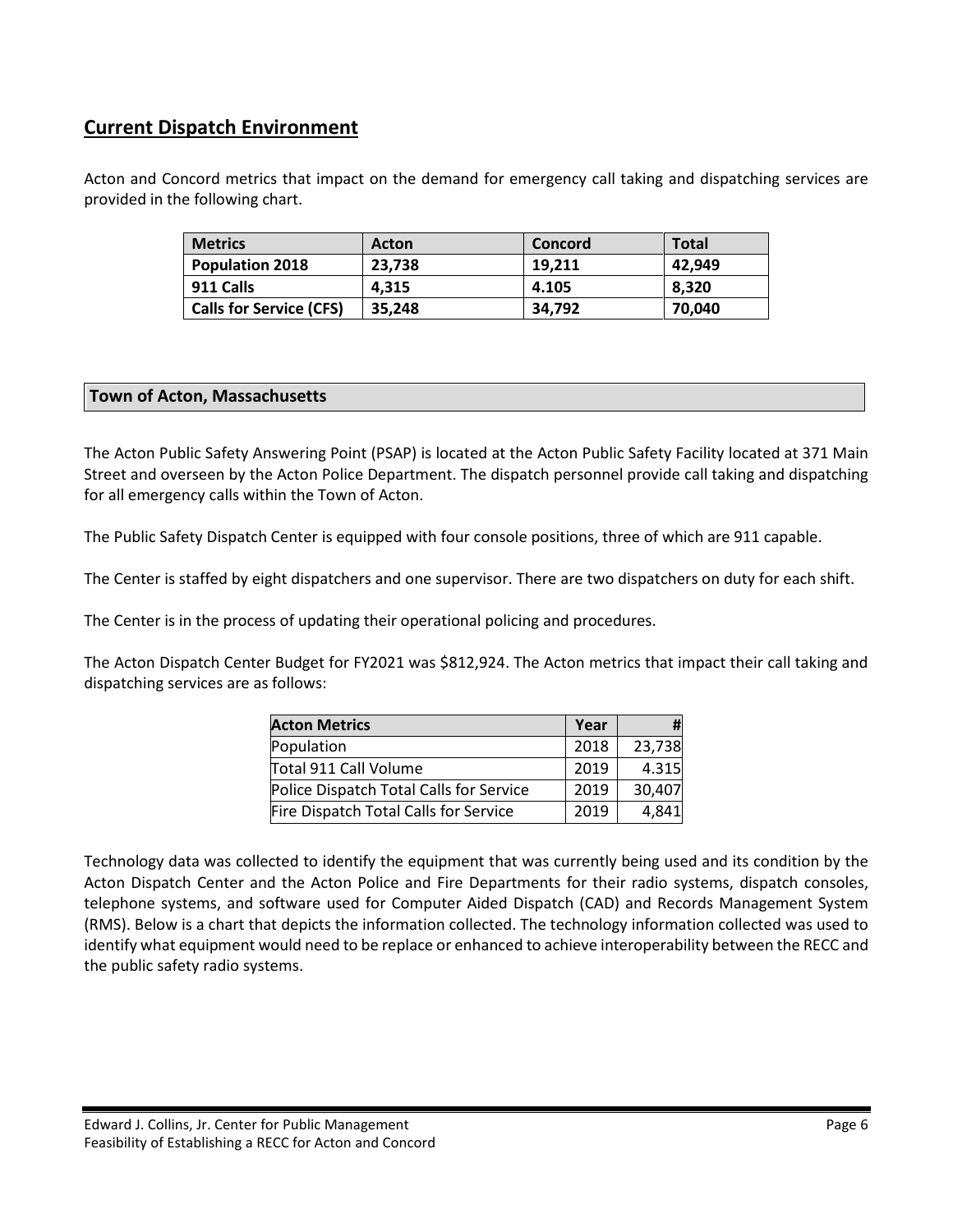| <b>Acton - Technology Elements</b> | <b>Notes/Comments</b>                                      |
|------------------------------------|------------------------------------------------------------|
| <b>Radio System</b>                |                                                            |
| <b>Manufacturer</b>                | <b>Motorola Solutions Inc.</b>                             |
| <b>Frequencies</b>                 | Police input: 159.405 output: 154.815 PL 173.8             |
|                                    | Fire input: 458.175 output: 453.175 DPL 074                |
| <b>Age and Conditions</b>          | Repeaters/receivers are 4-5 years old; excellent condition |
|                                    | Dispatch consoles - 15 years old; could use updating       |
| Interoperability                   | Interoperability with town highway, area police and fire,  |
| <b>Town wide</b>                   | <b>District 14 Fire, and State Police</b>                  |
| <b>Regional</b>                    |                                                            |
| <b>System Coverage (Gaps)</b>      | Inside large buildings not equipped with BDAs.             |
|                                    | Coverage problems in area on North side of town            |
| <b>Tower Sites</b>                 | Primary repeater: Great Hill, 211 Main Street; backup      |
|                                    | repeater: PSF, 371 Main Street                             |
|                                    | Receiver sites: 20 Wyndcliff Dr. 20 Adams St. (future: 53  |
|                                    | <b>Ethan Allen Drive.</b>                                  |
| <b>Fiber</b>                       | <b>Town wide for Acton Departments</b>                     |
| Number, age and make of            | PD-18 XLT 2500 (2014-2017), 5 APX 6500 (2017-2019), 1 APX  |
| mobiles                            | 7500 (2016), 3 CDM1250 (2007)                              |
|                                    | FD-7 APX 4500 (2017-2020), 1 APX 650 (2014), 8 CDM 1250    |
|                                    | (2002), 5 XPR 4550 (2013), 8 HT1250/750 (1998), 3 GM 300   |
|                                    | (1990)                                                     |
| Number, age and make of            | PD-34 XTS1500 (2011-2012), 13 APX4000 (2015-2018)          |
| portables                          | FD-25 XPR 6550 (2012), 17 APX 6000 (2017-2020)             |
| <b>Information Technology</b>      | <b>Pamet Systems Police/Fire RMS and CAD</b>               |
| CAD/RMS                            |                                                            |
| <b>Dispatch Area</b>               |                                                            |
| Number of positions                | 4                                                          |
| Number of 911 positions            | 3                                                          |
| Administrative phone system        | <b>CISCO</b>                                               |
| Town wide fiber                    |                                                            |
|                                    | <b>Yes</b>                                                 |
| <b>Radio system Maintenance</b>    | <b>AllComm</b>                                             |
| Provider                           |                                                            |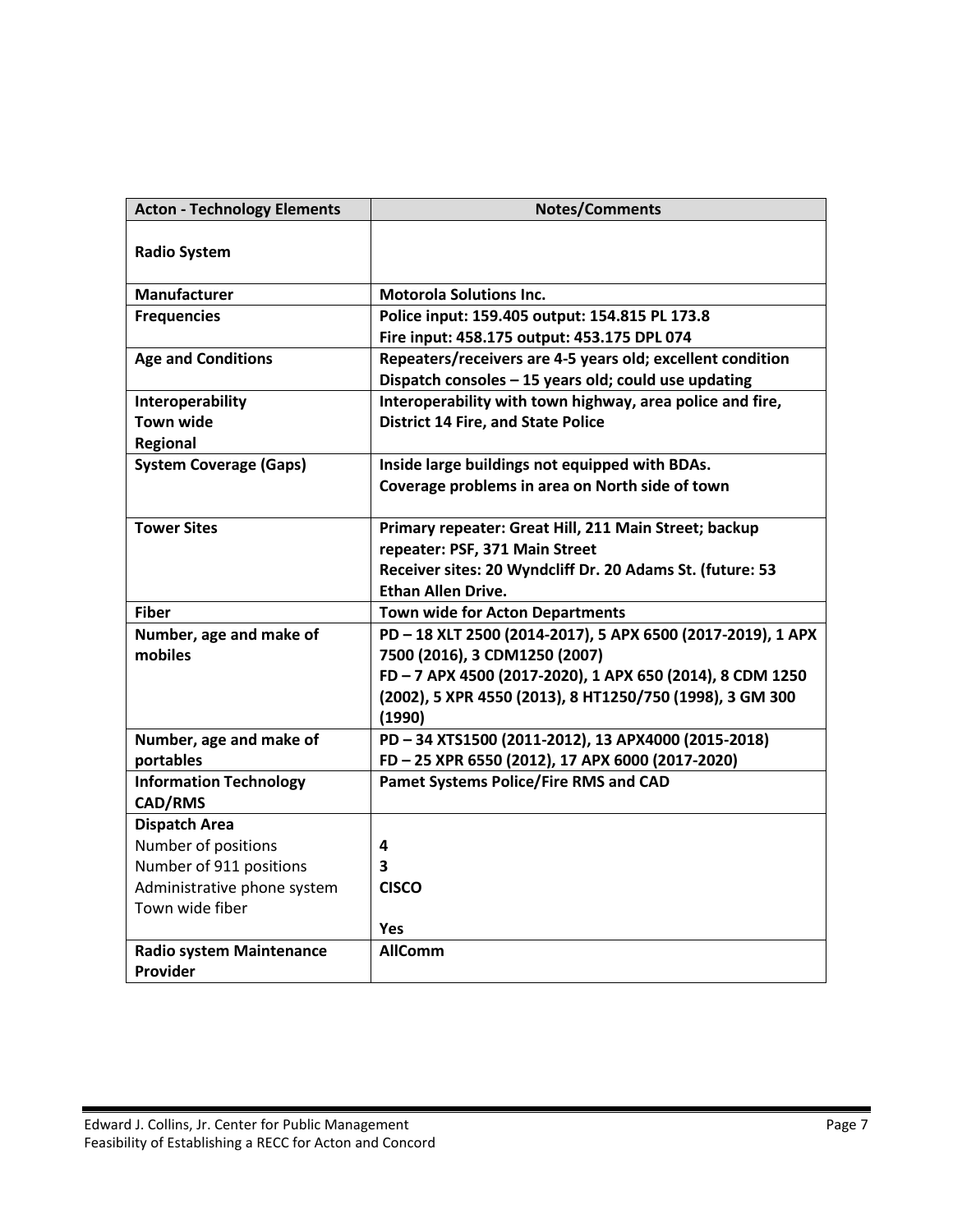#### **Town of Concord, Massachusetts**

The Concord Public Safety Answering Point (PSAP) is located at the Concord Public Safety Facility at 219 Walden Street and overseen by the Concord Police Department. The dispatch personnel provide call taking and dispatching for all emergency calls within the Town of Concord.

The Public Safety Dispatch Center is equipped with three console positions in a room that is quite restricted and is not capable of expansion to add additional consoles.

The Center is staffed by eight dispatchers and one supervisor. There are two dispatchers on duty for each shift.

The Center is in the process of updating their operational policing and procedures (some of which are written and some of which are unwritten) based upon their historical best practices. The Department has developed dispatcher training through an on-the-job program that documents training as well as the on-the-job experience provided.

The Concord Dispatch Center Budget for FY2021 was \$799,549.

The Concord metrics that impact their call taking and dispatching services are as follows:

| <b>Concord Metrics</b>                  | Year |        |
|-----------------------------------------|------|--------|
| Population                              | 2018 | 19,211 |
| Total 911 Call Volume                   | 2019 | 4,105  |
| Police Dispatch Total Calls for Service | 2019 | 30,026 |
| Fire Dispatch Total Calls for Service   | 2019 | 4,766  |

Technology data was collected to identify the equipment that was currently being used and its condition by the Concord Dispatch Center and the Concord Police and Fire Departments for their radio systems, dispatch consoles, telephone systems, and software used for Computer Aided Dispatch (CAD) and Records Management System (RMS). Below is a chart that depicts the information collected. The technology information collected was used to identify what equipment would need to be replace or enhanced to achieve interoperability between the RECC and the public safety radio systems.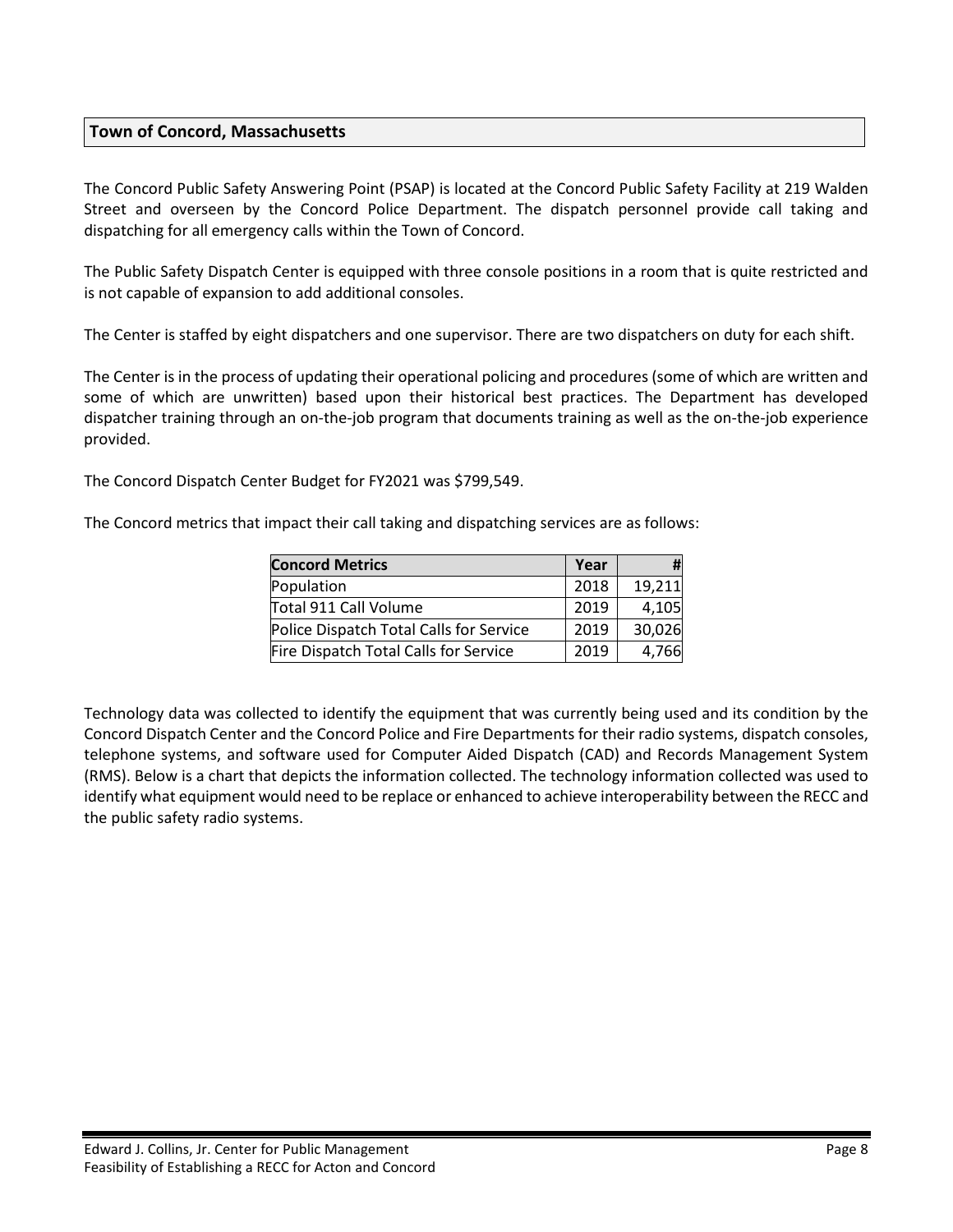| <b>Concord - Technology Elements</b>            | <b>Notes/Comments</b>                                                           |
|-------------------------------------------------|---------------------------------------------------------------------------------|
| <b>Radio System</b>                             |                                                                                 |
| <b>Manufacturer</b>                             | <b>Motorola Solutions Inc.</b>                                                  |
| <b>Frequencies</b>                              | Police: 482/485.3375 146.2 and 482/485.5500 PL 146.2                            |
|                                                 | Fire: 483/486.5375 PL 156.7                                                     |
|                                                 | Fire Ground: 483/486.7125 PL 192.8                                              |
| <b>Age and Conditions</b>                       | Radio system upgraded over past five years and in good<br>condition             |
|                                                 | Dispatch consoles - 2 position MCC7500 is outdated and in                       |
|                                                 | need of replacement                                                             |
| Interoperability                                |                                                                                 |
| <b>Town wide</b>                                | Interoperability within town                                                    |
| <b>Regional</b>                                 | Area police and fire, BAPERN and NEMLEC, and District 14                        |
| <b>System Coverage (Gaps)</b>                   | FD reception problem near Carlisle line requires repeater on<br>Carlisle tower. |
| <b>Tower Sites</b>                              | Repeaters: Annursnac Hill, HQ., CCHS                                            |
|                                                 | Receiver sites: HQ., CCHS, Middlesex School, Newbury Court,                     |
|                                                 | <b>Forest Ridge</b>                                                             |
| <b>Fiber</b>                                    | Provided through Concord Municipal Light Department                             |
| Number, age and make of                         | PD: 15 XLS 1500 (10+ years old),                                                |
| mobiles                                         | FD: 19 Mobiles XTLs and APX (6 years or newer)                                  |
| Number, age and make of                         | PD-37 APX 4000 (2019), 17 XTL2500 (10+ years old)                               |
| portables                                       | FD--27 APX 6000 (6 years or newer), 2 XTS 4000 (2017), 1                        |
|                                                 | XTS 8000 (2020), 9 XTS 1500 (no longer supported by                             |
|                                                 | Motorola)                                                                       |
| <b>Information Technology</b><br><b>CAD/RMS</b> | <b>IMC: RMS and CAD</b>                                                         |
| <b>Dispatch Area</b>                            |                                                                                 |
| Number of positions                             | 3                                                                               |
| Number of 911 positions                         | 3                                                                               |
| Administrative phone system                     | Yes                                                                             |
| Town wide fiber                                 |                                                                                 |
|                                                 | Yes                                                                             |
| <b>Radio system Maintenance</b>                 | CyberComm                                                                       |
| Provider                                        |                                                                                 |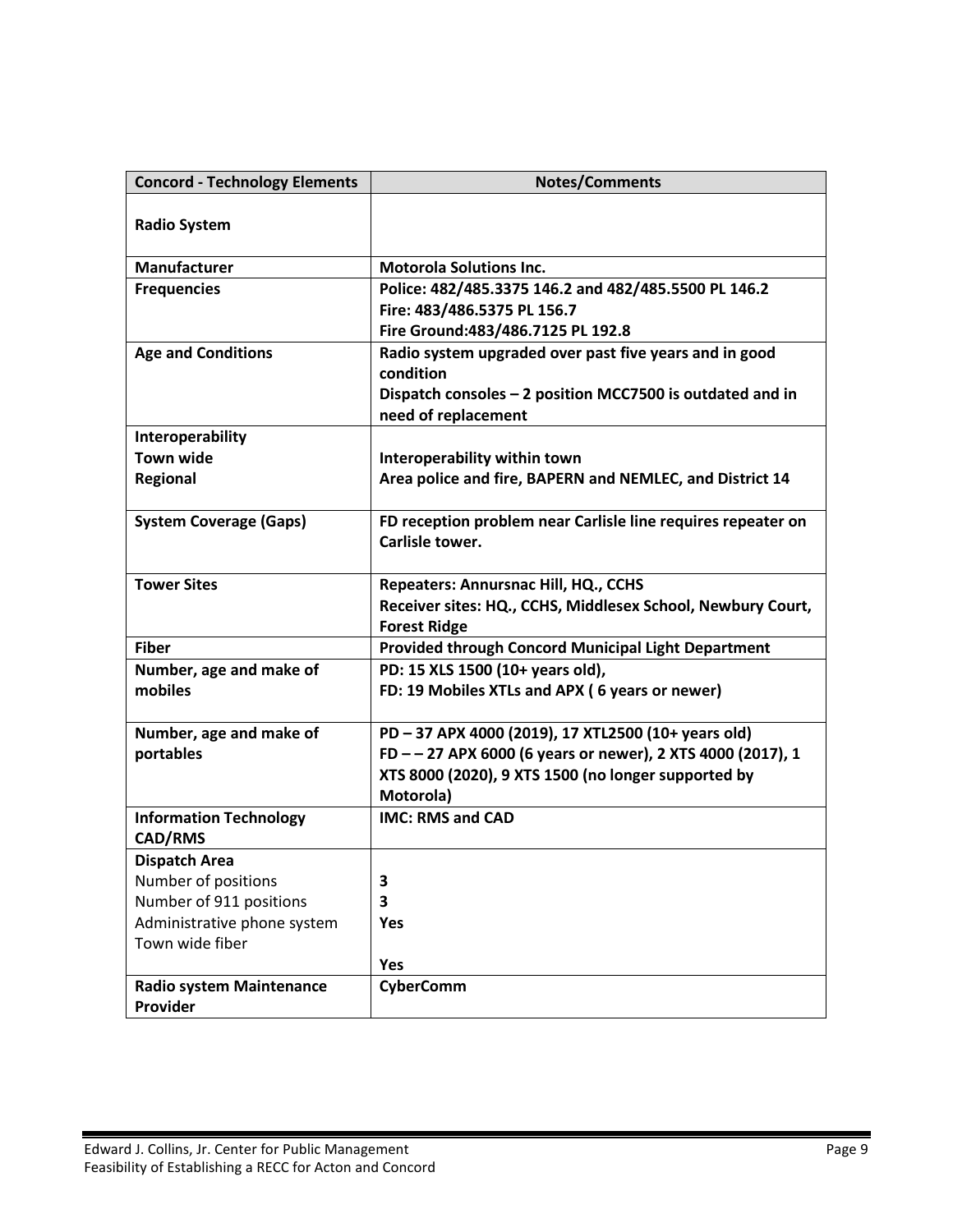## <span id="page-10-0"></span>**Administrative Duties**

At the request of the project team, the supervisors of the Acton and Concord Dispatch Centers developed a list of other administrative or ancillary functions that the dispatchers perform for the Police or Fire Departments or other Town departments. This is quite common with all PSAPs and some RECCs. A recommendation for all communities that anticipate joining or developing a RECC is that they assess the list and decide which tasks they will keep at their police or fire departments and which they request that it be undertaken by the RECC.

Acton identified fifteen functions that they provide at their dispatch center, and Concord identified six categories of functions for the dispatch supervisor and seven categories of functions with multiple tasks for the dispatchers. See Appendix B for the detail of both task lists. As a policy, some RECCs only provide call taking and dispatching functions and some provide all or most of the tasks listed. It is incumbent upon the leaders of the District or Hosted RECC members to establish a policy as to which tasks the RECC will be responsible for.

In reviewing the tasks, some clearly belong in the RECC and could possibly be assigned there. For those functions that would be transferred to the Police or Fire Departments, consideration should be given to placing those functions in an area that is most effective and efficient for the department and the community. For example, one community that joined a RECC moved the Records Section to the front desk area where the Dispatch area had been, as they identified that the purpose of most of the people who came to the public window was to request a copy of a police report. The community was notified of the hours of operation for the records section. Another community put their burn permit process online to help facilitate a more efficient system that did not take any dispatcher time. It is important to note that decision to keep or to transfer these functions will be the policy for the RECC for the future, including when other communities join the RECC.

#### <span id="page-10-1"></span>**Interviews**

Interviews were conducted with the Acton and Concord Police and Fire Chiefs, certain members of their staff, their dispatch supervisors, and, in the case of Acton, the Dispatch Union Stewart. The interviews provided detailed information regarding their insight of their communication center, as well as the issues that may be encountered from a regional dispatch center in general. The interviewees also provided recommendations for an effective transition process, should Acton and Concord choose to develop a regional emergency communications center. All the police and fire chiefs exhibited a strong focus on the communities that they serve on providing high-quality emergency communication services to the residents of Acton and Concord, and on their public safety personnel. All were knowledgeable of the needs of their communities. All the chiefs expressed a strong desire to ensure a smooth transition into a RECC should Acton and Concord make the decision to develop a RECC. A summary of the information gathered from the interviews is as follows.

The **strengths or potential benefits** of regionalization of emergency call-taking and dispatching services include:

- Additional dispatch personnel to deal with increased surge of calls
- Opportunities for dispatcher advancements
- New equipment and better technology
- Standardized dispatch protocols
- Efficiencies through economy of scale and combined resources
- Cost savings
- Increased professionalism of operations and increased expectations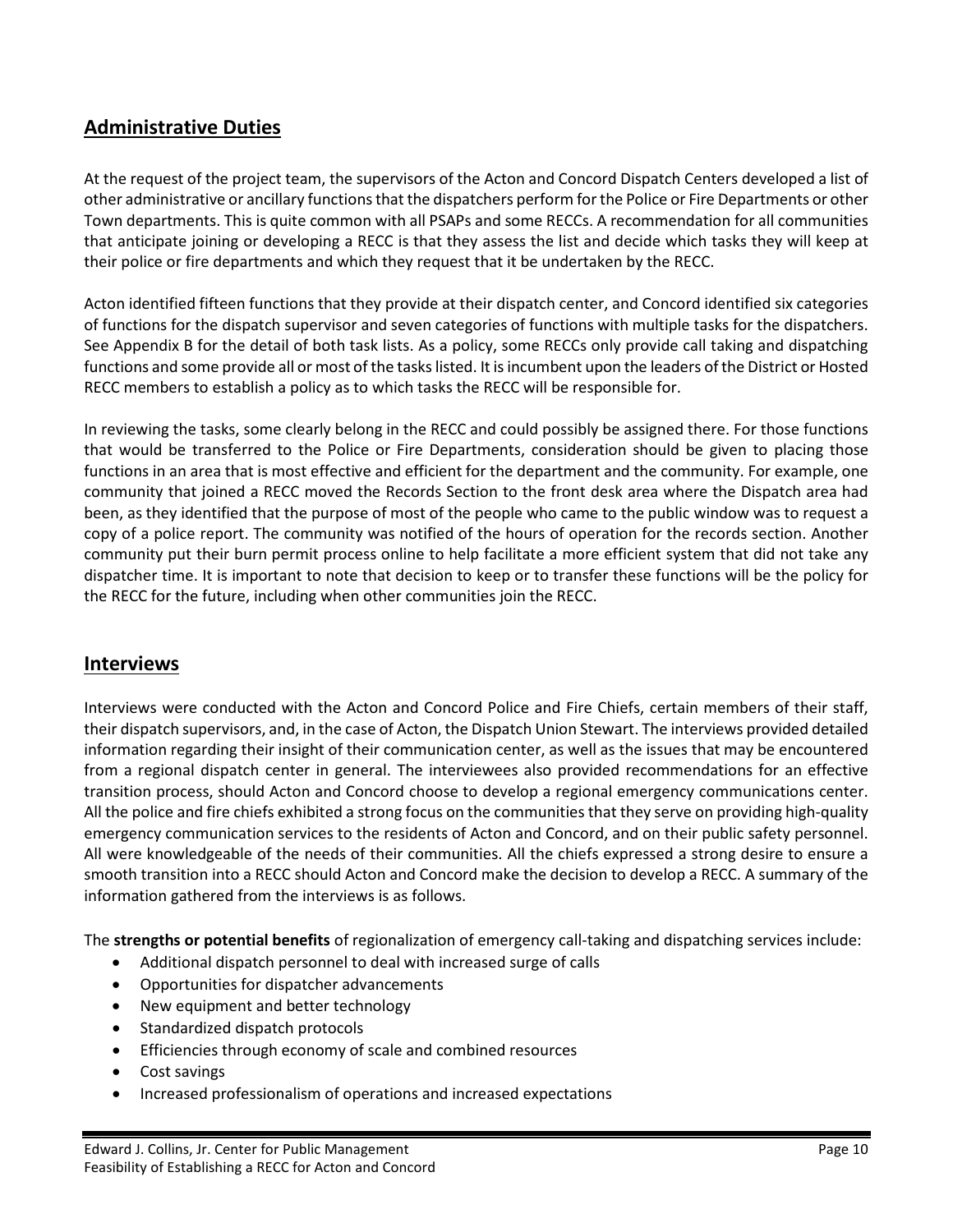• Independent dispatch department

The **weaknesses or concerns** of regionalization include:

- Concerns for job security
- Concern for wage, employee benefits and seniority
- Administrative duties currently being performed by dispatch personnel
- Need for uniform dispatch protocols
- Long-term growing too quickly
- Radio system concerns
- Loss of local control and knowledge
- Walk in service
- Differences between police and fire dispatch protocols
- Loss of relationship with front line staff
- Perception within community

Interviewees identified certain areas and made **recommendations important for successful integration** of Acton and Concord into a regional center. They are:

- Standardization of dispatch protocols
- Adequate dispatch and support personnel staffing
- Adequate administrative office space
- Provide transition training for dispatch personnel that includes the following:
- Community knowledge including public safety agency uniqueness
- New dispatch protocols
- Transparency and communications with communities and Departments
- Need for equipment and technology upgrades
- Address problems with Acton radio system coverage gaps
- Move toward Dispatch Accreditation
- Focus on customer service excellence in dispatch services
- Utilize RECC Research and Best Practices
- Utilize team building for RECC personnel

## <span id="page-11-0"></span>**Leadership**

Leadership is a critical factor in the successful consolidation or outsourcing of any services important to the mission of public safety agencies. This requires the skills to work with their staff and the community to manage the change process. During the interviews, the project team found the Police and Fire Chiefs in both Acton and Concord have the necessary leadership skills and a strong willingness to successfully undertake this transition. They have recognized the benefits of such a transition and have offered recommendations to improve the prospects of the transition process. Their key focus was always on the mission of their departments and the needs of the community.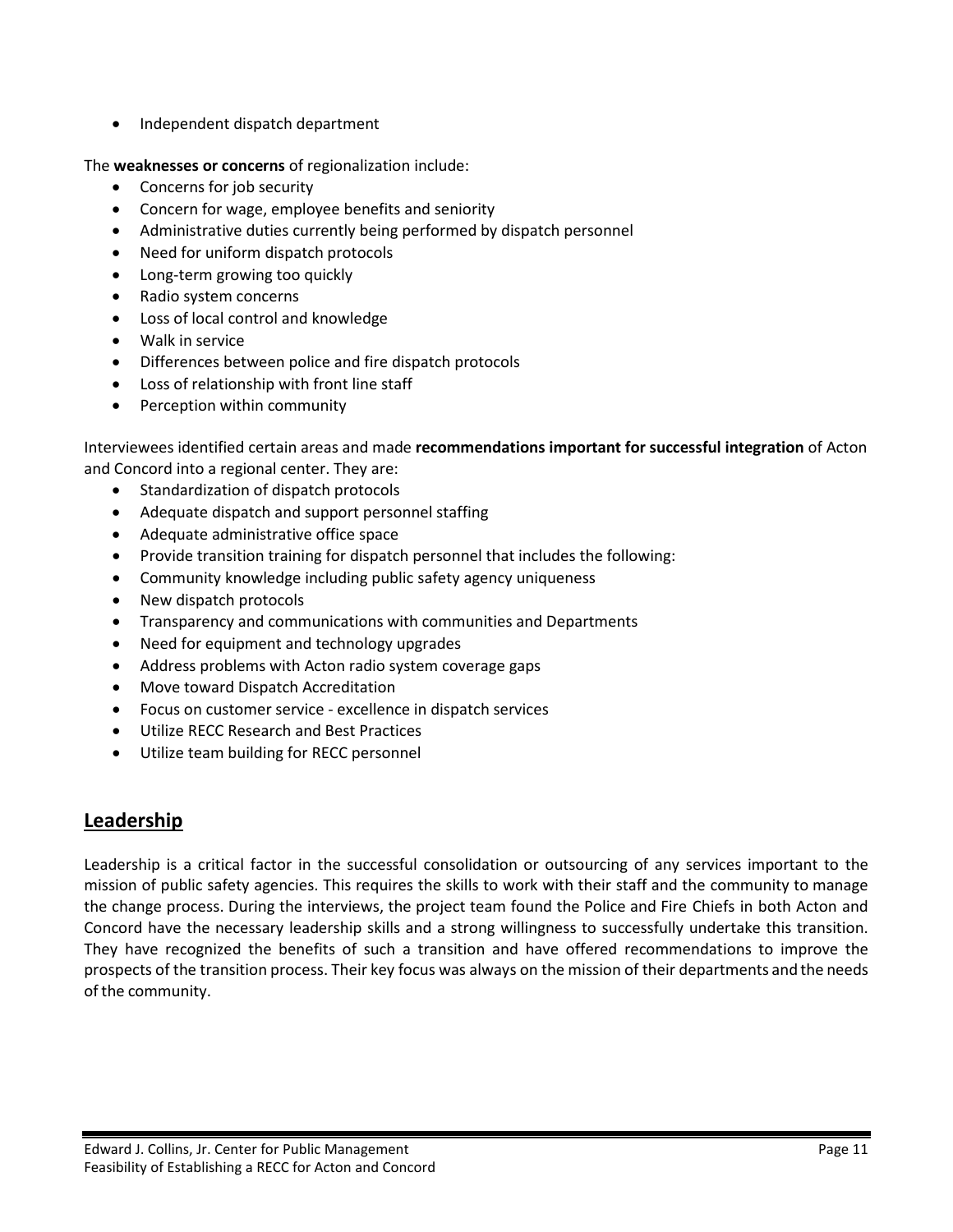## <span id="page-12-0"></span>**Staffing Analysis**

#### **Staffing Requirements**

Three key documents were utilized for guidance in developing staffing recommendations for the development of a RECC for the Towns of Acton and Concord. A Summary of each of the relevant documents that were utilized to develop the staffing recommendations for the Regional Emergency Communications Center are as follows:

1. APCO Project RETAINS Research Report, August 2005, University of Denver Research Institute, Denver, Colorado.

The APCO study was conceived and conducted in response to concerns that were brought forth to the Association of Public Safety Communications Officials, International (APCO). Communications center manager and staff expressed concerns about the appropriate number of staff needed to serve the public's needs and expectations for emergency services and they wanted information about practices they could use to increase employee retention. Although such centers are often equated with 9-1-1 emergency call request and services, 9-1-1 emergency calls are often only a portion of the workload. This study looked at all aspects of staffing and retention in public safety communications centers, not just the 9-1-1 service aspects in those centers. This study was completed in two phases (Study I and Study II).

Question: What factors do centers use to determine appropriate staffing levels?

The data indicate the processes public safety communications center have used for determining staffing levels have been primarily reactive rather than proactive. There was no process for determining appropriate staffing levels in public safety communications centers that was widely used or accepted.

The data also indicate staffing decisions are often based on considerations other than needs, as defined by the safety or personnel that are dispatched, or specific measures related to coverage, workload, or service quality indicators. Two-thirds of the managers in Study I indicated staffing allocations were based on budget and 44% indicated the number of consoles in the center determined their staffing levels. When the questions were reframed in Study II to ask managers specifically about formulas they used, 81% indicated they used a formula but only 38 percent of them indicated they made an adjustment for employee availability. Although Erlang calculations are often referred to as the most useful formula for determining appropriate staffing levels, only 15 percent of the large centers reported using it.

2. In NFPA 1221: Standard for Installation, Maintenance, Use of Emergency Services Communications Services states in 7.3.2, "Communications centers that provide emergency dispatching protocols shall have at least two telecommunicators on duty at all times."

In addition, NFPA also provides guidance on Emergency Medical Dispatch (EMD) functions that will also be governed by the State 911 Department standards in 2011. Regulation 560 CMR 5.00 establishes certification requirements for Enhanced 911 tele-communicators governing Emergency Medical Dispatch and Establishes 911 call Handling Procedures.

Staffing by only one dispatcher creates several significant operational concerns in addition to those cited above regarding NFPA 1221 and to some degree the new EMD requirements. Those concerns are relative to a single dispatcher's ability to provide pre-arrival instructions and service to responders working in the field and, at the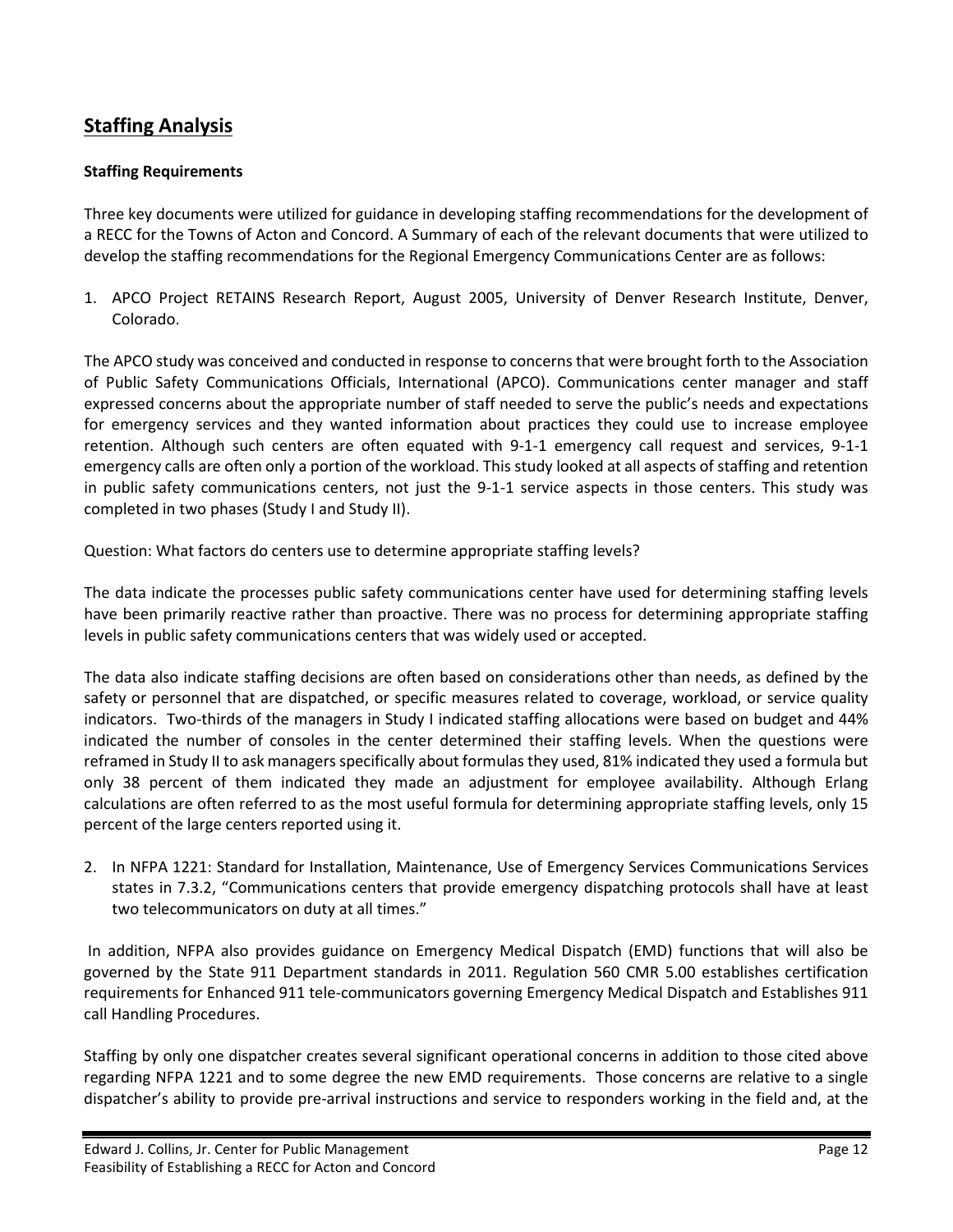same time, receiving other 911 and other administrative calls during this important period. A multiple dispatcher RECC does provide for a greater capability for handling large-scale critical incidents at the same time provide an economy of scale.

NFPA Standard 1221 Section 6.4.2 specifies that "Ninety-five percent of alarms shall be answered within 15 seconds, and 99 percent of alarms shall be answered within 40 seconds." Section 6.4.3 specifies that, "Ninety-five percent of emergency dispatching shall be completed within 60 seconds." An Acton-Concord RECC would have greater capacity to manage critical incident surge as well as the unique requirements of EMD.

- 3. Massachusetts Regulations through 560 CMR 5.0 provides the following Emergency Medical Dispatch Requirements:
	- By 7-1-2012 PSAPs and RECCs were required to provide EMD either through certified EMD dispatchers at the PSAP/RECC or through a certified EMD resource
	- The PSAP/RECC or certified EMD resource must use a single EMD Protocol Reference system (EMDPRS) on every request for medical assistance; have policies and procedures for use of EMDPRS and establish a continuous quality assurance (QA) program.
	- In order to act as a certified EMD dispatcher for a PSAP/RECC- (the dispatcher) must be a certified E911 telecommunicator, obtain and maintain CPR certification, and obtain and maintain EMD certification.

The regulations also provide direction for:

- Certified EMD resource
- Call Handling Procedures
- Recordkeeping

#### **Staffing Analysis and Recommendations**

The Project RETAINS Research Report provided common practices across the country that is useful to consider for the staffing levels for the Acton-Concord Regional Emergency Communications Center (RECC). Below are data from one hundred fifty-three (153) 911 PSAP centers relative to staffing and call volume. This data is then compared to what is proposed in the proposed RECC.

| <b>Center Category</b> | Average | <b>Median</b> | <b>Acton-Concord RECC</b> |
|------------------------|---------|---------------|---------------------------|
| # of Personnel         | 18      | 12            | 14                        |
| # of Agencies          | 12      | o             |                           |
| Population             | 79.000  | 35,000        | 42.949                    |
| <b>Call Volume</b>     | 238,000 | 82,000        | 70,040                    |

The RETAINS Report also if seventy-five percent (75%) of the centers surveyed handled fewer than 10,000 call per employee, with an average of 6,500 calls per employee. The Report also provided that as call volume per employee increased so did employee turnover. They further looked at the relationship between annual call volume per employee and the staffing situation reported by manager. On average, employees handled just over 5,200 calls per year in centers where managers indicated their center was fully staffed at this time (all authorized positions were filled). Employees in centers that were described by managers as chronically understaffed handled about twice as many calls at 11,200 per year. The average for this RECC would be based upon 2019 call volume and a full-time staff of sixteen (16) dispatchers would be 5,002 calls per employee. The project team does not recommend increasing this level, rather in this decision time for the RECC and the transition, the team recommends the shift staffing of three dispatchers for the day and evening shifts and two dispatchers for the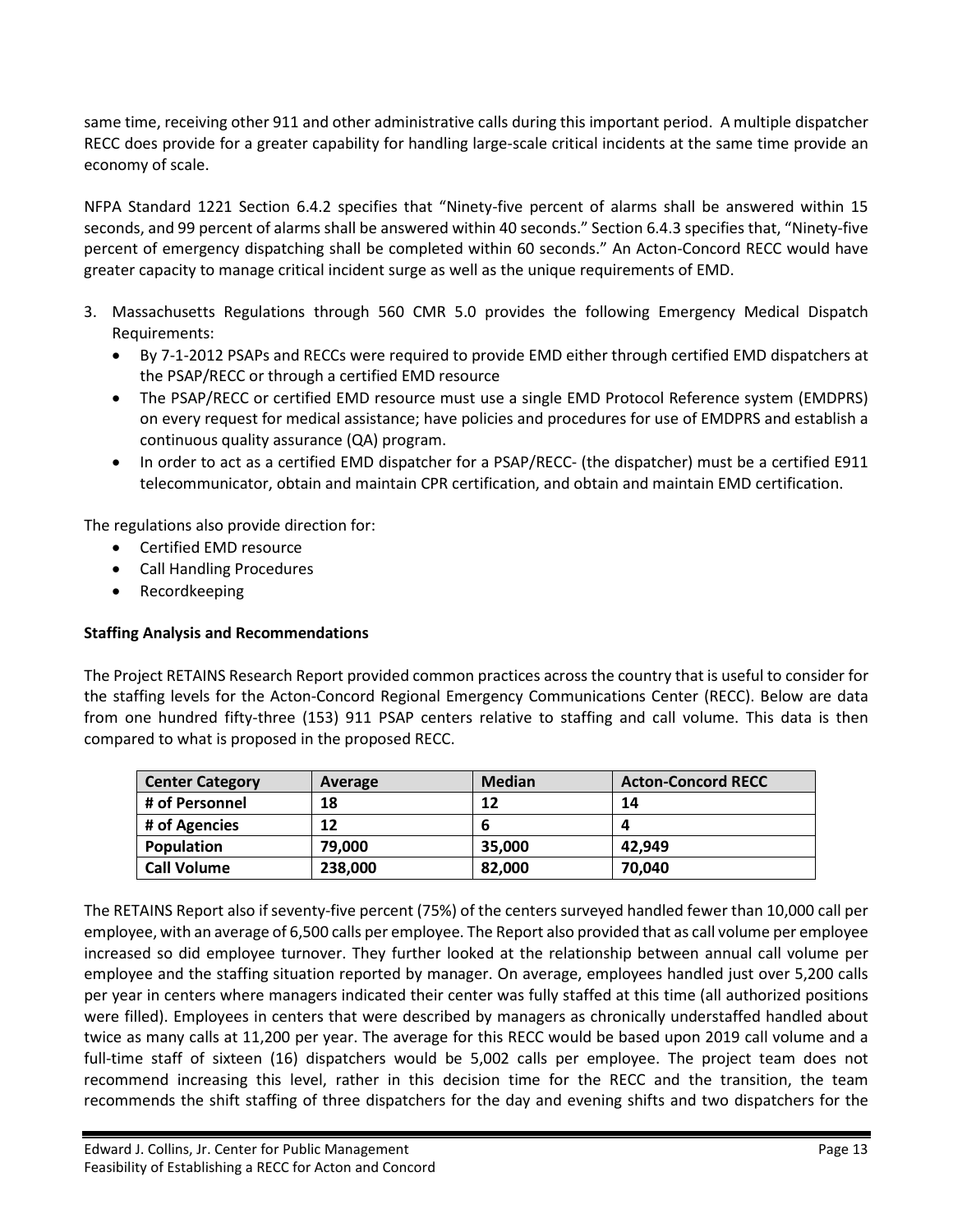midnight shift to keep a strong level of service to their citizens that both communities have expected of these services. The project team also recommends that a working supervisor be assigned to either the evening or midnight shift to provide oversight, guidance, and support for those times when a surge of calls impacts the center. The supervisors would also assist the Director to supervise training, technology, and quality assurance programs. To support the staffing requirement, it is recommended that an operational policy be developed for a contingency plan for staffing during a major event. The project team recommends a position of Director for the functions of providing organizational leadership, continuation of the development of the RECC and for outreach to the communities and the public safety agencies and an Administrative Assistant. The project team'srecommendations consider the historical commitment for dispatch and other ancillary services in each public safety answering point (PSAP) while at the same time recognize the economy of scale that the RECC would provide for the future.

| <b>Acton Concord RECC Staffing</b> |                  |        |         |           |          |                |                |        |
|------------------------------------|------------------|--------|---------|-----------|----------|----------------|----------------|--------|
|                                    | # of Dispatchers | Monday | Tuesday | Wednesday | Thursday | Friday         | Saturday       | Sunday |
|                                    | Per line         |        |         |           |          |                |                |        |
| Day                                | 2                | DO.    | DO      | X         | X        | X              | X              | DO     |
| Minimum <sub>2</sub>               | 1                | X      | X       | DO        | DO       | X              | X              | X      |
| 5 dispatchers                      | $\mathbf{2}$     | X      | X       | X         | X        | DO.            | DO             | X      |
|                                    | On duty          | 3      | 3       | 4         | 4        | 3              | 3              | 3      |
| <b>EVE</b>                         | 2                | DO.    | DO      | X         | x        | X              | X              | DO     |
| Minimum <sub>2</sub>               | $\overline{2}$   | X      | x       | DO.       | DO       | x              | X              | X      |
| 5 dispatchers                      | 1                | X      | X       | X         | X        | DO.            | DO             | X      |
|                                    | On duty          | 3      | 3       | 3         | 3        | 4              | 4              | 3      |
| Mid                                | 1                | DO     | DO.     | X         | X        | X              | X              | DO     |
| Minimum 2                          | 1                | X      | X       | DO        | DO       | X              | X              | X      |
| 4 dispatchers                      | 2                | X      | X       | X         | X        | DO             | DO.            | X      |
|                                    | On duty          | 3      | 3       | 3         | 3        | $\overline{2}$ | $\overline{2}$ | 3      |
| <b>Total dispatchers</b>           | 14               |        |         |           |          |                |                |        |
| <b>Working Supervisor</b>          | 1                | X      | x       | X         | X        | DO             | DO             | X      |

## <span id="page-14-0"></span>**Site Analysis**

Site visits were conducted at both Acton and Concord Public Safety Facilities where both town Public Safety Answering Points (PSAPS) are located. The findings of the visits were as follows:

- a. Acton The Floor space in Acton Public Safety Facility designed for a larger than needed emergency dispatch center. Currently there are four console positions, three of which are 911 capable.
- b. Concord The Public Safety Dispatch Center is equipped with three console positions in a room that is quite limited and is not capable to be expanded to add additional consoles.
- c. Follow up activities after the site visits:
	- i. Reviewed floor plans for the Acton Public Safety Facility that revealed the following functional areas for dispatch:
		- 1. Dispatch room 1010 square footage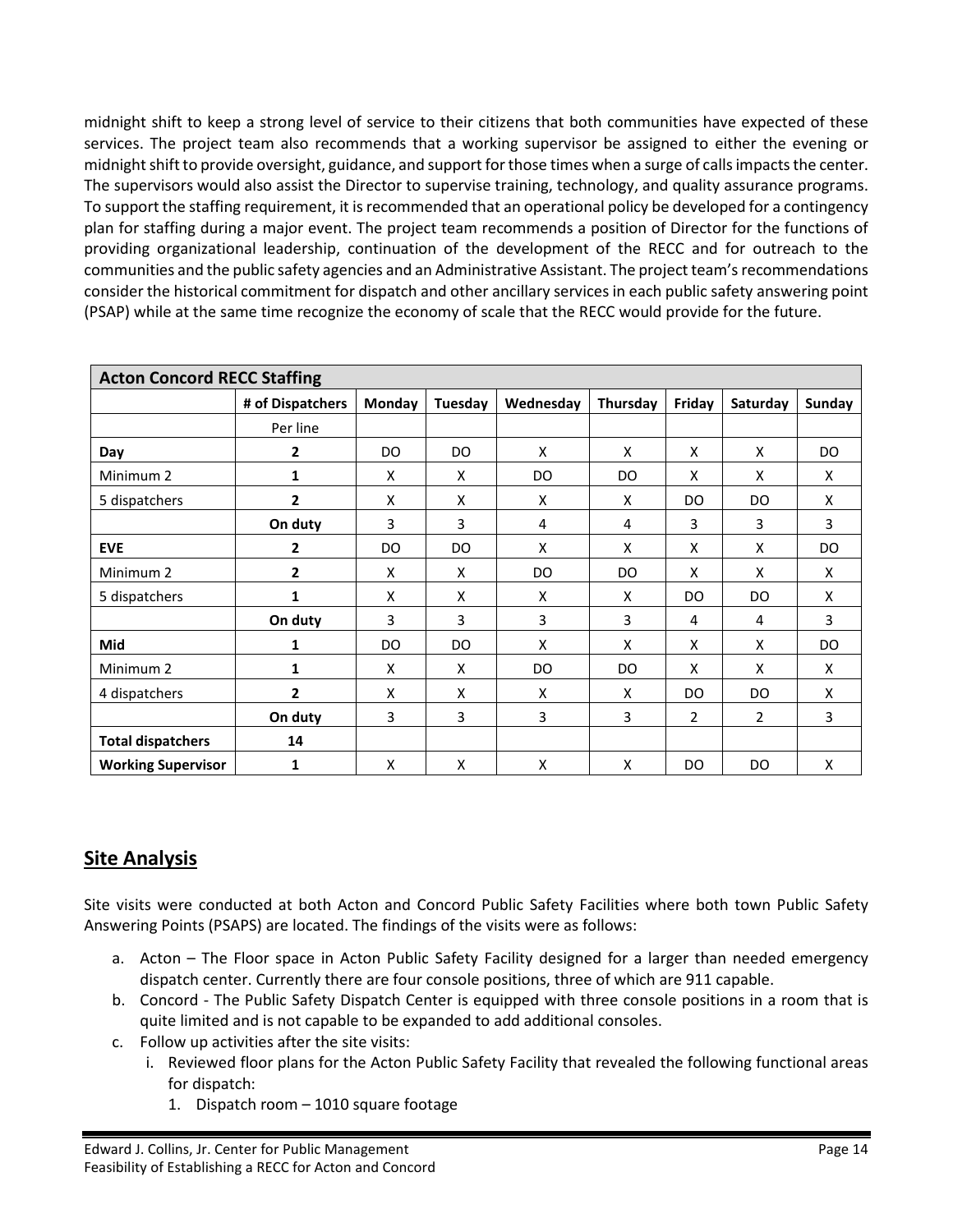- 2. Comms equipment back room 224 square footage
- 3. Bathroom 136 square footage
- 4. Breakroom 237 square footage
- ii. Requested Dispatch Supervisor to contact dispatch furniture provider to assess capability of floor space for dispatch. Assessment revealed that room can provide space for eight (8) dispatch console positions and one (1) position for a working supervisor for a total of nine (9) positions.
- iii. Evans Consoles Inc. Provided a redesigned floor plan and a quote that included the following:

| Total                                                | \$363,948.99 |
|------------------------------------------------------|--------------|
| 2. High Intensive Use Seating                        | \$23,691.15  |
| 1. Evans Dispatch III Base Consoles and installation | \$340,257.84 |

Below is a rendering of the redesigned dispatch floor plan at the Acton Public Safety Facility.

<span id="page-15-0"></span>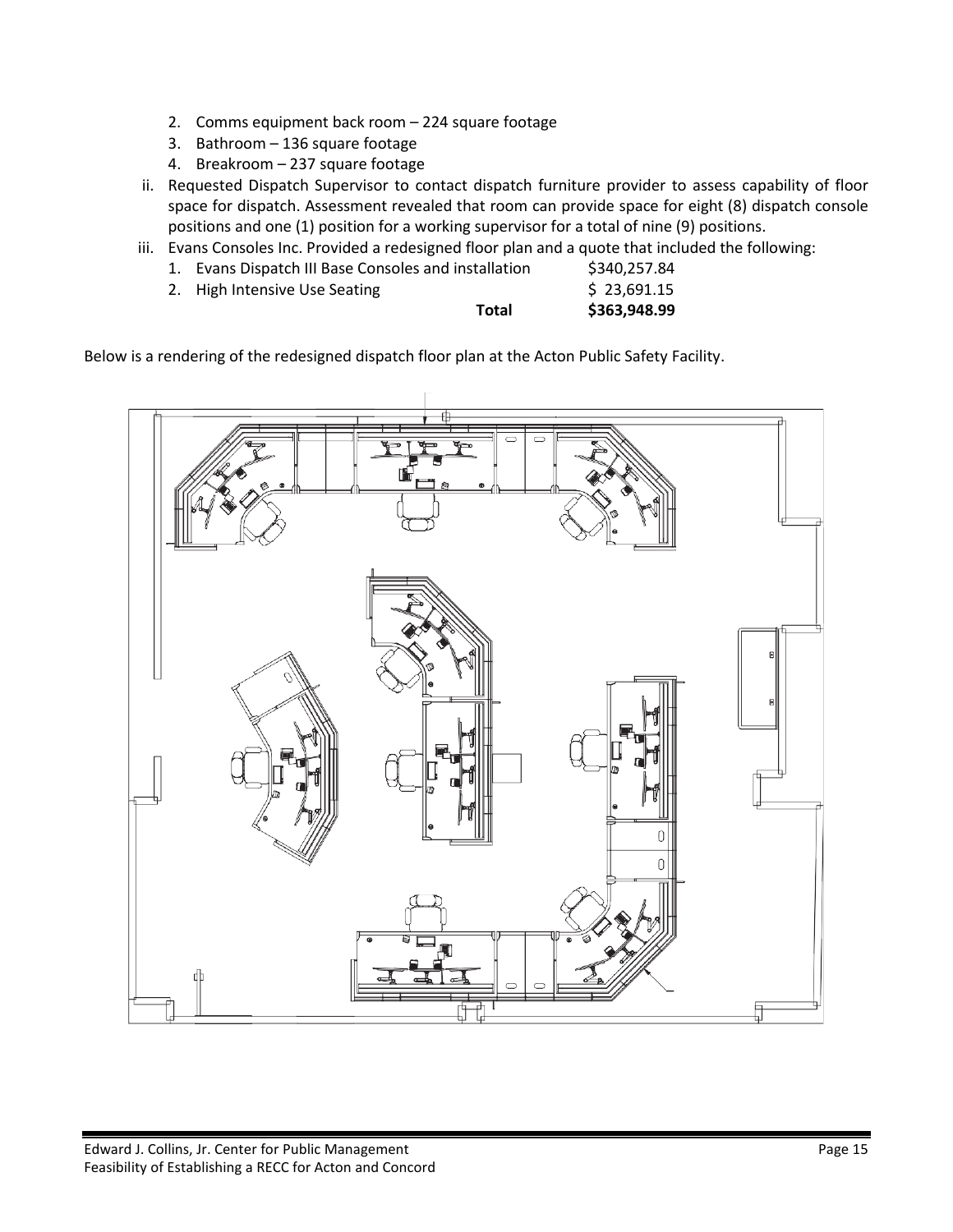## **Governance Analysis**

#### **Governance Models**

**Regional Emergency Communication Districts** and **hosted Regional Emergency Communication Centers** (RECCs) are different in their organizational structure but similar in their service provided. The Districts are regional government entities as established by Massachusetts legislation. The hosted RECCSs are entities within a community's municipal government structure (i.e., Police or Fire Departments or a separate Emergency Communications Department). Both are governed by an Inter-Municipal Agreement (IMA).

A significant difference between the two is how their Administrative Support Functions are provided. Those functions include payroll, financial management, procurement, human resources (including collective bargaining), medical insurance, retirement, and other personnel-related insurance and taxes.

A District provides those services through contractual relationships. All these costs are borne by the community members of the District. A hosted RECC is provided those services through the municipal government departments and contracted services. The cost of these services is not generally passed on to the community members of the RECCs.

The State 911 Department through their Regional Emergency Dispatch Development Program currently provides the funding for these administrative tasks. It is entirely up to the municipalities involved as to their choice of the type of structure forthe RECC. Both have been successful in Massachusetts. The most successful RECCs have been led by Directors who embrace their role as a partnership with their member communities and their public safety agencies and are focused on excellence in providing emergency communications services by their dispatch personnel. Of importance to the long-term success of the RECC is the role of community ownership in the RECC that is achieved by the responsibilities of the District Administrative Board. A Dispatch District does present the best opportunity to achieve ownership. Below is a chart that analyzes the differences between Hosted RECCs and Dispatch Districts:

| <b>Governance Model</b>          | <b>Hosted RECC</b>          | <b>Regional Dispatch District</b> |
|----------------------------------|-----------------------------|-----------------------------------|
| key functions                    |                             |                                   |
| <b>Appointing Authority</b>      | <b>Host Community Town</b>  | District Administrative Board     |
|                                  | Manager/Board of            | <b>Member Community Town</b>      |
|                                  | Selectmen (BOS)             | Managers                          |
| Budgetary oversight and          | Host Community Board of     | Administrative Board              |
| approval                         | Selectmen                   |                                   |
| Administrative Input             | Informal with regular       | Board of Directors – quarterly    |
|                                  | meetings with chief         | meetings                          |
| Operations Input                 | Standards and operations    | Working Groups with chiefs        |
|                                  | committee                   | from member towns                 |
| <b>Administrative Functions:</b> |                             |                                   |
| <b>Accounting Services</b>       | <b>Town Accountant</b>      | Contracted services*              |
| payroll, financial management    |                             |                                   |
| Procurement,                     | <b>Procurement Director</b> | Contracted services               |
| Human resources                  | <b>HR</b> Department        | Contracted services               |
| collective bargaining, medical   |                             |                                   |
| insurance, retirement, and other |                             | *Contracted services may be       |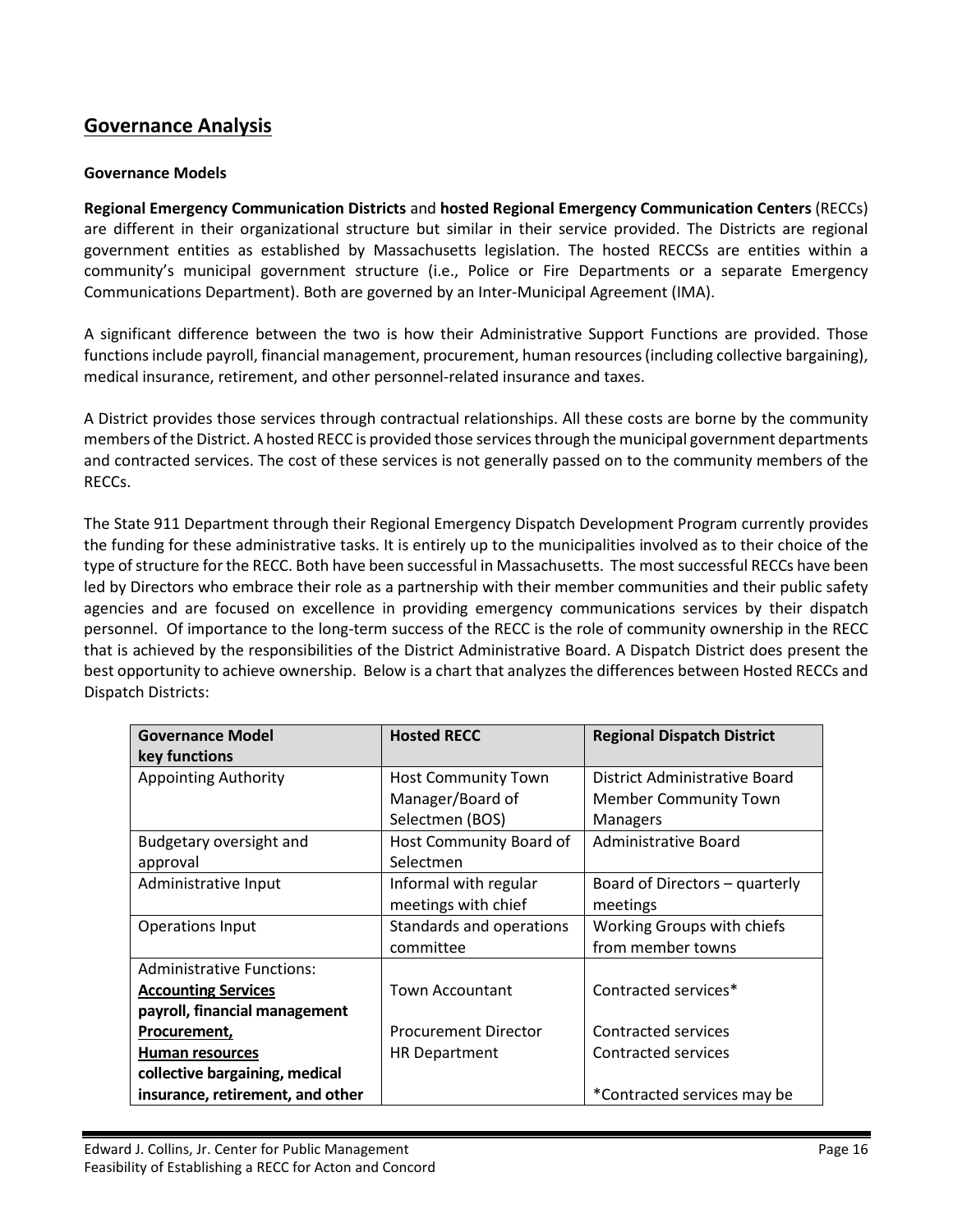| personnel related insurance |                           | provided by the host            |
|-----------------------------|---------------------------|---------------------------------|
|                             |                           | community or a private entity.  |
| <b>Technical expertise</b>  | Reliance on town IT       | Requires outside consultant     |
|                             | services                  |                                 |
| Dispatch site space         | Requires available        | Requires lease or procurement   |
|                             | sufficient Dispatch floor | of sufficient space and room    |
|                             | space for expansion       | requirements in a new location, |
|                             | capability, Office,       | public or private.              |
|                             | dispatcher locker room,   |                                 |
|                             | break room and bathroom   |                                 |
|                             | in existing public safety |                                 |
|                             | building                  |                                 |

## <span id="page-17-0"></span>**Transitional Training**

The development of a plan for transitional training is essential to prepare the dispatch personnel for their call taking and dispatching roles in the newly formed RECC. Recommendations for elements of that plan include the following:

- Familiarization of the dispatchers with the towns of Acton and Concord, their unique areas, and the public safety response agencies to inform the dispatchers of the unique features within each community.
- Information gathered from interviews with the new dispatchers as to any needs that they identify.
- New call-taking and dispatching procedures as developed by the Director and the Operations Committee.
- Emergency Medical Dispatch protocols. Once a vender for the RECC is selected and signed off by each community's medical director, the unique training requirements and protocols will be included in the transitional training plan.
- Computer Aided Dispatch (CAD) and Records Management System (RMS) training after a vendor has been awarded a contract and data has been integrated into the regional system.
- Console/radio systems usage.
- State 911 Training recommendations.

In the time leading up to the actual activation of the RECC, it is recommended that the designated Director of the RECC interview the training coordinator from the State 911 Department regarding their recommendations for transitional training, and to put those recommendations into a Transitional Training Plan. The Plan would then be the basis of a grant proposal that would be submitted to the State 911 Department for funding to implement the plan.

## <span id="page-17-1"></span>**Standardized Operational Protocols/Call Taking and Dispatching Procedures**

The operational protocols used by the RECC should be laid out in a set of Policy and Procedures (P&Ps). Each community has developed their unique P&Ps for their public safety services. For the RECC to operate most effectively, it requires those public safety leaders to work together to develop uniform P&Ps. Both communities have processes to train and guide dispatchers in carrying out their responsibilities. To undertake the responsibilities of the RECC in providing their services, there is a need for a dispatch manual that provides general call taking and dispatch services, as well as the unique responsibilities for fire and police emergency calls as well as Emergency Medical Dispatch (EMD) guidelines as defined by the State 911 regulations. The RECC Director and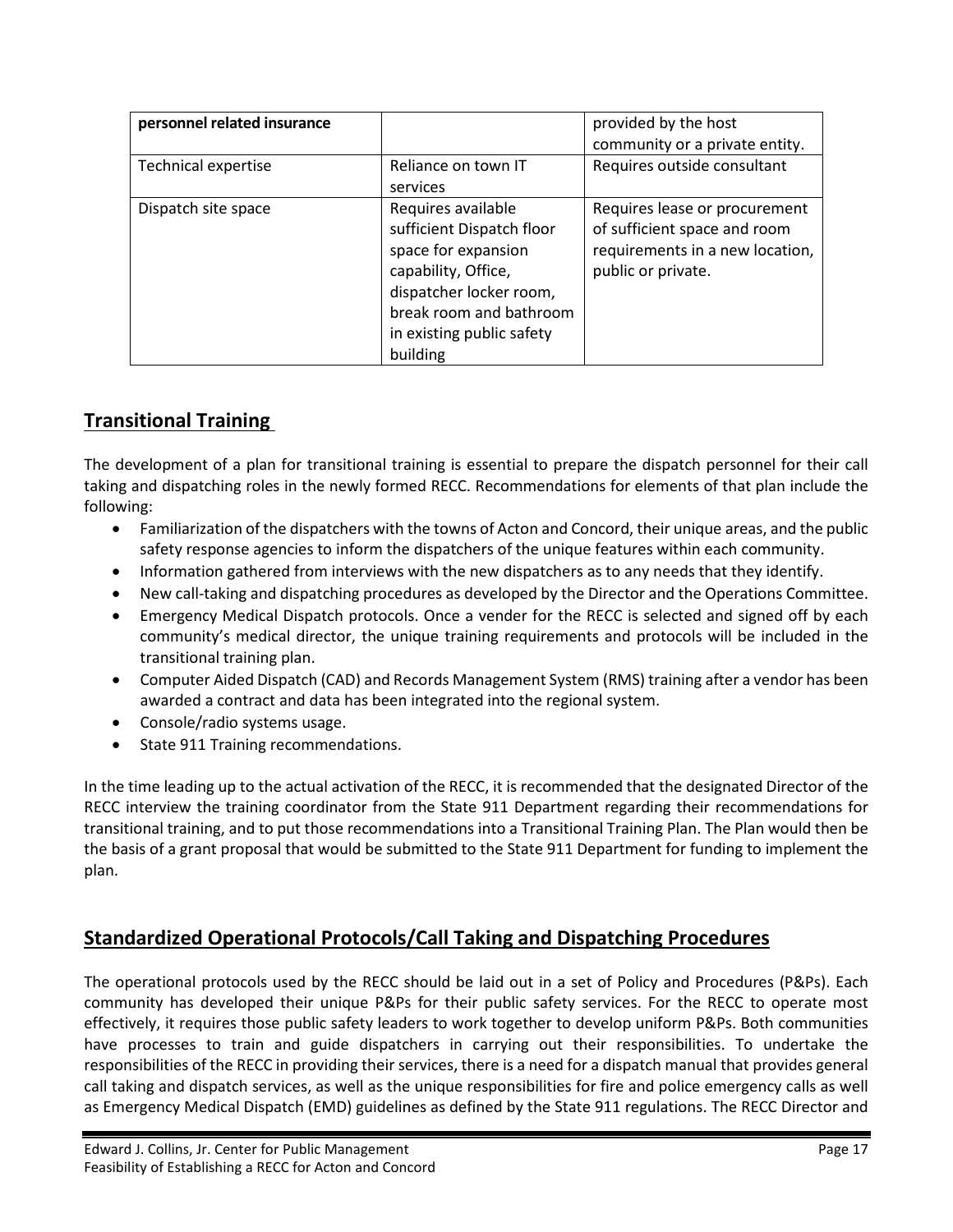the Operations Committees or their designees should develop these P&Ps together.

The P&Ps will encompass information from local ordinances, Massachusetts statutes, the Board bylaws and any current labor agreement or one subsequently adopted. Massachusetts has implemented, under the State 911 Department, 560 CMR 5.00, the Establishment of Certification Requirements for Enhanced 911 Telecommunicators/Dispatchers, governance of Emergency Medical Dispatch, and the establishment of 911 Call Handling Procedures. Adherence to these standards is mandatory. As part of these regulations, the Commonwealth has also provided that "All levels of PSAPs shall be required to negotiate call-handling procedures with all public safety agencies to ensure proper handling of emergency calls. The PSAP and public safety providers served by the PSAP shall review these procedures every six months for the first two years and then annually thereafter and make changes as needed."

In developing a common set of operational procedures, the Director and the Operations Committee should be guided by the standards developed by the Commission on Accreditation of Law Enforcement Agencies (CALEA), in conjunction with the Association of Public Safety Communications Officials (APCO), for a national accreditation program for communications centers. Two hundred eighteen standards have been developed as a part of the program. These standards are organized into six topic areas as follows:

- **Organization**
- Direction and Authority
- Human Resources
- Recruitment and Selection
- Training
- **Operations**

The standards represent the best professional requirements and practices and describe what the agency should be doing, not how they should be doing it. The standards are a useful guide to the establishment of policies and procedures regardless of whether accreditation is sought. Other sources of best practice information for calltaking and dispatching procedures are as follows:

- NENA National Emergency Number Association.
- NFPA National Fire Protection Association

This process works most effectively when one person is designated as the original writer for draft documents and Point of Contact (POC) for the RECC Dispatch Guidelines/Procedures Sub-Committee. That person would develop a draft procedure based upon the draft protocols of current procedures in the community dispatch centers, and the best practices that come from the above cited sources. The Operations Committee would provide feedback on the draft documents, changes to be made and the final document during facilitated sessions of the designated members of the Operations Committee. This work is time-consuming and should be accomplished during the transition time prior to the RECC facility being completed. During calendar year 2021, the State 911 Department will be developing model policies and procedures for RECCs as a valued added service.

## <span id="page-18-0"></span>**Cost Benefit Analysis**

#### **1. Financial Role of State 911 Department**

The State 911 Department is charged with coordinating and effecting the implementation of enhanced 911 service and administering such service in the Commonwealth. In fulfilling this responsibility, the State 911 Department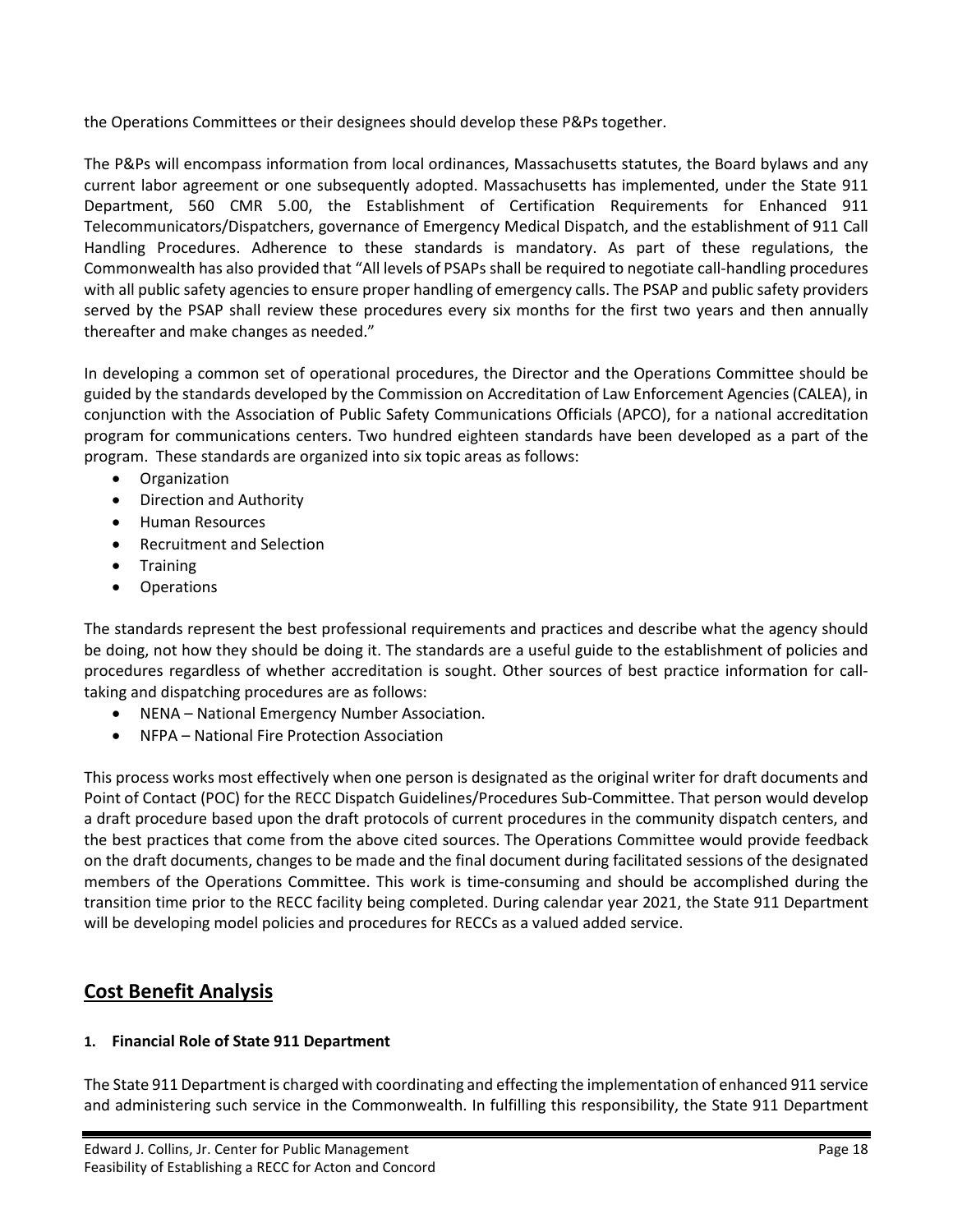provides the public safety answering points (PSAP) in Massachusetts that serve as the first point of reception of a 911 call with call processing equipment, database, network, and technical support services, training for personnel handling the calls at the PSAPs, and with funding to support the operation of the PSAPs through the administration of an extensive grant program.

The State 911 Department has been committed to a more effective and economical 911 system through regionalization of those services. The Massachusetts State 911 Department provides a specific grant program to develop and operate Regional Emergency Communications Centers (RECC). The State 911 website provides the FY22 Guidelines for the application process for these grant programs. Below is a listing of the relevant information for these grants from the website.

#### **Support Grants**

Primary PSAPs, regional PSAPs, regional secondary PSAPs, and RECCs are eligible to participate in the Program and are eligible to receive support grant funding. For Fiscal Year 2020, \$23,464,196.00 of the total surcharge revenues of the previous fiscal year shall be allocated to support grant awards and are disbursed according to a formula weighing both 911 call volume and population served.

#### **Incentive Grants**

In addition to amounts allocated as part of the above support grant, existing regional PSAPs and RECCs are eligible to receive incentive grant funding through the Program based on the following allocation formula.

- For regional PSAPs serving 2 municipalities: 0.75 of one percent (1%) of the total surcharge revenues of the previous fiscal year.
- For regional PSAPs serving 3 to 9 municipalities: a minimum of 1½ percent (1.5%) of the total surcharge revenues of the previous fiscal year.
- For regional PSAPs serving 10 or more municipalities: 1½ percent (1.5%) of the total surcharge revenues of the previous fiscal year.
- For regional emergency communication centers: ten percent (10%) of the total surcharge revenues of the previous fiscal year.

#### **Regional Development Grants**

Grant funds may be used by grantees only for the permissible categories of use listed within the specific categories set forth below:

- Associated with the provision of enhanced 911 service; and
- Approved by the State 911 Department.

Funds may be used for clerical, administrative, or other costs associated with administration of the Program, provided that funds may not exceed one percent (1%) of the total amount awarded to the Grantee. The services shall be specifically identified with the project, and the Grantee shall provide detailed documentation, to the satisfaction of the State 911 Department, supporting the services (including, without limitation, the time and dollar amount of the services).

The State 911 Department will allow funding for the purchase or lease of equipment, allowable construction items, and allowable structural improvement items and for debt service on equipment, allowable construction items, and allowable structural improvement items, including without limitation, principal and interest payments on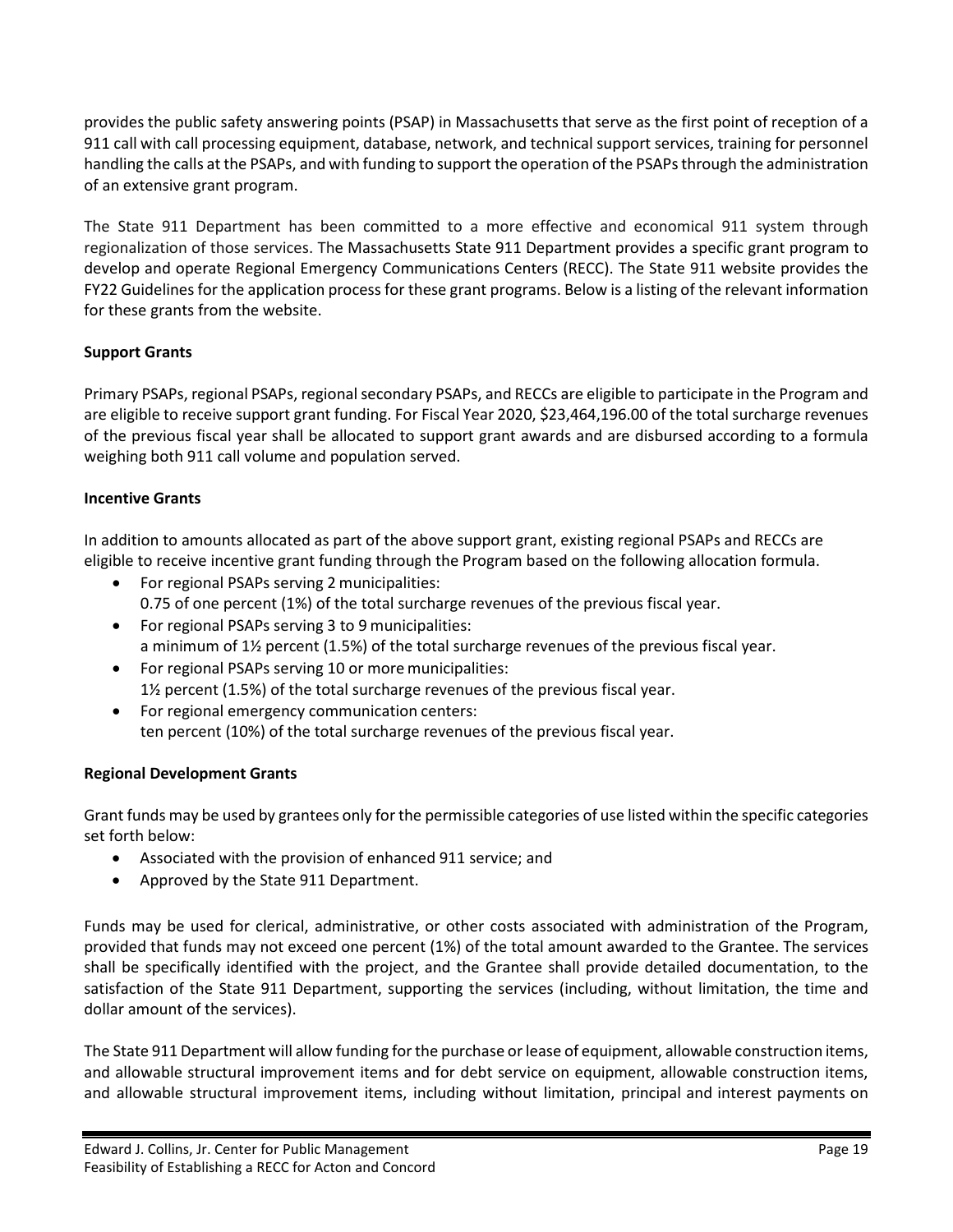loans, notes, and bonds. The State 911 Department will allow grantees to assign lease, debt service, and/or or incremental purchase costs to this grant. However, all funding requested under this grant program shall be for goods and/or services received. Funding will not be disbursed for obligations made without receipt of goods/services. The State 911 Department makes no guarantee of funding from yearto year and does not assume any obligation, as guarantor or otherwise, under any purchase, lease, or debt instrument.

All technology or telecommunications related goods or services must be compliant with applicable laws, rules, regulations, and standards.

#### **Security Measures Grants**

Existing and proposed regional PSAPs and RECCs are eligible to apply for funds for the following allowable items within the transition expenses category:

- Security measures (such as remote cameras, remote printers, and security doors); and
- One-time costs associated with the installation of such security measures.

#### **Equipment Grants**

Existing and proposed regional PSAPs, regional secondary PSAPs, RECCs, and the Northampton wireless state police PSAP are eligible to apply for funds for equipment associated with the provision of enhanced 911 service that is not directly provided by the State 911 Department and/or equipment to be used to foster the development and startup of regional PSAPs, regional secondary PSAPs, and RECCs or the expansion or upgrade of existing regional PSAPs and/or regional secondary PSAPs. Allowable items to be funded through this grant include, but are not limited to:

- Radio systems and consoles;
- Computer-aided dispatch;
- Records management systems;
- Fire alarm receiving and alerting equipment; and
- Consultant services in support of equipment.

All radio systems shall comply with EOPSS Statewide Inter-Operability Emergency Communications (SIEC).

Special conditions as may be amended from time to time. The State 911 Department will submit requests for such funding to the SIEC and/or the Statewide Interoperability Coordinator (SWIC) for review and confirmation that the requested item(s) comply with the SIEC special conditions.

Funds for radio systems may be used to defray the costs associated with the acquisition of radio systems used for police, fire, emergency medical services, and/or emergency management communications.

In 2020, the State 911 Commission approved a new criterion for the Transition Award.

Below is chart that explains that Award.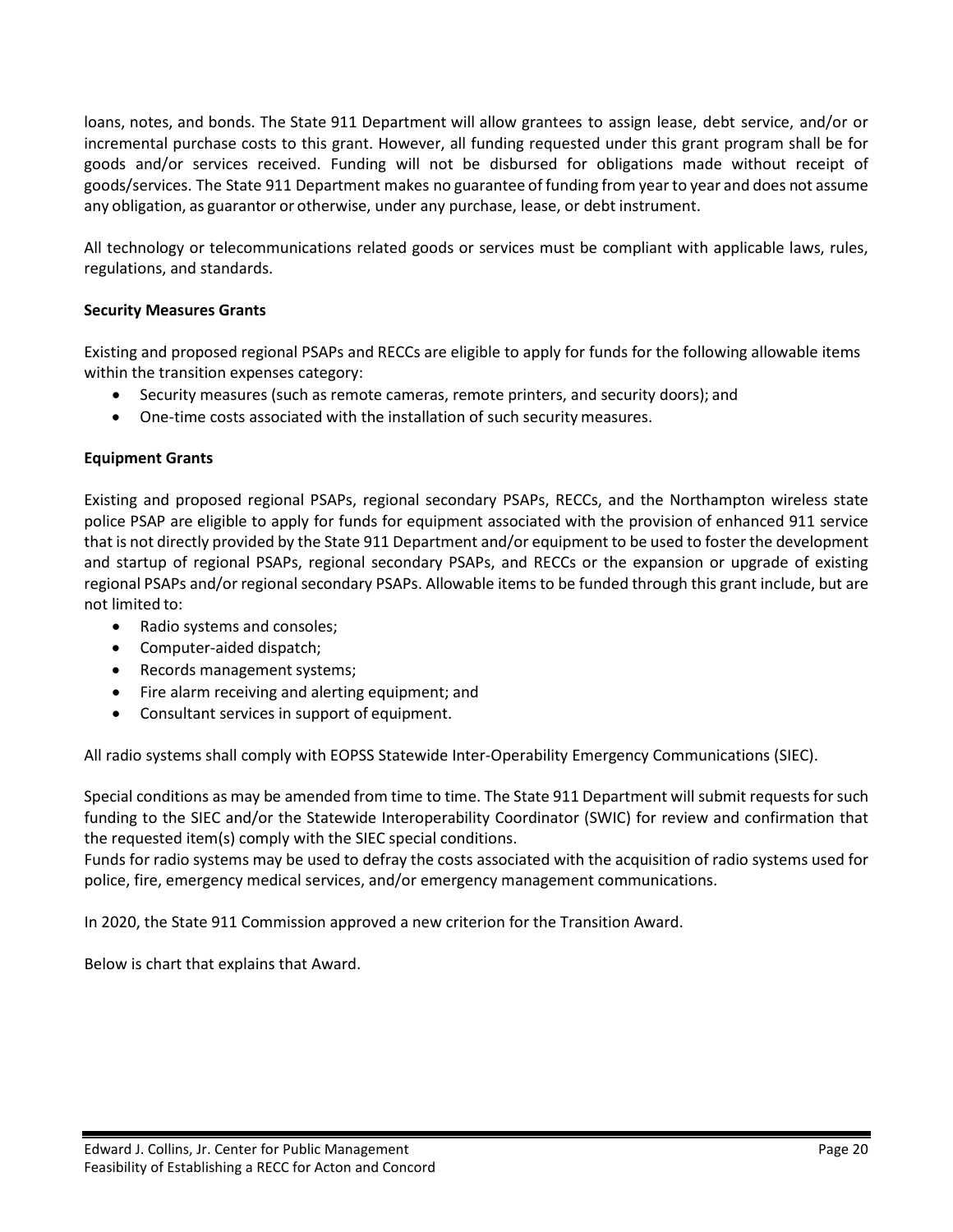#### **State 911 Department – Development Grant Program FY21 Transition Award**

Transition award, payable to the entity that operates a regional PSAP or RECC on behalf of the participants, for each PSAP that is decommissioned on or after July 1, 2018, and becomes operational as a participant in such regional PSAP or RECC, in the amount that represents the *greater of:*

the last allocation for the decommissioned PSAP under the State 911 Department Support Grant; or the amount of the assessment or charge allocated to such PSAP for the current fiscal year under the terms of the signed inter-municipal agreement or other equivalent agreement governing the operations of the regional PSAP or RECC.

Such transition award(s) shall be credited against the obligation of the decommissioned PSAP(s) by the grantee. A decommissioned PSAP may be provided with the credit three (3) times to be applied for in three (3) different grant cycles, or two (2) times to be applied for in two (2) different grant cycles if a transition award was already applied for and awarded in the FY 2020 grant cycle pursuant to grant guidelines in effect at that time.

After applying for and being awarded a transition award a total of three (3) times, a decommissioned PSAP may be provided with a credit an additional two (2) times to be applied for in two (2) different grant cycles, but the award will be limited the first time to fifty percent (50%) of the *greater of*:

the last allocation for the decommissioned PSAP under the State 911 Department Support Grant; *or* the amount of the assessment or charge allocated to such PSAP for the current fiscal year under the terms of the signed inter-municipal agreement or other equivalent agreement governing the operations of the regional PSAP or RECC, and limited for the *second time to 25% of the greater of* the last allocation for the decommissioned PSAP under the State 911 Department port Grant; *or* ii) the amount of the assessment or charge allocated to such PSAP for the current fiscal year under the terms of the signed inter-municipal agreement or other equivalent agreement governing the operations of the regional PSAP or RECC.

Documentation that such credit has been granted in the form of a written acknowledgment from the decommissioned PSAP shall be required prior to reimbursement. ii) the amount of the assessment or charge allocated to such PSAP for the current fiscal year under the terms of the signed inter-municipal agreement or other equivalent agreement governing the operations of the regional PSAP or RECC.

Documentation that such credit has been granted in the form of a written acknowledgment from the decommissioned PSAP shall be required prior to reimbursement.

#### **2. Current FY2021 Budget**

The participating communities were asked to provide their current budget information. This will be used for comparison with any new projections related to RECC operations.

The Table below displays the current budgets for Acton and Concord with a breakout of the personnel expenses and support (administrative and maintenance) expenses: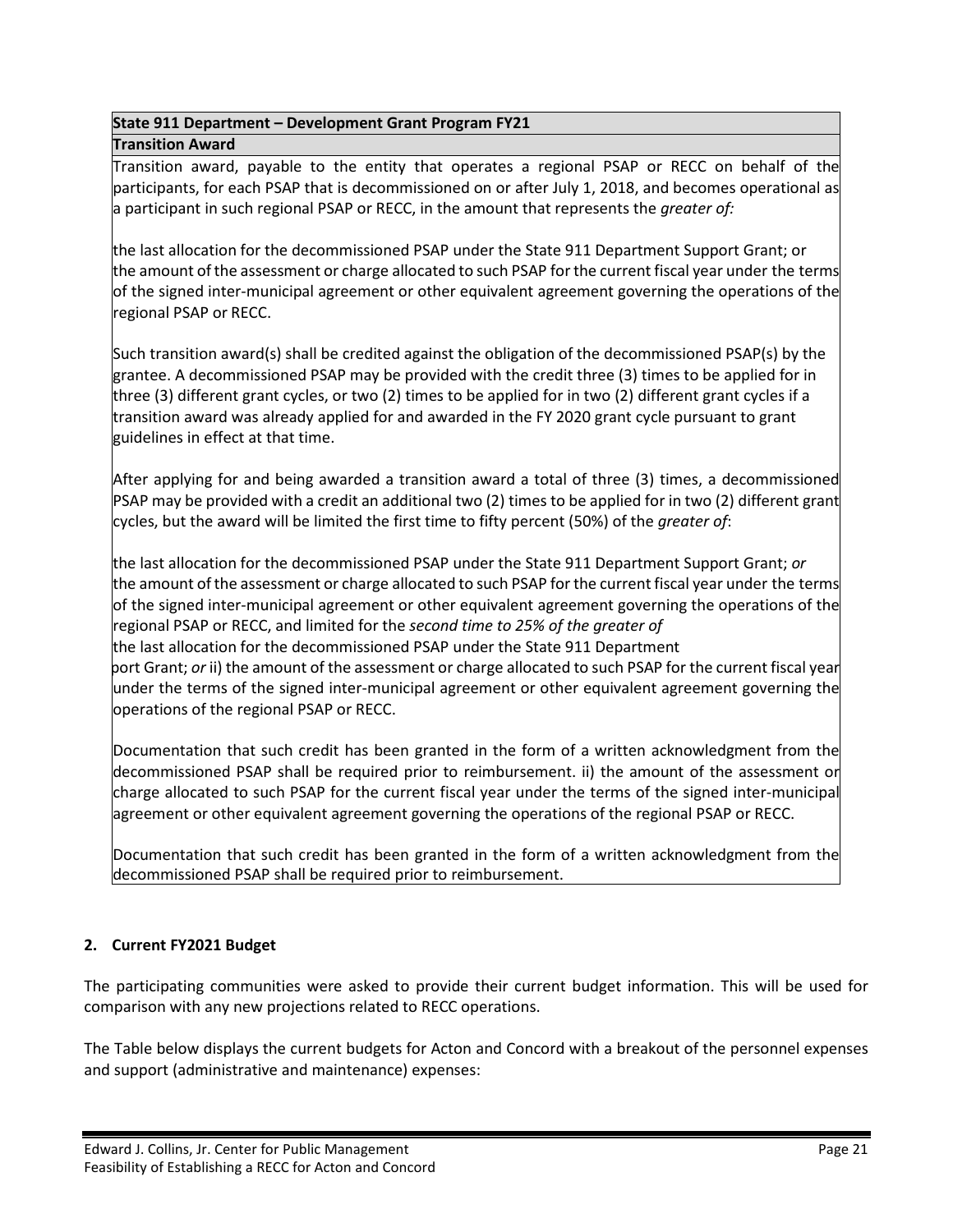| <b>Dispatch Center</b> | <b>Personnel Expenses*</b> | <b>Support Expenses</b> | <b>Budget Total</b> |
|------------------------|----------------------------|-------------------------|---------------------|
| Acton                  | 776,424                    | 36,500                  | 812,924             |
| Concord                | 751,415                    | 48,125                  | 799,549             |
| Total                  | \$1,527,839                | 84,625                  | \$1,612,464         |

\* Includes salary, benefits, and other government costs.

#### **3. Capital Expenditures**

Acton and Concord are currently responsible for financing, planning, and meeting a replacement schedule for their equipment, which can come at a substantial capital cost. Operating on a 24/7 schedule places significant demands on emergency communications center equipment. The estimated life cycle of dispatch equipment is as follows:

| <b>Equipment</b>   | <b>Life Cycle</b> |
|--------------------|-------------------|
| PCs & Laptops      | 3 years           |
| Servers & Routers  | 5 years           |
| Software Upgrades  | 7 years           |
| Radio Console      | 7 years           |
| Dispatch Furniture | 10 years          |

The outdated equipment of the Acton Police and Fire Departments include the following:

- Four (4) Dispatch consoles (Motorola MCC7500) 15 years old
- Nineteen (19) mobile radios purchased between 1990 and 2013
- Fifty-nine (59) portable radios purchased between 2011 and 2012
- CAD/RMS Pamet system is outdated and software is longer supported

The outdated equipment of the Concord Police and Fire Department include the following:

- Two (2) Dispatch consoles(Motorola MCC7500) 15 years old
- Fifteen (15) mobile radios ten years old
- Twenty-six (26) portable radios ten years old

Two areas were identified where the radio coverage was identified as not being adequate. Those two areas were identified as the north side of Acton and on the Concord-Carlisle line. The solution to the problem requires an engineering assessment and new equipment. Below is a chart with three-year and annual estimated replacement costs of the equipment. These costs would be borne by the communities if they remain as single PSAPs.

| <b>Community</b> | <b>Type of Equipment</b>                    | Replacement - 3-year Total Cost | <b>Annual Replacement Cost</b> |
|------------------|---------------------------------------------|---------------------------------|--------------------------------|
| Acton            | <b>Dispatch Consoles</b>                    | \$500,000.00                    | \$166,666.00                   |
|                  | <b>Mobile Radios</b>                        | \$98,800.00                     | \$32,933.33                    |
|                  | Portable Radios                             | \$409,600.00                    | \$136,533.33                   |
|                  | CAD/RMS                                     | \$79,000.00                     | \$26,333.33                    |
|                  | Radio coverage engineering<br>and equipment | \$135,000.00                    | \$45,000.00                    |
|                  | <b>Total Costs</b>                          | \$1,222,400                     | \$407,465.99                   |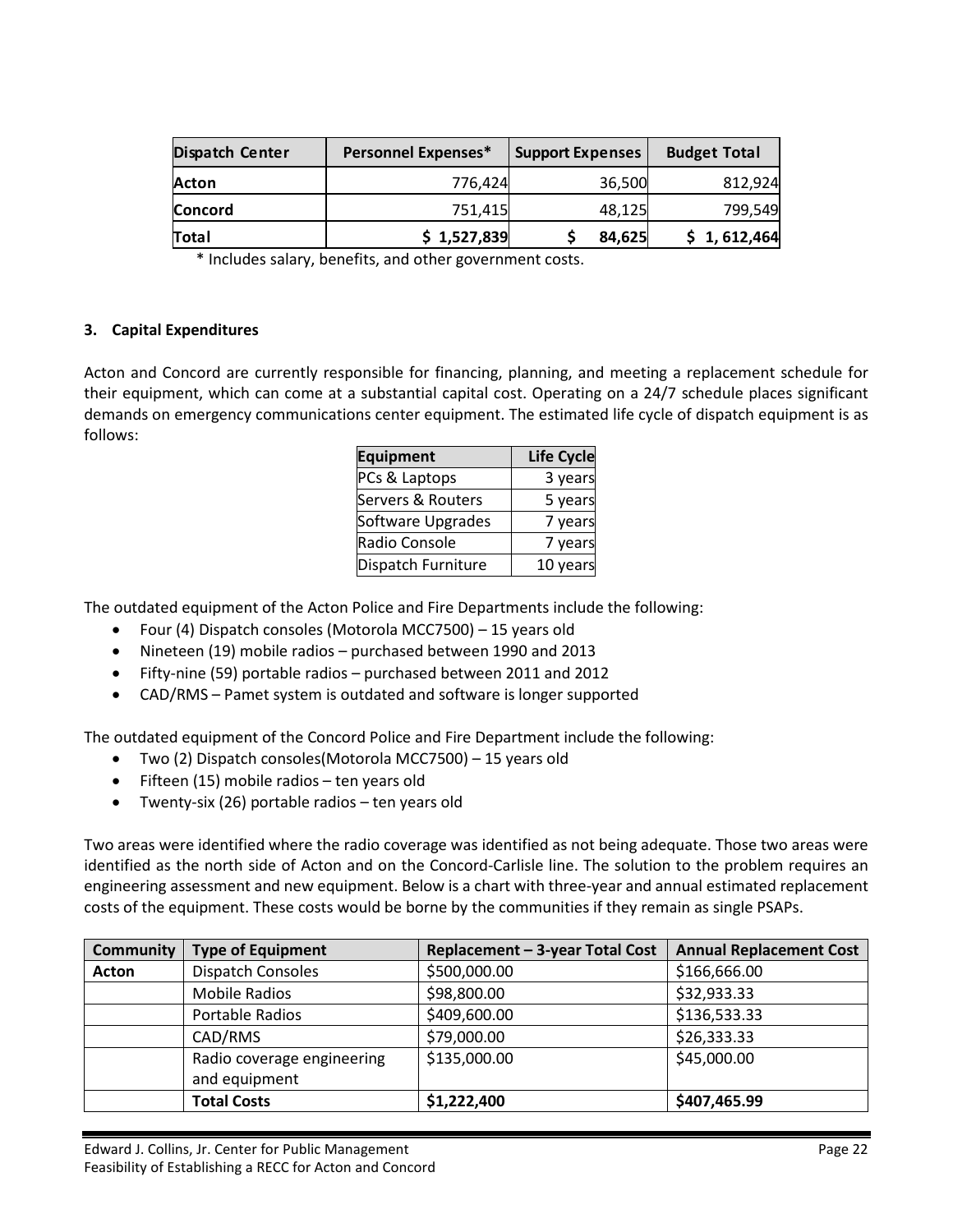| <b>Concord</b> | Dispatch Consoles            | \$250,000.00 | \$83,333.33  |
|----------------|------------------------------|--------------|--------------|
|                | Mobile Radios                | \$78,000.00  | \$26,000.00  |
|                | Portable Radios              | \$166,000.00 | \$55,466.66  |
|                | Radio coverage and equipment | \$45,000.00  | \$15,000.00  |
|                | <b>Total Costs</b>           | \$539,000.00 | \$179,666.66 |

#### **4. Cost Sharing**

The recommended cost-sharing ratio for this center would be based on the population and 911 call volume of the communities as shown below. This method is utilized by the State 911 Department in the distribution of their support and incentive grant program and is seen as a fair and equitable method to share the costs for the Regional Emergency Communications Center (RECC). The State 911 Department uses these two categories to distribute their Incentive and Operations Grant funding. This method calls for an equal ratio of 911 call volume (50%) and population (50%). The information for the criteria is developed using independent sources, i.e., the State 911 Department and the federal census data. The data and the ratio are listed below.

| <b>Community</b> | 911 Calls<br>Volume 2019 | 911 Calls<br>Only | Population<br>2018 | Population<br>Only | 50% 911 Calls<br><b>50% Population</b> |
|------------------|--------------------------|-------------------|--------------------|--------------------|----------------------------------------|
| Acton            | 4,315                    | 51.25%            | 23,738             | 55.27%             | 53.26%                                 |
| Concord          | 4,105                    | 48.75%            | 19,211             | 44.73%             | 46.74%                                 |
| <b>TOTAL</b>     | 8,420                    | 100.00%           | 42,949             | 100.00%            | 100.00%                                |

#### **5. Projected State 911 Support for RECC for Acton and Concord**

The State 911 Department provided its estimate for Support and Incentive Grant funds on a recurring basis for a RECC for the Towns of Acton and Concord. This estimate was received for this study and is as follows:

| FY 2021- Acton-Concord RECC - December 10, 2020                                                                                                                                                                                                                                                                                                                                                                                                                                                                                                                                                                                                                                                                                                                                                                                                                                                                                         |                |             |                            |
|-----------------------------------------------------------------------------------------------------------------------------------------------------------------------------------------------------------------------------------------------------------------------------------------------------------------------------------------------------------------------------------------------------------------------------------------------------------------------------------------------------------------------------------------------------------------------------------------------------------------------------------------------------------------------------------------------------------------------------------------------------------------------------------------------------------------------------------------------------------------------------------------------------------------------------------------|----------------|-------------|----------------------------|
| <b>Entity</b>                                                                                                                                                                                                                                                                                                                                                                                                                                                                                                                                                                                                                                                                                                                                                                                                                                                                                                                           | <b>Support</b> | <b>RECC</b> | <b>Total Grant Funding</b> |
| <b>Acton-Concord RECC</b>                                                                                                                                                                                                                                                                                                                                                                                                                                                                                                                                                                                                                                                                                                                                                                                                                                                                                                               | 140,641<br>\$  | 561,224     | 701,865                    |
| Calculations assume configurations are as noted. Changes to the communities included/excluded will<br>impact funding levels. All estimates are subject to funding availability.                                                                                                                                                                                                                                                                                                                                                                                                                                                                                                                                                                                                                                                                                                                                                         |                |             |                            |
| Above RECC projections are calculated based upon anticipated regional PSAP and RECC configurations<br>for FY 2021. Timelines impacting current project(s) may impact these projections. Allocation amounts<br>are further subject to change in compliance with the following excerpt from the S&I grant quidelines<br>"The percentages in clauses i to iv, inclusive, and the percentages of the total amounts allocated to<br>each grantee eligible within such clauses i through iv may be adjusted by the State 911 Commission to<br>ensure a proper allocation of incentive funds as more regional PSAPs and regional emergency<br>communication centers are added. The amount allocated to a grantee may be adjusted or capped."<br>Please note funding levels represent a surcharge of \$1.50 beginning January 1, 2019; Allocations are<br>subject to change at such time as the surcharge is reduced to \$1 on January 1, 2024. |                |             |                            |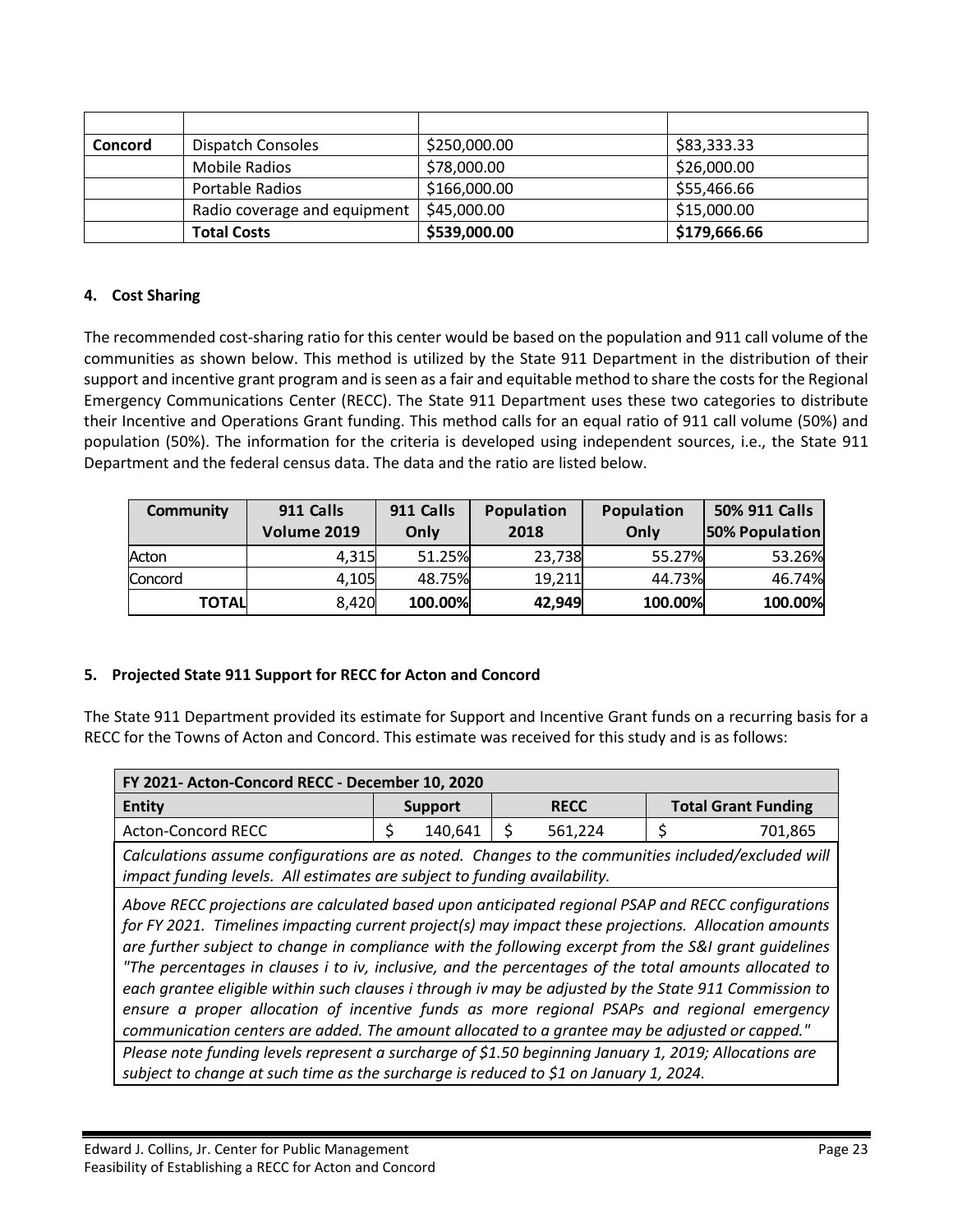#### **6. Projected FY23 RECC Budget**

| <b>Regional Emergency Communications</b> | <b>YEAR 1</b>        |             |  |
|------------------------------------------|----------------------|-------------|--|
| <b>Center (RECC) Budget</b>              | FY 2023 Draft Budget | % of Budget |  |
| Personnel                                |                      |             |  |
| <b>Director Salary</b>                   | \$92,500.00          |             |  |
| <b>Supervisor Salary</b>                 | \$72,000.00          |             |  |
| Dispatcher Salaries (14)                 | \$812,000.00         |             |  |
| <b>Overtime Allowance</b>                | \$45,000.00          |             |  |
| Admin. Assistant                         | \$58,000.00          |             |  |
| Fringe Benefits/Payroll Tax - 38%        | \$371,070.00         |             |  |
| <b>Total for Personnel</b>               | \$1,450,570.00       | 95.18%      |  |
| <b>Other Non-personnel expenses</b>      |                      |             |  |
| <b>Maintenance Costs</b>                 | \$24,000.00          |             |  |
| <b>CAD/RMS License Fees</b>              | \$25,431.00          |             |  |
| Admin. Costs (legal-HR-Ins)              | \$24,000.00          |             |  |
| <b>Total for Maintenance/Admin.</b>      | \$73,431.00          | 4.82%       |  |
|                                          |                      |             |  |
| <b>Total for Dispatch Services</b>       | \$1,524,001.00       | 100.00%     |  |
|                                          |                      |             |  |
| <b>State 911 Reimbursement</b>           | \$701,865.00         | 46.05%      |  |
|                                          |                      |             |  |
| RECC minus State 911 Funds               | \$822,136.00         | 53.95%      |  |
|                                          |                      |             |  |
| <b>Cost per Community as RECC</b>        |                      |             |  |
| Acton                                    | \$437,869.63         |             |  |
| Concord                                  | \$384,266.37         |             |  |
|                                          |                      |             |  |
| <b>Current Costs FY21 Budgets</b>        |                      |             |  |
| Acton                                    | \$812,924.00         |             |  |
| Concord                                  | \$799,549.00         |             |  |
| <b>Current Total Cost</b>                | \$1,612,473.00       |             |  |
|                                          |                      |             |  |
| <b>Cost Savings per Municipality</b>     |                      |             |  |
| Acton                                    | \$375,054.37         |             |  |
| Concord                                  | \$415,282.63         |             |  |
|                                          |                      |             |  |
| <b>Total Recurring Cost Savings</b>      | \$790,337.00         |             |  |

#### **7. Cost Savings Summary**

This table below documents the savings that are anticipated from this cost-sharing effort, as outlined in the previous sections.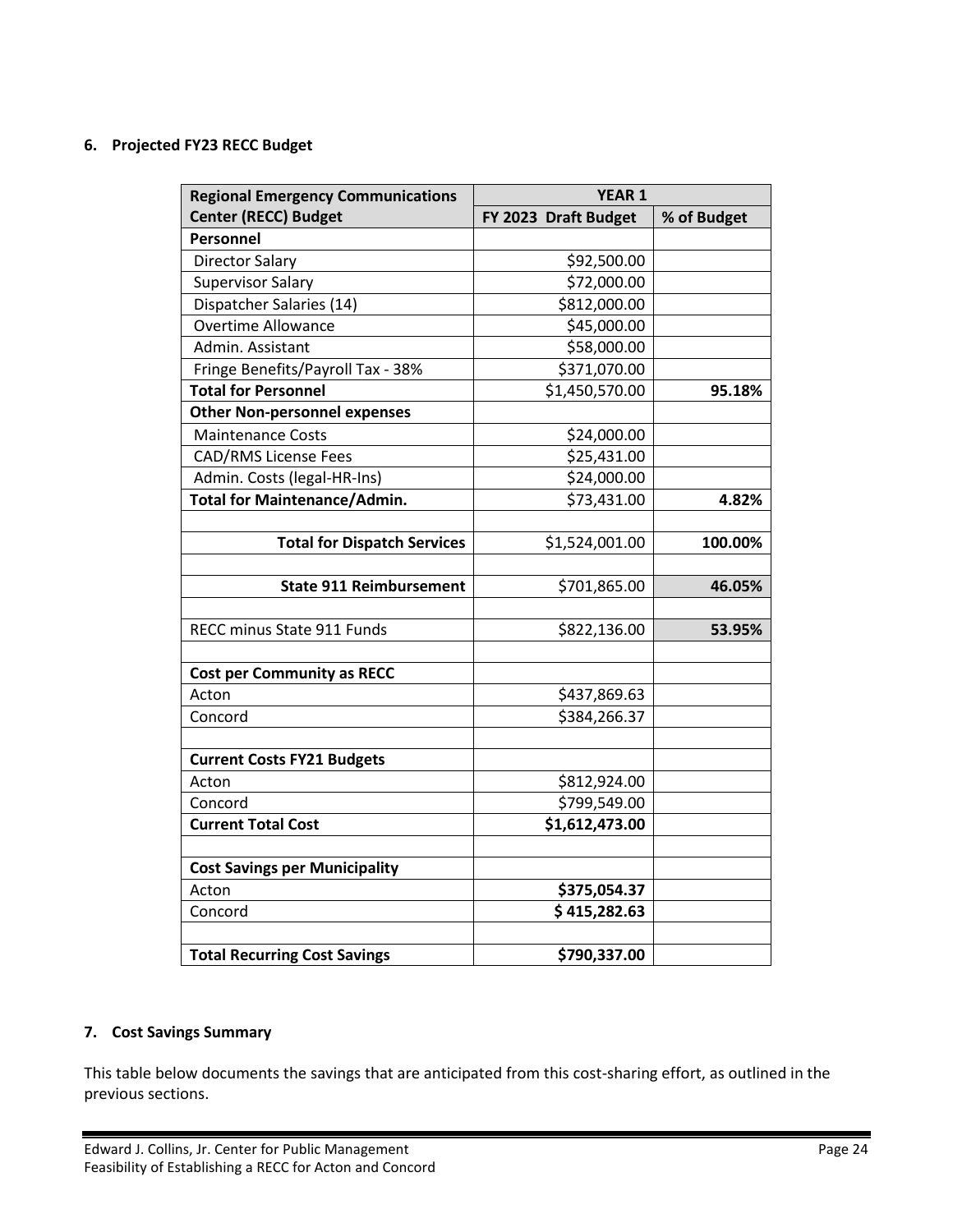|              | Community   Non-Recurring Capital Savings   Recurring Cost Savings |              | <b>Total Savings</b> |
|--------------|--------------------------------------------------------------------|--------------|----------------------|
| Acton        | \$407,465.99                                                       | \$375,054.37 | \$782,520.36         |
| Concord      | \$179,666.66                                                       | \$415,282.63 | \$594,949.29         |
| <b>TOTAL</b> | 587,132.65                                                         | 790,337.00   | \$1,377,469.65       |

## <span id="page-25-0"></span>**Research & Planning**

#### **Professionalism of Communications Centers & Emerging Trends**

The primary goal of agency leaders interviewed was to increase the level of communication services to their communities and to their departments. Several the interviewees noted that a strength of an RECC is the development of long-term professional dispatch services. Professionalism is a determination of specific practitioners, methods, and performance criteria for a particular profession. The current trend of the 911 communication discipline is strongly focused on standards, best practices, personnel selection, training requirements, and utilization of technology. To enhance professionalism of communications centers requires a better understanding of the current plans to modernize emergency communications services nationwide. The trends are focused on:

- Increased capability to handle data, voice, and video;
- Inter-connect with other communications centers such as traffic management centers to coordinate movement of resources, personnel, equipment, and supplies;
- Enhance the cost effectiveness of human and technical resources;
- The integration of text messaging into our PSAP center operations and personnel training to meet societal trends;
- Challenges of dealing with multiple calls for service to the same events from the transition from wire to wireless communication devices; and
- The increased prevalence of video recording among younger generations.

#### **Geographic Information Systems (GIS)**

Nothing is more important to dispatching a call for service than location. The adage of "Location, Location, Location" cannot be truer than in responding to a Call for Service (CFS). An increasing number of dispatch centers are adding layers of geographic information fire hydrant, hazmat, and critical infrastructures in addition to homes and businesses. It also provides for better routing of resources.

#### **Enhanced Technology**

Technology is making the combining of PSAP 911 Centers more cost effective through more robust communications systems, economy of scale in purchasing, establishment of dispatching and resource tracking standards, and increased employee morale through professionalism. Better dispatch systems in the marketplace allow greater ease of pass-off of resource control to Police, Fire, and EMS.

Additionally, strides are being made in the improved ability to work with the disabled through telecommunications devices for the hearing impaired, interpreting services for foreign languages, texting for the speaking impaired, and coordinating with local, country, state, and federal planning organizations for standards in address assignments.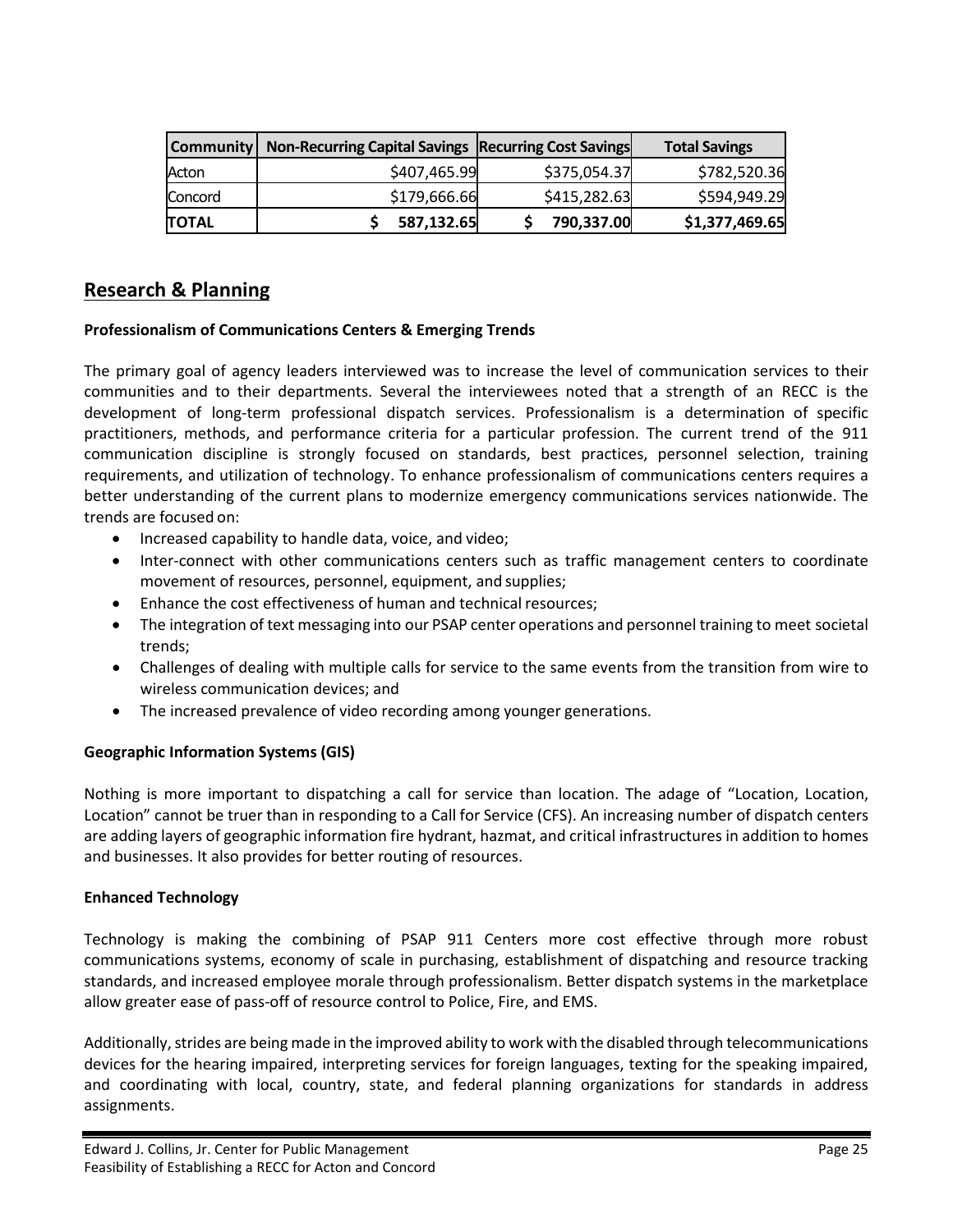Organizations actively improving communications infrastructures and standards development are:

- Massachusetts State 911 Department;
- APCO (Association of Public-Safety Communications Officials);
- NENA (National Emergency Number Association);
- USDOT (US Department of Transportation);
- IETF (Internet Engineering Task Force); and
- TIA (Telecommunications Industry Association).

#### **Personnel Selection and Training Standards**

The Massachusetts Communications Supervisors Association (MCSA) provides recommendations for minimum basic training standards for full and part-time public safety telecommunicators or dispatchers in Massachusetts. Those standards include the following elements:

- Standards for telecommunicators for taking 911 calls and dispatching police, fire, and emergency medical services;
- In-service and continuing education standards; and
- Supervisor and center management standards.

#### **FirstNet**

In response to the identified problems with the lack of radio interoperability for first responders to the September 11 attacks, the First Responder Network Authority (FirstNet) was created by Congressional action and is being planned and implemented throughout the country. Massachusetts is in the second year of planning this effort. FirstNet is establishing a nationwide, interoperable public safety broadband network dedicated to first responders. In establishing this network, FirstNet is guided by these important principles:

- A public safety-grade network built to meet the needs of our nation's first responders;
- Provide public safety users with true priority access to the network;
- Will harden the network to assist with resiliency during natural disasters, incidents, and man- made threats;
- Will enhance public safety communications by delivering mission-critical data and applications that augment the voice capabilities of today's land mobile radio (LMR) networks;
- Enable local communications management and keep incident commanders in control;
- Be judicious with taxpayer dollars while remaining focused on offering itsservicesto public safety at a compelling cost; and
- Will have effective security controls that protect data and defend against Cyber Threats.

#### **Prior 911 Center Consolidation Research**

- 1. Thomas Kennedy and CTC, Inc. managed a research study from 1998 to 2000 for the National Institute of Justice, Office of Science and Technology, regarding a **Multijurisdictional Information Systems Assessment.**  After analysis of 400 systems identified in paper surveys and then conducted an in-depth assessment of 17 diverse systems, including those provided by state, county, city, and regional agencies. The findings of that substantial study, that are very applicable for the development of RECC's, concluded that the attributes of a successful multi-jurisdiction system were as follows:
	- o Key **leaders** were identified as the most important reason these systems were successful;
	- o **People** issues, not technology issues, were identified as being the most important factor in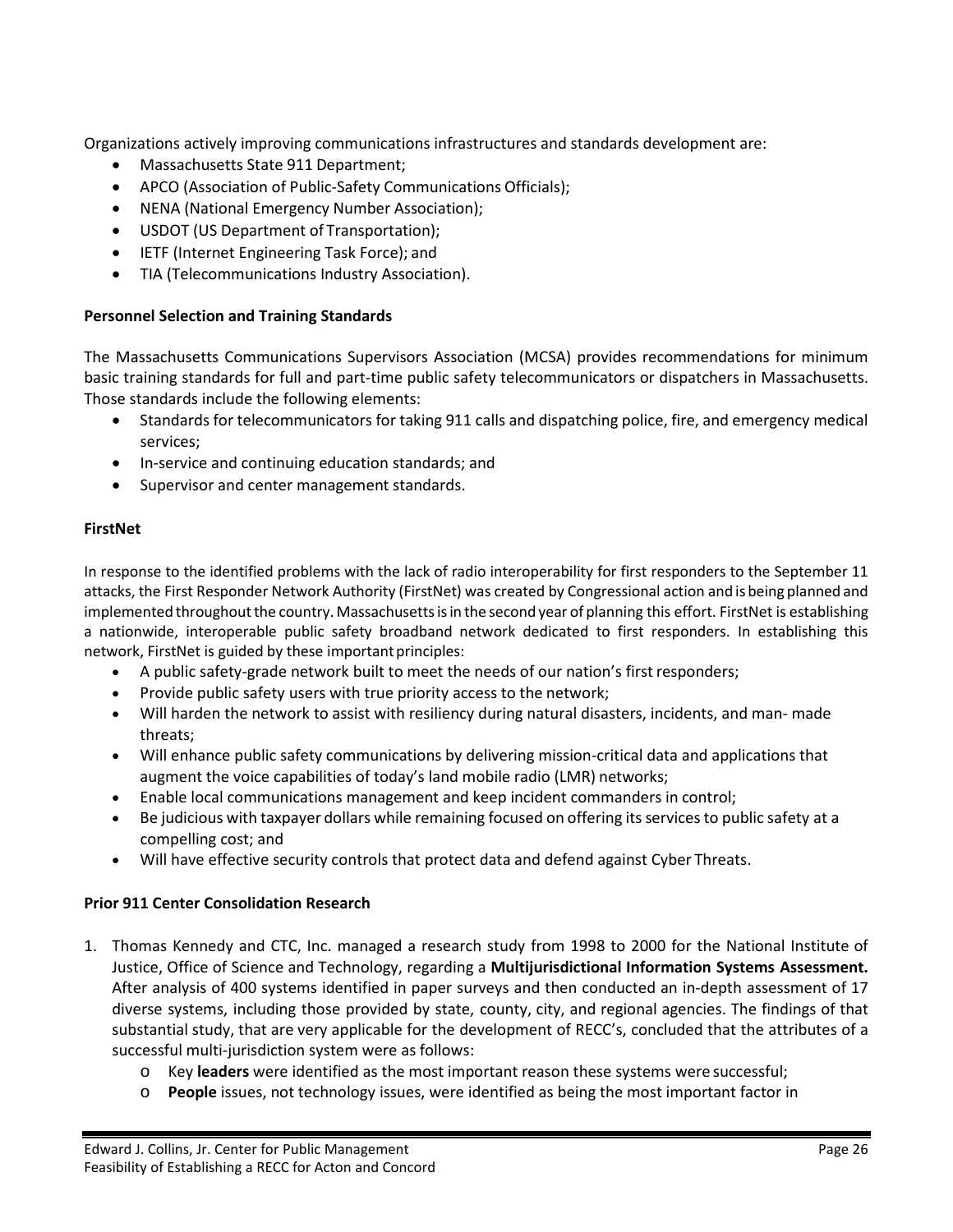establishing an effective multi-jurisdictional information system;

- o Managers of virtually all the successful information systems examined were **thinking strategically**; and
- o Nearly all the systems developed **advisory boards** orsteering committees to oversee long- term development of the system.

NIJ had the study conducted to identify a technology or process as the key to the success of the multijurisdictional system. The Study found that it was people who made the difference.

2. **Minnesota's Governor's Work Group on PSAP Consolidation, A Guidebook for PSAP Consolidation Strategies. 2009**. The Guidebook provides the most detailed document that has been published regarding the needed information regarding the process to consider the regionalization of emergency communication and then to implement the transition phase. An excerpt of the Executive Summary of the Guidebook provided the following:

The evolution of 911 technology and difficult economic times have encouraged both state and local governments, and public safety agencies to investigate the concept of shared services or consolidation. The simplest definition of consolidation is the combining of two or more PSAPs into a single facility and/or organization using one of several existing models. Though the consolidation process is often complex and difficult, it can yield substantial improvements in service levels, responder safety, employee retention, and potential cost savings if implemented correctly.

The Phases identified in the Guidebook include:

- o Identifying a champion for the project
- o Interest building for decision makers
- o Feasibility Study
- o Planning Phase
- o Implementation/Transition Phase
- o Post consolidation Phase (service and technology)
- 3. The **John J. Heldrich Center for Workforce Development, Rutgers University, New Jersey** completed a comprehensive analysis of New Jersey's E911 system and the experience of other states with consolidation of 911 operations in 2005 - 2006. Key findings from that study were as follows:
	- o Local Officials in New Jersey and 911 officials from other states cite improved service and public safety as potential benefits of consolidation.
	- o There are clear economies of scale in the cost of handling 911 calls.
	- o There is potential for improved efficiency through consolidation of PSAPs (Public Safety Answering Points) and PSDPs (Public Safety Dispatch Points) that have a low workload or call volume.
	- o Reducing the number of PSAPs and PSDPs has the potential to generate cost savings for state and local government.
	- o State policy can influence the direction of 911 consolidation by creating a supportive environment.
- 4. At the **International Association of Chiefs of Police (IACP) Law Enforcement Information Management (LEIM)** conference in 2012, a presentation was made on Dispatch Consolation by public safety practitioners based upon the development and operational experience of a large regional emergency communication center in Indiana. The presentation provided that the benefits of a regional emergency communication center included the following:
	- o Long term cost savings potential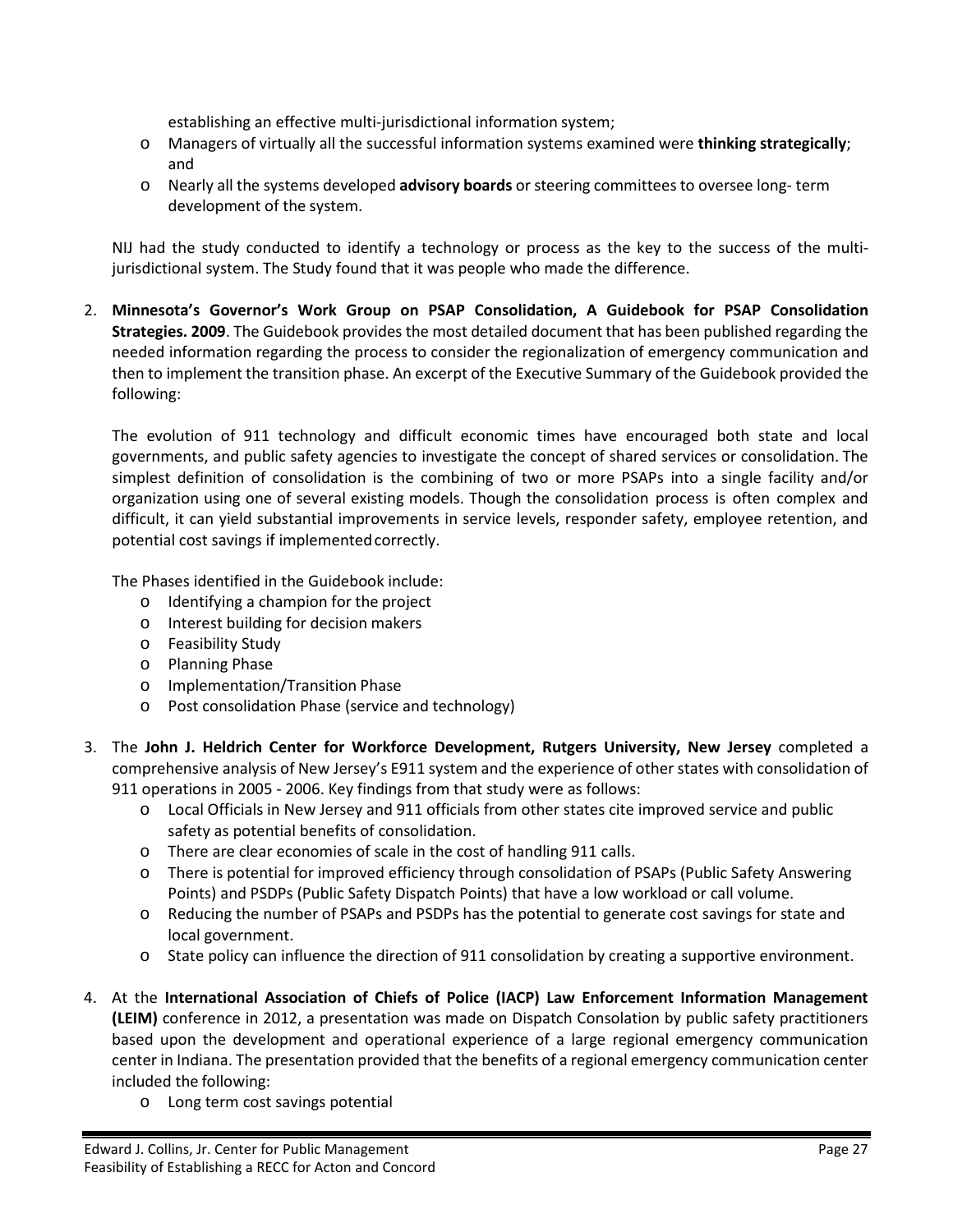- o Better systems and service model
- o Opportunity to reduce duplication, share costs and focus on core mission (new public sector emphasis)
- o Improved employee retention and growth opportunities for dispatch personnel

The session also identified the likely challenges, which the presenters identified as:

- o Political buy-in (need concept champion)
- o Governance structure (key point)
- o Cost sharing formulas (key point)
- o Perception of a potential loss of control and organizational identity
- o Adoption of a shared service model differences must be resolved so there will be a consistent service provision approach/change management (business rules/protocols.

#### **Research Within Massachusetts**

Thomas Kennedy, the principal consultant for this project, was the President at the Center for Technology Commercialization Inc. (CTC) who conducted twelve feasibility studies involving thirty-four (41) municipalities. Tom was able to document the results of one hundred and ninety-eight (198) interviews that were conducted with Police and Fire Chiefs, Town Administrators, Mayors, police officers, fire fighters and dispatchers.

Below is a listing of the responses from interviewees to a standardized list of questions regarding the Strengths, Weaknesses/Concerns of RECCs as well as transition Recommendations to consider if their community joined or developed a RECC.

The top five cited Benefits of an RECC as believed by the interviewees are as follows:

- 1. Standardized/use of the same dispatch protocols
- 2. Resources more dispatch personnel for major events and increased surge of 911 calls
- 3. Cost Savings, Financial Support state contributions to center development and recurring costs
- 4. Enhanced Mutual Aid
- 5. More effective call taking and dispatching services for the public and emergency response

The top five cited Weaknesses/Concerns of an RECC as believed by the interviewees are as follows:

- 1. Labor issues seniority
- 2. Keep out the dynamics of politics
- 3. Not having anyone at the PD window or to monitor prisoners
- 4. Loss of local knowledge, i.e., landmarks etc.
- 5. Need updated dispatch protocols

The top five cited recommendations for a successful transition to a RECC:

- 1. Need open communications/transparency
- 2. Work out labor / union issues
- 3. Provide a greater level of training opportunities
- 4. Transition training dispatch protocols (SOPs and radio codes)
	- a. Local knowledge-landmarks, repeat callers and responder nuances
	- b. Requires:
		- i. Management coordination meetings
		- ii. Ride along with public safety personnel from new community
- 5. Requires clear cut plan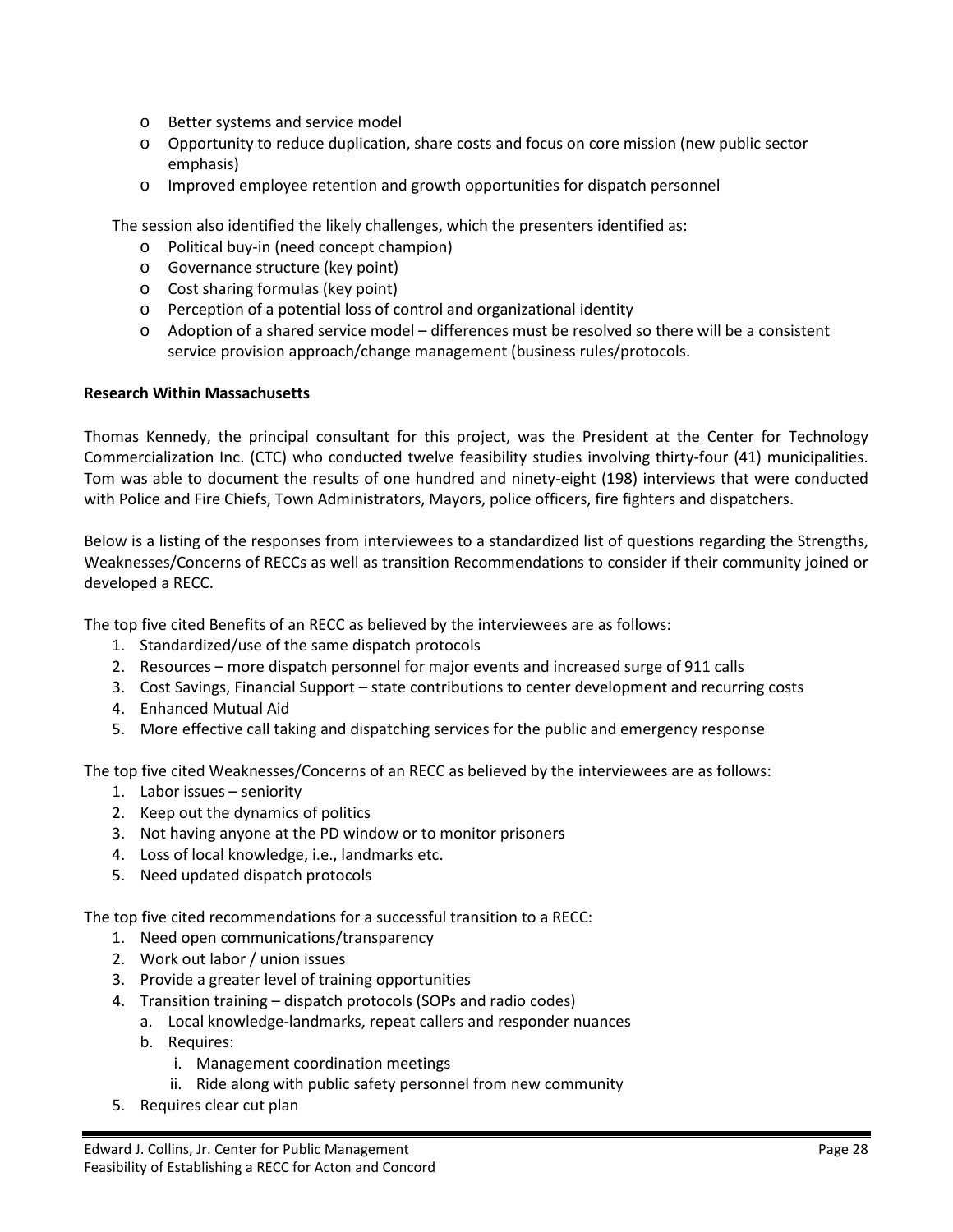- i. Best option
- ii. Cost estimate including staffing and other recurring costs
- iii. Policy and Procedures

## <span id="page-29-0"></span>**Findings and Recommendations**

Acton and Concord are suited quite well to establish a Regional Emergency Communication Center (RECC) as they are similar in population, call volume, and culture. Both communities, which are adjacent to each other, have high expectations of providing their dispatch services. The specific findings and recommendations are as follows:

- 1. It is feasible to Regionalize Acton and Concord into a single RECC. The purpose of doing such a move would be to provide:
	- a. Additional dispatch personnel to deal with increased surge of calls
	- b. Opportunities for dispatcher advancements
	- c. New equipment and better technology
	- d. Standardized dispatch protocols
	- e. Efficiencies through economy of scale and combined resources
	- f. Cost savings
	- g. Increased professionalism of operations and increased expectations
	- h. Independent dispatch department
- 2. Leverage the commitment and resources of the Acton Dispatch Center that has the capability to expand within the Public Safety Facility as the core infrastructure of the RECC.
- 3. Consider a governance structure of either a Hosted RECC in a separate department within the Acton Town Government or as a Regional Emergency Communications Dispatch District. The analysis of both options is on Page 16. Both governance options have been used effectively for RECCs in Massachusetts and it is up to both communities to choose which model they will follow. Prior observation and research have shown that Long term community ownership in the RECC is best achieved by the establishment of a Regional Dispatch District.
- 4. Develop an outreach program to all the communities to inform them of the enhanced capability of the RECC.
- 5. Develop a plan to assess the administrative and security needs for the Concord Police and Fire Departments.;
- 6. Develop uniform operational call taking and dispatching procedures for the RECC. Common operational policies and procedures for the RECC that meet the unique needs of the disciplines of the emergency response agencies to ensure the appropriate resources are provided at the time they are needed. The dispatch protocols should be governed by the appropriate rules and regulations to ensure performance standards are being maintained and community needs are being met. State 911 Department Standards, NFPA 1221, APCO and CALEA would provide guidance for the development of those documents. 560 CMR 2.00 requires that under Operational Standards (d) Call Handling Coordination/Negotiations that Municipalities participating in the implementation of 9-1-1 shall be responsible for coordinating with all public safety providers served by the PSAP. The new written operational policy and procedures become the basis for the training of dispatchers for the RECC and for the future accreditation of the center. Seek State 911 RECC Developmental Funding to implement the redesign of the Acton dispatch center floor plan as well as the needed technology items including radio system enhancements, a uniform administrative phone system, security systems where needed and a regional Computer Aided Dispatch (CAD) and Records Management Systems (RMS) using the IMC/Tritech platform.
- 7. Develop a Transition Training Plan to incorporate all elements of required dispatch training as required by State 911, CAD/RMS, Dispatch Protocols, EMD and community knowledge.
- 8. Utilize the insight of the dispatchers and public safety personnel to develop excellence in operational guidelines/practices for the citizens of both communities and their public safety services.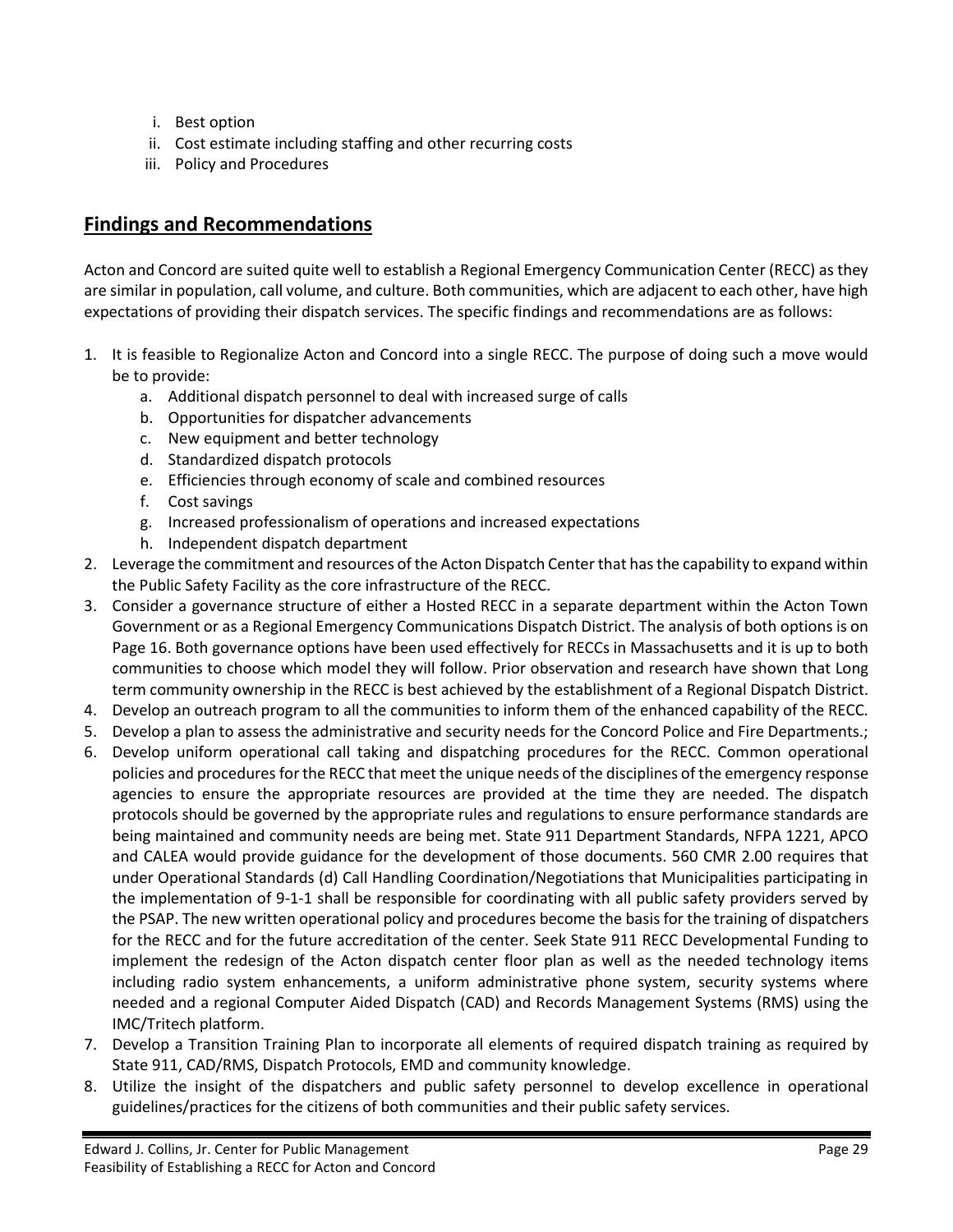## <span id="page-30-0"></span>**Appendix A: Draft District Agreement for Acton-Concord Regional Emergency Communications Center District**

This District Agreement is dated as of the \_\_\_\_\_\_\_ day of \_\_\_\_\_\_\_\_\_\_\_\_ 2021, in accordance with the provisions of Massachusetts General Laws, Chapter 6A, Sections 18P to 18V, inclusive by and between the "Participating Communities" (as defined below). The effective date of the District Agreement (the "Effective Date") shall be the date when both Participating Communities have executed this document.

#### PREAMBLE

In order to establish, operate and maintain a consolidated emergency services communication and dispatch system for the Acton and Concord communities and any other community that chooses to join, in accordance with Massachusetts General Laws, Chapter 6A, Sections 18P to 18V, inclusive. The "Participating Communities" agree to jointly exercise their common powers in the manner set forth in this agreement.

#### WITNESSETH

WHEREAS the Participating Communities are each empowered by law to staff, maintain, and operate a public safety communications and dispatch facility, which is a proper governmental function and service; and

WHEREAS the Participating Communities desire to join to establish a regional 911 emergency communication district comprised of their communities and any other communities which may in the future be admitted into the district; and

WHEREAS the Participating Communities desire to operate and maintain a consolidated regional 911 emergency communication facility in the region and to provide an orderly method for the accomplishment thereof; and

WHEREAS, the Participating Communities have agreed to share the costs, responsibilities, and obligations of constructing, operating, and maintaining a municipal regional 911 emergency communication facility, and

WHEREAS, the Participating Communities have agreed that the Town of ……… shall be reimbursed for the administrative costs of procurement for the District while acting as its Fiduciary; and

WHEREAS, the Participating Communities have established this inter-municipal relationship for the purpose of combining their resources to maximize effective emergency and 911 dispatch services, as well as to provide regional interoperability for the public safety agencies from a single primary location, initially to be in ………., Massachusetts; and

WHEREAS, the Participating Communities, pursuant to Chapter 6A of the Massachusetts General Laws, may enter into this District Agreement to perform joint activities or undertakings which the municipalities are authorized by law to perform.

NOW THEREFORE, the Participating Communities, in consideration of the mutual benefits, promises and agreements set forth herein agree to the following: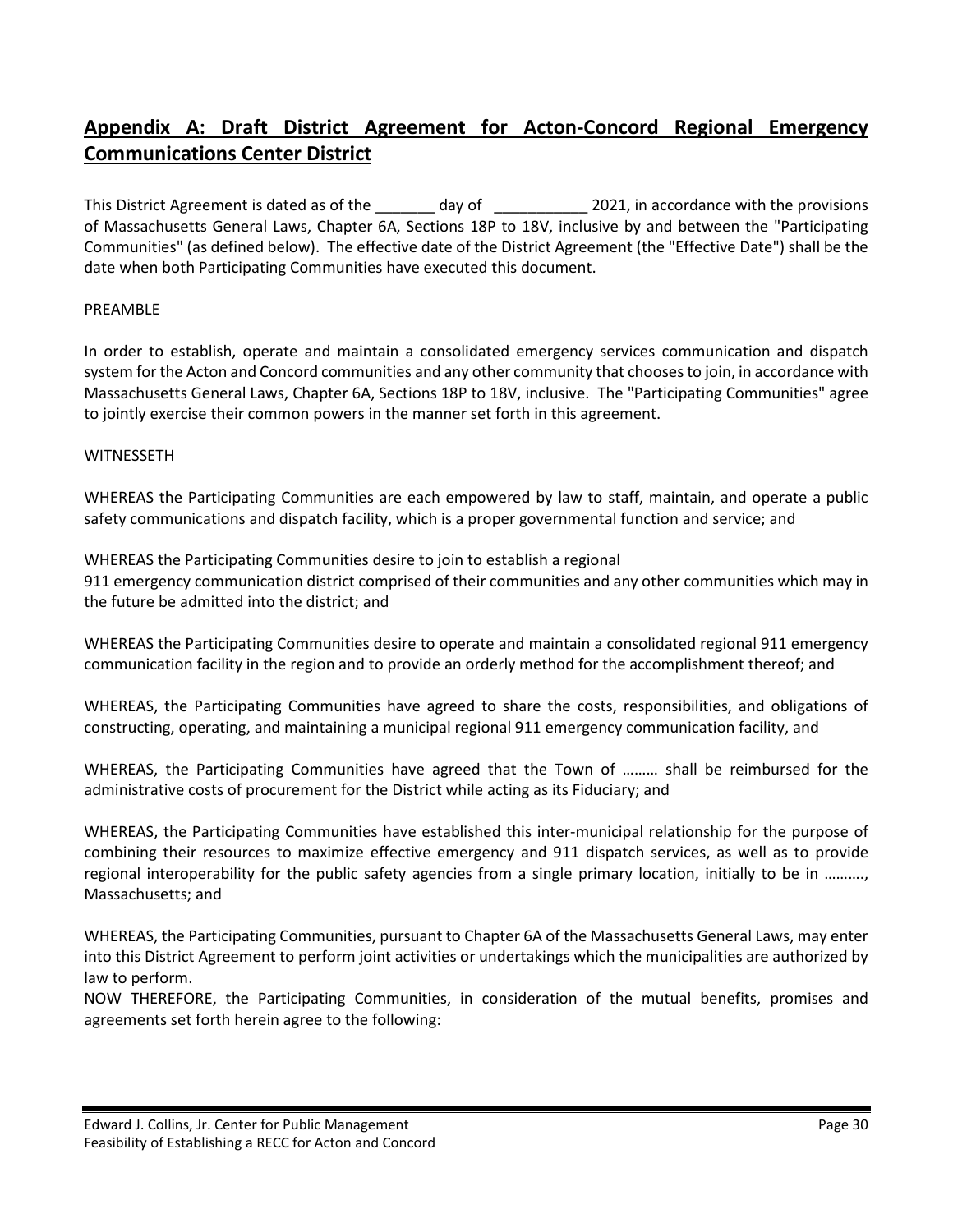#### Purpose

#### **AGREEMENT**

This District Agreement is intended to set forth the responsibilities and obligations of the Participating Communities for cost-efficient, shared, and effective municipal emergency dispatch and communications services. The purpose of this District Agreement is to provide for the establishment, operation, and maintenance of a consolidated regional 911 emergency communication center (RECC) by constructing, equipping, staffing, maintaining, and operating a facility or facilities, which provide call receiving and dispatching services to the Participating Communities, by providing computers, radios, and other equipment for use in the field.

#### Name

The Participating Communities shall operate under the name "………… Regional Emergency Communication Center District", (hereinafter, the ……RECC District). Operating under the District, the services provided, and the center facility will be known as the ……… Regional Emergency Communication Center (hereinafter, the ……RECC).

#### Term

The initial term of the District Agreement shall be for a term beginning on the Effective Date and ending on ……………. Thereafter, this District Agreement shall automatically renew for additional terms of five (5) years each up to twenty-five (25) years, or until terminated by mutual agreement, superseded by legislation and/or a subsequent agreement, or terminated sooner as set forth below.

Notwithstanding the above, this District Agreement shall have no force and effect unless and until each of the Participating Communities have executed this agreement with due authority. The Acton/Concord District has been established under Chapter 6A of the Massachusetts General Laws, which was enacted to empower the operation of the Regional Emergency Communication Center (RECC). Such operation shall be undertaken by the Participating Communities and the Participating Communities shall be bound by the obligations set forth herein. At all times, this District Agreement shall be subject to municipal appropriation.

This District Agreement shall not be affected by any change in leadership of any party hereto, unless terminated or modified pursuant to the terms of this District Agreement. Withdrawal or termination of a party to this District Agreement shall not have the effect of terminating this agreement as to the remaining parties.

#### **Governance**

- 1. The Board of Directors shall be established for the District to oversee the construction or siting, administration, operation, and financing of the center and provide said board with the powers, duties, and liabilities of a regional 911 emergency communication district, which powers shall be vested in and exercised by the district board established by the agreement. Members of the Board of Directors shall serve without compensation, but each member shall be entitled to reimbursement from their actual and necessary expenses incurred for their official duties.
- 2. The Town Manager/Administrator, or Chief Administrative Officer or their designee of each of the participating towns shall serve as the town's respective representative on the Board of Directors. The Participating Communities shall each have one (1) vote on the Board of Directors to act upon matters before the Board. Votes shall only be cast in accordance with Paragraph 4(H) below. As required under Chapter 500 of the Acts of 2014, the Finance Advisory Subcommittee will submit an annual budget to the Board of Directors. The subcommittee shall be comprised of the Chief Financial Officer and Chief Administrative Officer in each Participating Community. The Board of Directors will review and approve of the final products produced by the Operations Committee.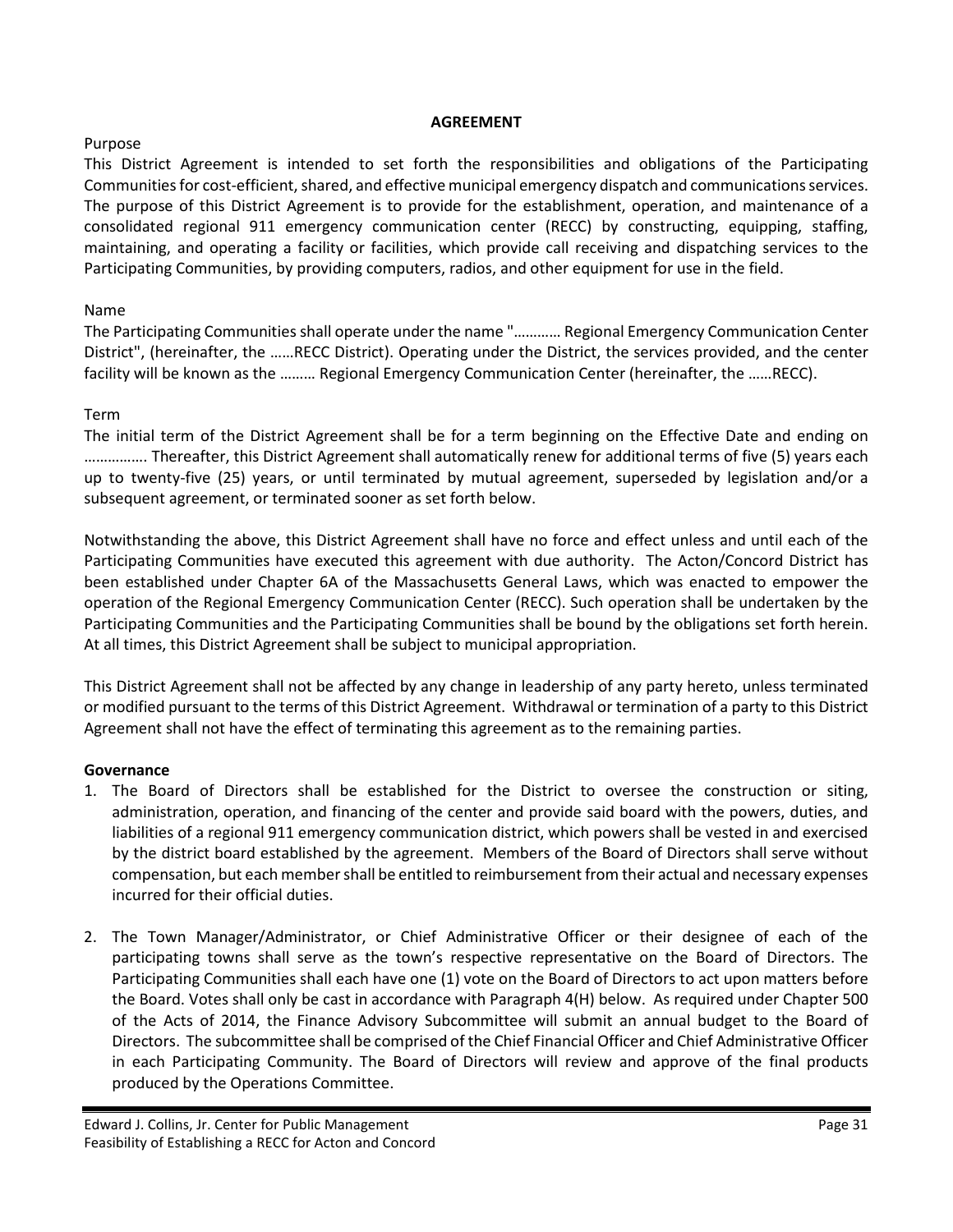- 3. There will be an established Operations Committee to provide general oversight of the performance of the District, including operational protocols and procedures. The Police Chief and Fire Chief for each participating community shall serve as their community's respective representatives on the Operations Committee.
- 4. The Police Chief and Fire Chief for each Participating Community may also appoint an alternate representative to serve in place of the primary Committee representative in the event the primary Committee representative cannot serve at one or more meetings of the Committee. An alternate representative shall have the authority to vote in the name and stead of the person who appointed him/her. The Participating Communities shall each have one (1) vote on the Operations Committee to act upon matters before the Committee. Votes shall only be cast in accordance with Paragraph 4(H) below. A Committee representative shall cease to be a Committee representative if his/her community ceases to be a party to this District Agreement.
- 5. The Board of Directors shall appoint a Director. The Director shall be an employee of the District and his/her salary and benefits shall be established by the Board of Directors. The Executive Director shall be responsible for the day-to-day operation and maintenance of the District, subject to the specific authority retained herein by the Board of Directors and the general supervisory authority of the Board of Directors. The specific job qualifications, duties and responsibilities of the Executive Director shall be recommended by the Operations Committee and approved by the Board of Directors. The Executive Director shall report to the Board of Directors.
- 6. The Board of Directors shall have responsibility for all matters relating to the overall administration of the District, such as establishing the annual operating budget and capital budgets, as well as all human resource matters. Notwithstanding the above, the Board of Directors may, by a majority vote of its members, delegate to the Operations Committee such administration and budgetary matters as it may deem appropriate.
- 7. The Operations Committee shall have responsibility for the effective and orderly operation of the District, including, without limitation, communications equipment and systems, maintenance, operations, protocols, policies and procedures, facilities, personnel, training, billing, and making budget recommendations to the Finance Advisory Subcommittee. The Committee shall coordinate with each of the Participating Communities all local protocol and standard operating procedures required to implement regional dispatch services for each of the Participating Communities and shall ensure compliance with all applicable, local, state, and federal protocol, rules, regulations, directives, and laws.
- 8. Notwithstanding the above, the Operations Committee may, with Notice to the Board of Directors and by a majority vote of all its members, delegate to the Executive Director such operational matters as it may deem appropriate.
- 9. Board/Committee Action All actions by either the Board of Directors or the Operations Committee shall require the presence of a quorum and an affirmative vote of a simple majority of members present (except as is otherwise set forth herein including future financial obligations and the hiring of the Executive Director). A quorum shall be by super majority of the voting members. A quorum of voting members must be present for a vote of the Board of Directors to be valid and binding upon the Participating Communities.
- 10. Designation of Officers. The Board of Directors and the Operations Committee shall each have a Chairperson and a Vice Chairperson selected by ballot among its membership. The Chairmanship and Vice Chairmanship of the Board of Directors and the Committee shall be rotated among the Participating Communities. The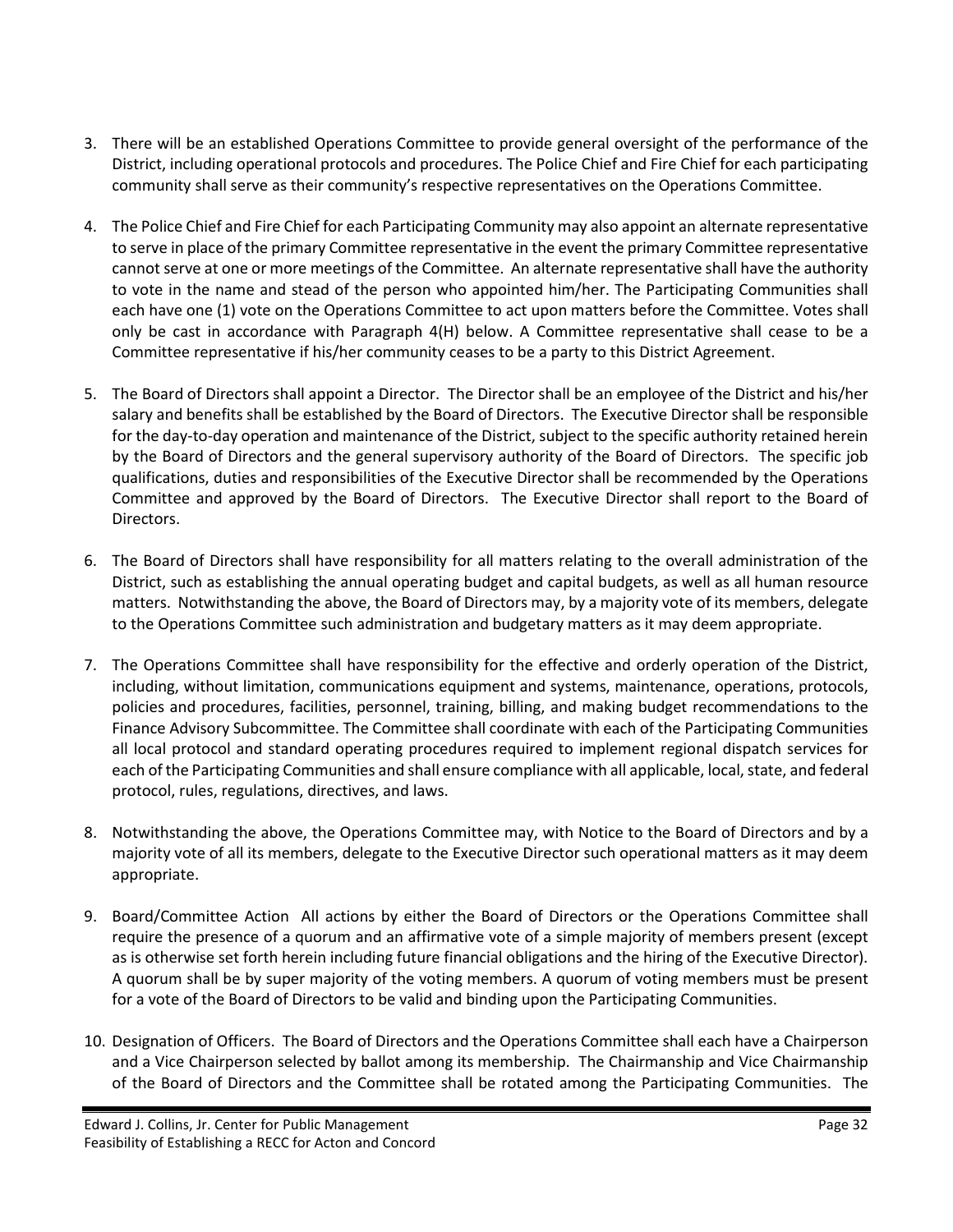person serving as Vice Chairman shall serve as the Chairman in the following year.

- 11. The Chairman of the Board of Directors and the Chairman of the Operations Committee shall be responsible for giving proper notification of their respective meetings (as required by applicable provisions of the Open Meeting Laws (M.G.L. c.30A ss. 18-25), setting agendas and performing administrative activities. The Executive Director will be designated by the Board of Directors and the Operations Committee to ensure proper notes are being taken. The Chairman of the Board of Directors and the Chairman of the Operations Committee shall notify all its respective members, and the Town Clerk of each of the Participating Communities of all meetings. If the Chairman is unable to fulfill these duties, the Vice Chairman shall act as Chairman for so long as the Chairman is unable to fulfill these duties.
- 12. Board/Committee Meetings. The Board of Directors and the Operations Committee shall each conduct regular meetings, holding at least two regular meetings each fiscal year. The first meeting of each fiscal year shall be the Annual Meeting. The date and hour of any regular meeting shall be scheduled by order of the Chairman of the Board of Directors and/or Operations Committee. The Board of Directors and Operations Committee shall provide for additional meetings as may be deemed necessary on a mutually agreed upon date and time.
- 13. The Board of Directors and the Operations Committee may each adopt rules for conducting their respective meetings and other business, as they deem necessary and appropriate. In the absence of rules to the contrary, common law principles for the operation of meetings shall govern. The failure, however, to comply with such rules shall not affect the validity of any action. The Board of Directors and Operations Committee may suspend its rules if it so chooses.
- 14. The Director shall ensure that at Board of Directors and Operations Committee meetings that minutes of regular and special meetings are kept. A copy of the approved minutes shall be provided within ten (10) business days after approval to each Board/Committee member, the Town Clerk of each Participating Community, and to any member of the public requesting same.
- 15. All meetings of the Board of Directors and the Operations Committee are subject to and shall comply with all applicable provisions of the Open Meeting Laws (M.G.L.c30A ss. 18-25) and the Public Records Laws (M.G..L. c. 66), as amended from time to time.
- 16. Provision of Services to Other Entities; Additional Members
	- a. The District may provide dispatch or other communication services to other public or private entities, which provide a critical public health or safety service and/or public agencies not a party to this District Agreement, but only upon the written approval of and subject to such terms and conditions as the Board of Directors may establish. Such service may be evidenced by contract, inter-municipal agreement, or other form of written agreement.
	- b. The District shall establish the amount of charge for the service being provided to other non-member entities. Charges will be set with the intent of recovering all capital, operational, and maintenance costs expended in providing the services to a particular entity, both annually and for prorated periods thereof, as well as sums as may be needed for future improvements, repairs, upgrades, or expansions.
	- c. Any municipality, which is not a party to this District Agreement as of the effective date, may seek membership in the District. Admission of additional municipalities to the District shall be considered an amendment to the District Agreement and if there is an affirmative vote by the super majority of the District.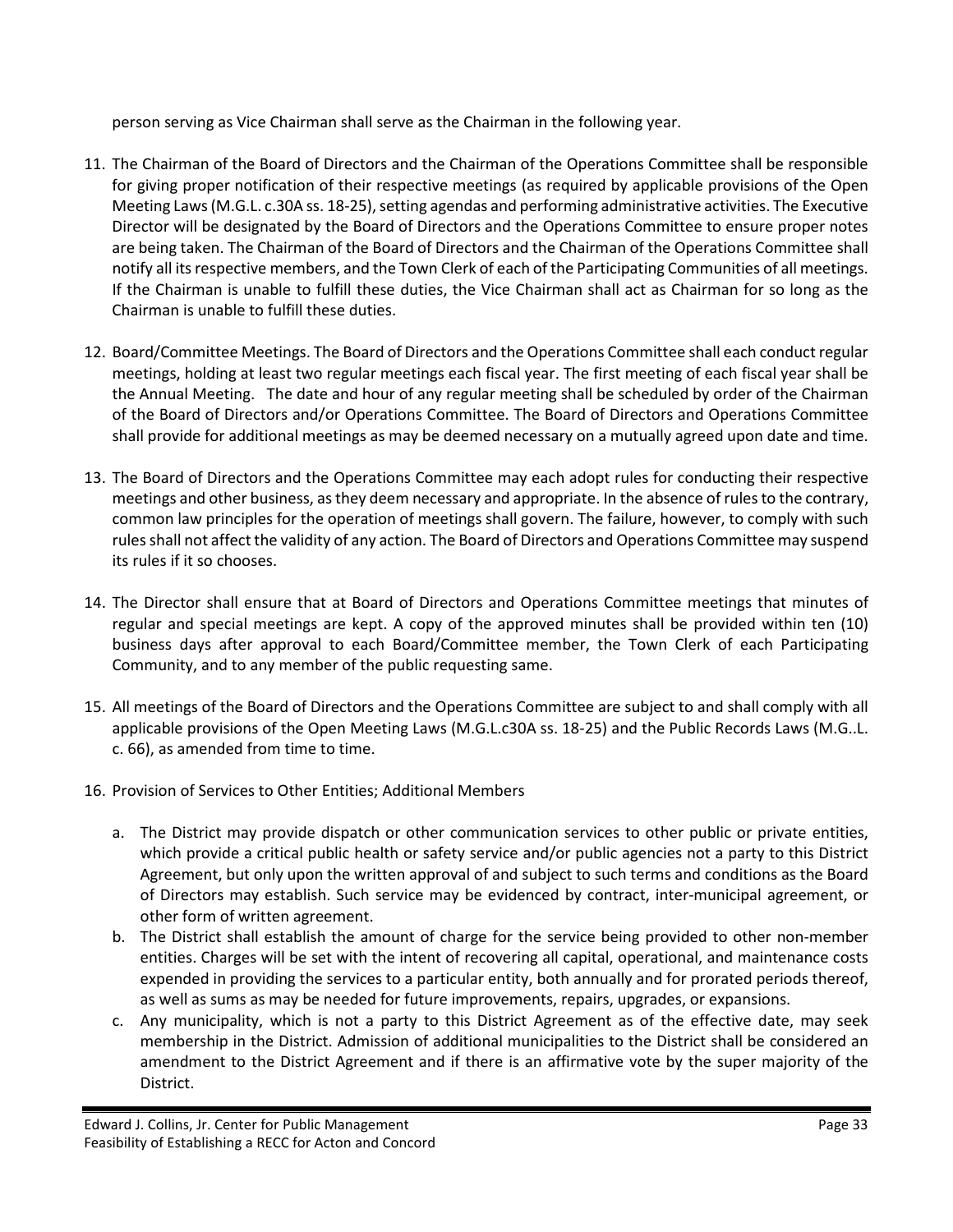#### 17. Dispatch Facility

The initial District facility shall be in at the Public Safety Facility,371 Main Street, Acton, Massachusetts. The dispatch facility shall provide suitable and necessary components for a modern dispatch center. All equipment and materials within the facility will be supported and maintained through an annual operational budget. All equipment or materials used as part of the dispatch system will be owned as set forth in the following paragraph.

The District shall in its own name, by purchase, written lease, or written license, procure an area whereby a tower or other structure for the installation of antenna shall be constructed, and a facility in which the dispatch facility will operate. The District shall procure in its own name all equipment, systems, fixtures, goods, or other personal property, as it may deem necessary or appropriate from time to time. Upon termination or dissolution of the District, all equipment fixtures, goods, or other personal property installed or otherwise used at the facility (other than that which has been constructed or installed and is permanently affixed to the facility premises, or affixed in a manner so that it cannot be removed without defacing or damaging the premises) and which has been procured by or on behalf of the District with funds provided by the Participating Communities shall remain the property of the District. Any such personal property which has been purchased with funds provided by a grant shall, upon proper request, become the property of the granting authority which provided such funds. Upon the dissolution of the District, diligent efforts shall be made to sell the property of the District (excluding property purchased with grant funds) and the proceeds therefrom shall be equitably distributed to the then Participating Communities.

Notwithstanding the above, the Participating Communities acknowledge, agree and consent to the Town of Acton, acting as (1) the procurement agent of the District, and (2) the applicant and grantee or agent for all grant programs that may be available to the District, provided however, that any funds, equipment, property, or services procured or received by the Town of Acton. as the result of a grant award or otherwise shall be for the benefit of the District, and to the extent practicable, ownership of any funds, equipment, property, or services procured or received shall be assigned or otherwise transferred to the District.

The Operations Committee shall be responsible for recommending to the Board of Directors what communications equipment is necessary to operate and maintain the dispatch system. In carrying out its responsibilities, the Operations Committee shall be subject to the following standards:

- The dispatch facility shall be intended to provide consolidated regional public safety communications and dispatch services facility to the Participating Communities.
- All dispatch facility components shall be compatible with each other.
- The choice of dispatch facility components and the operation and maintenance of the system shall be based upon cost efficiency, including budget constraints and effectiveness and upon a desire to establish appropriate response to the emergency dispatch and communications needs of the citizens of the district.
- The Participating Communities acknowledge that system quality is subject to cost efficiency and budget constraints and that various sections of this agreement impose requirements related to budget approval by the Board of Directors.
- Each of the Participating Communities shall provide and maintain all necessary telephone circuits, radio circuits/frequencies, two-way radios, antennae and any related and/or necessary equipment required for the operation of the dispatch facility and their respective emergency networks. All such telecommunications costs, maintenance costs, and expenses for equipment located within its community shall be the responsibility of each respective community.

#### 18. Fiscal Year of the District

The fiscal year for the District shall be July 1st to June 30th of each year, except if the Effective Date of this District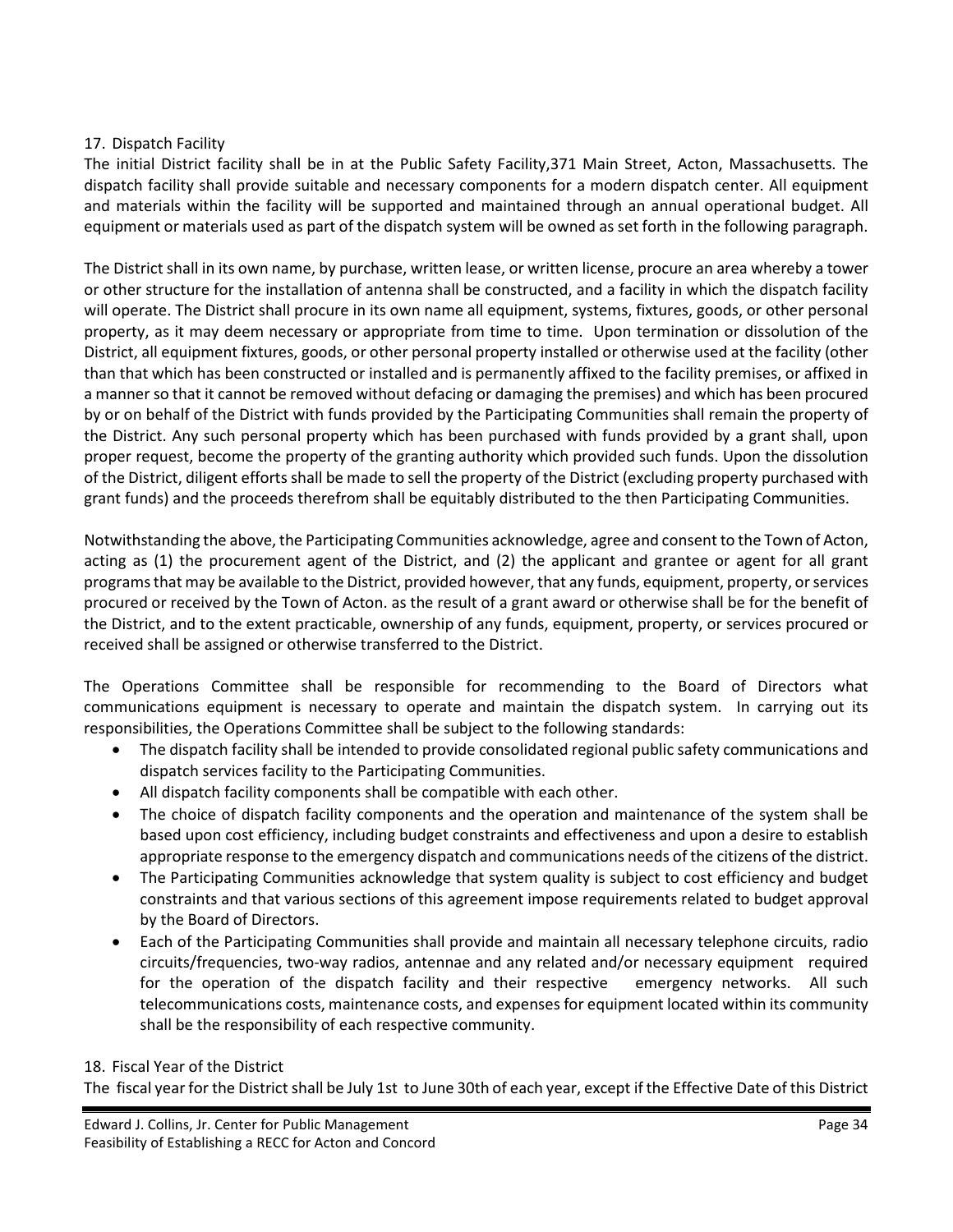Agreement is other than July 1st , in which case, the first fiscal year shall be the short year commencing on the Effective Date and ending the following June 30th.

#### 19. Annual Budget

With the assistance of the Executive Director, the Operations Committee shall develop and recommend to the Finance Advisory Subcommittee an annual budget by mid-December of each year. The Finance Advisory Subcommittee shall recommend an annual budget to the Board of Directors on or before January 15th of each year. The annual budget shall set forth all anticipated expenses and revenues for the following fiscal year and contingency funds for unanticipated operating and capital expenses. The annual budget shall include: (1) the operating budget and (2) the capital budget. The budget shall include any planned or future capital expenses and the salaries and benefits for all persons employed by the District, which shall be subject to the budget approval process set forth herein. Upon approval of the budget by the Board of Directors, the Board shall apportion the amount so determined among the member municipalities under the terms of the District Agreement. The amounts apportioned for each member municipality shall be certified by the District Treasurer to the chief executive officers, board of assessors and treasurers of the participating municipalities not later than February 1, annually, and the amounts so certified shall be appropriated and paid to the District Treasurer at the times specified in the District Agreement. If any of the participating municipalities fails to include any apportioned amount so certified in its appropriations for the fiscal year, the Board of Assessors shall raise the amount in the tax levy for that year under section 23 of Chapter 59.

The useful life of equipment and other assets shall be considered when formulating the annual budget. Any unspent portion of a reserve budget shall be carried forward to the next fiscal year in addition to the reserve allocation for each such fiscal year.

The total budget, upon which the assessment against each of the Participating Communities is based, may be reduced by revenue from entities not a party hereto, by unexpected or unencumbered funds available at the end of each fiscal year prior to the year for which the budget is applicable, or by other revenues available to the District.

If emergency expenditures are required to maintain system integrity in excess of the amount budgeted, the District is authorized to incur the same amount, first from the reserve fund and second from any other available funds. Any debt incurred by the District shall not be subject to the limit of indebtedness prescribed in Section 10, Chapter 44 per section 18R (g) of Chapter 500 of the Acts of 2014. The District may incur debt for a term not exceeding 25 years to acquire land, buildings, and equipment to construct or site and maintain a regional 911 emergency communication center, provided, however, that written notice of the amount of debt and of the general purposes for which it would be authorized shall first be given by the district board to the finance advisory subcommittee for approval, which shall require a majority vote. The finance advisory subcommittee shall vote on the proposed debt within 14 days of receiving notice. If the finance advisory subcommittee approves the debt, the debt may be authorized by the district board and written notice of the amount of debt and its general purposes shall be given to the Boards of Selectmen of each Participating Community not later than 7 days after the date on which the debt was authorized by the district board. No debt shall be incurred until the expiration of 60 days from the date the debt was authorized by the district board. If, prior to the expiration period, the Board of Selectmen of any member municipality votes to disapprove of the amount authorized by the district board, the debt shall not be incurred.

All financial obligations of the Participating Communities shall always be subject to annual municipal appropriation, including, but not limited to the Participating Communities' indemnification obligations under Paragraph 16 below.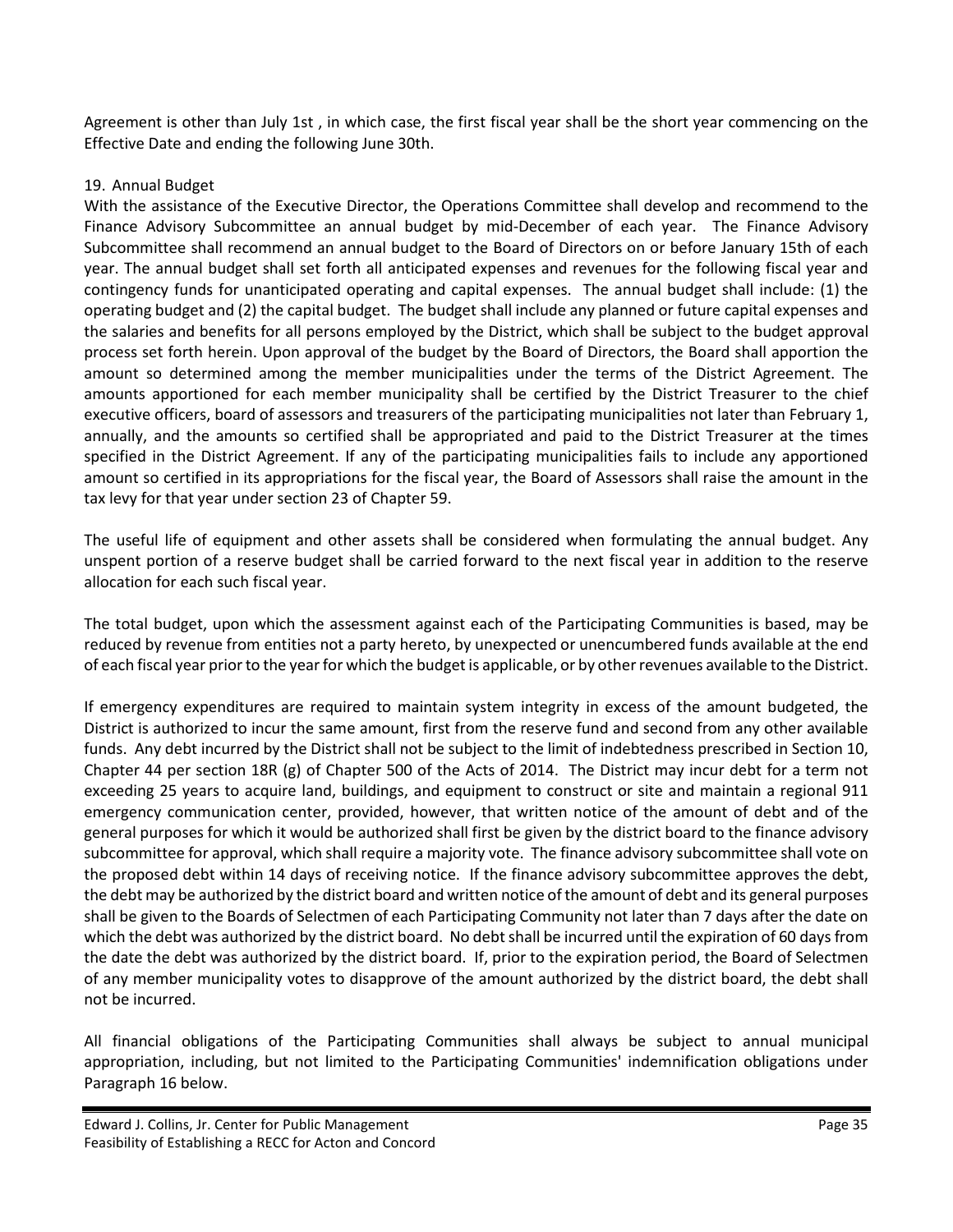Notwithstanding the above, if a Participating Community does not pay the District its allocated share of the expenses of the District in any year, such community's membership in the District shall be subject to termination, which may be made in accordance with the provisions of Paragraph 12(B).

#### 20. Allocation of Costs of Dispatch Facility

The Board of Directors shall annually determine the necessary amounts to maintain and operate the District and the amounts required to pay any debt and interest incurred by the District. Each Participating Community shall be charged according to an equal ratio based upon population (50%) and 911 calls (50%) received. Each Participating Community agrees to assume a proportional share of all costs and expenses for equipment, facilities, (including maintenance thereof), personnel and operations of the District and to promptly remit payment upon proper request. The amounts apportioned shall be certified by the District Treasurer to the Chief Executive Officers, Board of Assessors and Treasurers in each municipality no later than February 1st each year. Payments of assessments are automatically due and payable each year without further notice as follows:

July 1st: 25% of total assessment October 1st: 25% of total assessment January 1st: 25% of total assessment April 1st: 25% of total assessment

Each Participating Community agrees to provide in its annual budget an appropriation to be available in an amount adequate for that party's assessment for the same fiscal year. If any participating community fails to include any apportioned amount so certified in its appropriations for the fiscal year, the Board of Assessors shall raise the amount in the tax levy of that year under Section 23 of Chapter 59 of the Massachusetts General Laws.

#### 21. Appointment of Secretary and Treasurer; Revolving Fund.

The Board of Directors shall appoint a Secretary and Treasurer (who may be the same person), who may be a treasurer of one of the Participating Communities in the District. The Treasurer, subject to the direction and approval of the Board of Directors, shall be authorized to receive, invest, and disburse all funds of the District without further appropriation. The Treasurer shall give bond for the faithful performance of his/her duties in a form and amount as fixed by the Board of Directors. The Treasurer shall be entitled to charge the District reasonable fees and collect its reasonable expenses for its services, as approved by the Board of Directors. The Treasurer shall be subject to Sections 35, 52 and 109A of Chapter 41 of the Massachusetts General Laws.

In order to finance the operation and administration of the District, there shall be established and maintained a segregated revolving fund account (the "Revolving Fund") and such other accounts, as may be appropriate. The District shall have its own taxpayer identification number. All payments received by the District and all expenses paid by the District shall be deposited into or paid from the Revolving Fund.

The Treasurer shall maintain accurate and comprehensive records, based on generally accepted accounting principles consistently applied, of all funds deposited into and paid from the Revolving Fund and other accounts as well as records of all services procured, costs incurred, liabilities, reimbursements.

Financial statements shall be issued to all Participating Communities quarterly and annually. These statements shall also be provided to the Finance Advisory Committee. There shall be an audit of the books and records of the District performed by an independent third-party certified public accountant following the end of each fiscal year. Copies of the audit shall be provided to the Chairpersons of the Boards of Selectmen /Town Council, the Finance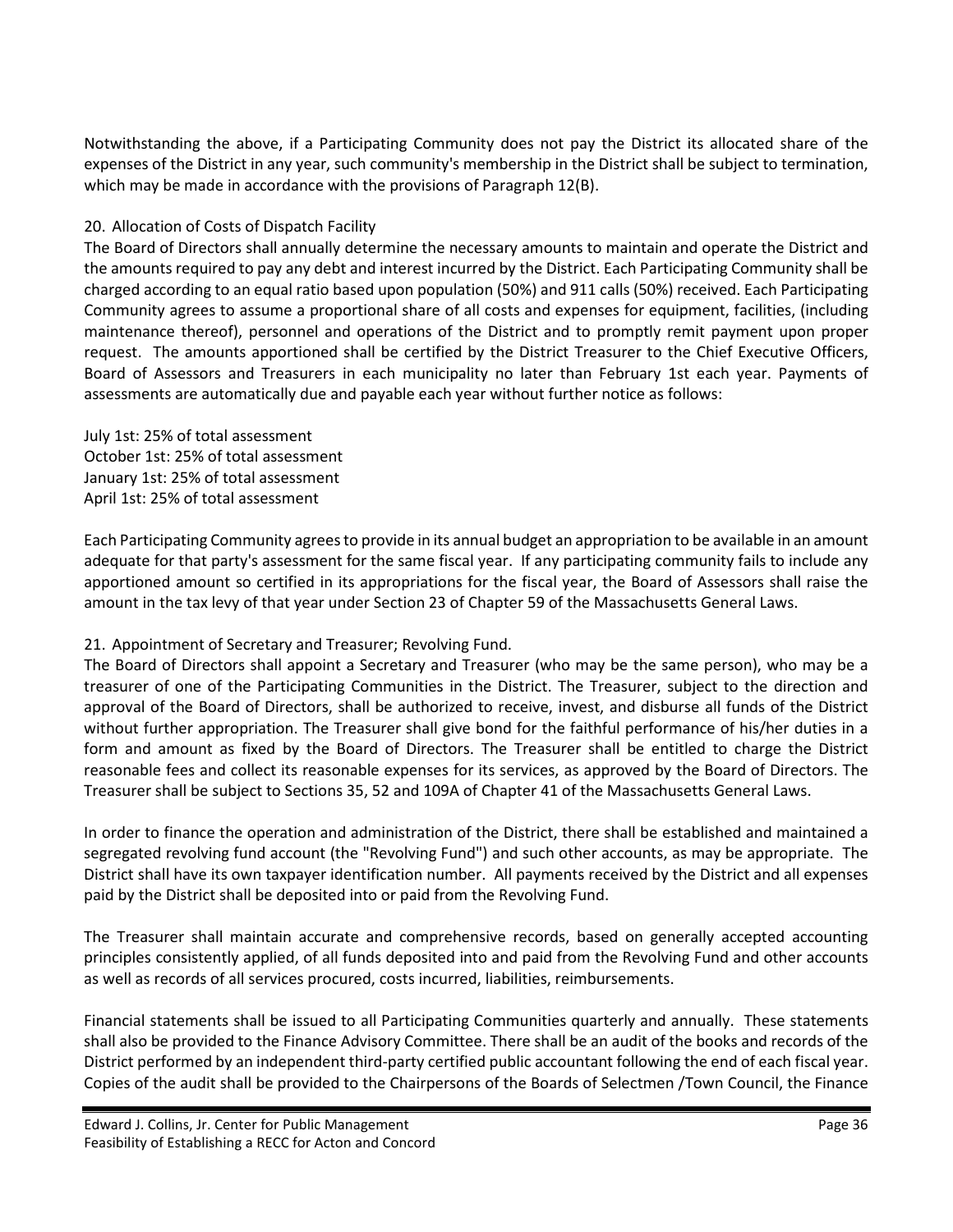Advisory Committee, the State Auditor, the State 911 Department and the Division of Local Services of the Executive Office for Administration and Finance. (A&F). In addition, the Board of Directors shall have the right, upon sixty (60) days advance written notice, to audit or otherwise examine the books and records of the District to verify the accuracy of the financial statements. The costs of performing any audit shall be an expense of the District. The Board of Directors shall be entitled to request and receive copies of the information described above upon reasonable notice.

For the initial term of this District Agreement, the designated Treasurer shall ensure that the accounting system for the District includes the following:

General ledger;

Accounts payable-invoice processing and payments as directed by the Executive Director;

Accounts receivable-invoice and cash receipt processing as directed by the

Executive Director;

Payroll processing and associated human resources services;

Bank account maintenance and reconciliations;

Billing the District for administrative support provided by the designated Treasurer's Participating Community;

Financial statement preparation, as required;

Audit preparation, as required;

Preparation of year-end 1099' s and W-2s; and

Grant management and administration functions, as required and appropriate.

For all subsequent terms of this District Agreement, the Treasurer shall provide the Board of Directors with a list of the services his/her office will provide to the District and the rates charged. Such services and rates shall be approved in advance by the Board of Directors.

#### Reconciliation of Revolving Fund Account

Not less frequently than annually, the Executive Director shall reconcile cumulative payments made by the Participating Communities into the Revolving Fund against cumulative amounts owed. Participating Communities shall be credited for over payments or billed for shortfalls, as appropriate. Positive balances will be carried over to the following fiscal year.

#### 22. Procurement

All goods and services procured by the District shall be procured pursuant to applicable procurement laws, rules, or regulations.

#### 23. Termination or Withdrawal

A Participating Community may elect to withdraw and terminate its membership in the District by providing written notice to the Chairman of the Board of Directors not less than five (5) years prior unless there is a unanimous vote by the Board of Directors. Termination of membership shall be effective thirty (30) days following the payment of all obligations incurred and no less than two years from the receipt of notice of termination. No Participating Community shall be entitled to retain or be reimbursed for any costs or liabilities incurred prior to the effective date of termination of membership, including without limitation, any fees, costs, or expenses attributable to this District Agreement.

Following receipt of notice of termination, the remaining Participating Communities shall address the impacts caused by termination by either encouraging other parties to join the District or by reducing expenses of the District, but until any mitigation occurs, the terminated party shall remain liable for its assessment in full until the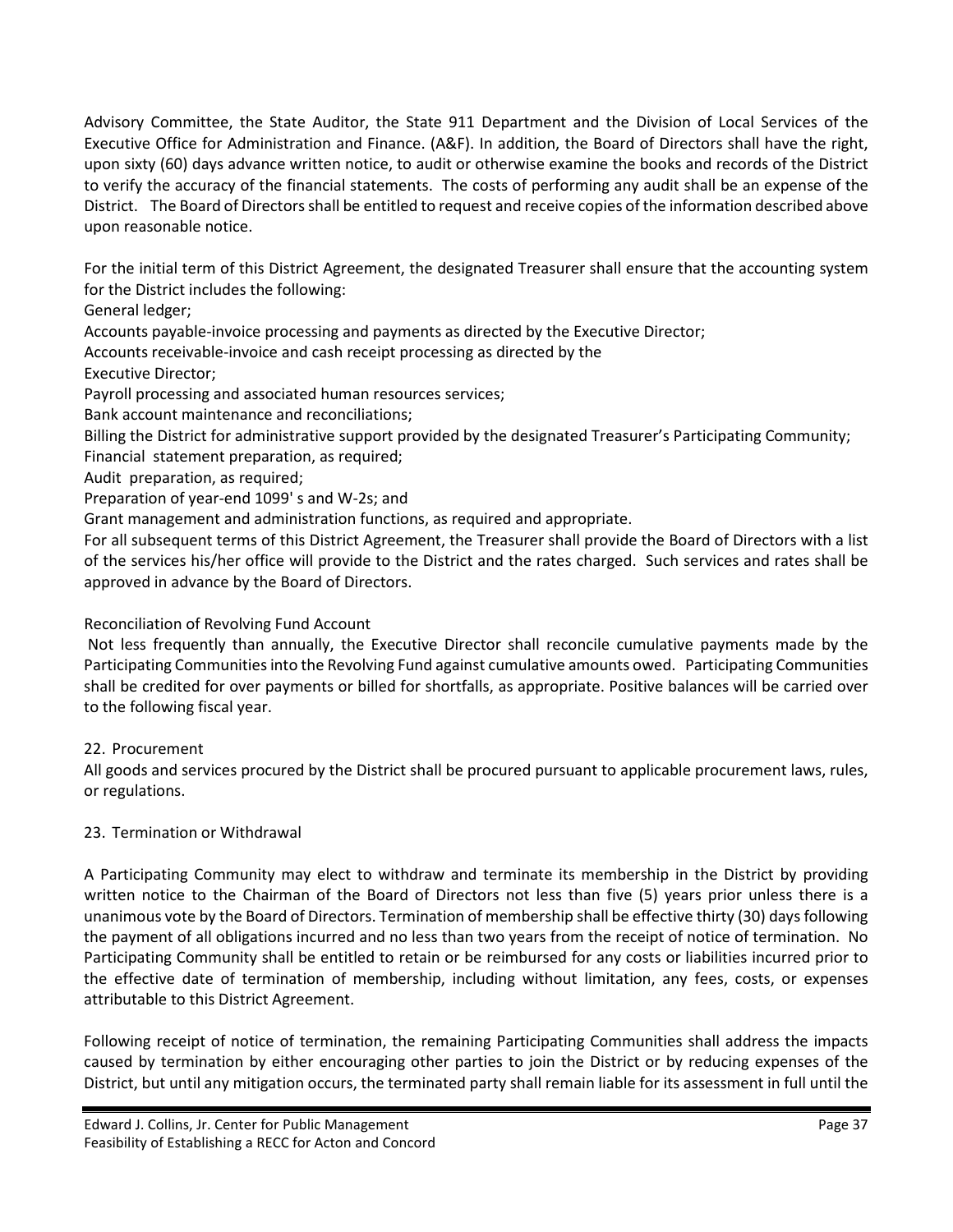end of the current fiscal year. The type of activities to be taken in mitigation shall be determined at the sole discretion of the remaining Participating Communities. All parties to this District Agreement agree that the dispatch system is configured, and expenditures are committed based upon the understanding that all parties will remain members of the District at least until the end of the current term and that the payments to be made hereunder represent reasonable liquidated damages and not a penalty. If the District shall be comprised of less than two communities, the District shall be dissolved pursuant to the applicable law.

If any party to this District Agreement defaults on payment of any assessment or otherwise breaches this agreement, such party shall be notified in writing stating therein the nature of the alleged default or breach and directing such party to cure such default or breach within ten (10) days. If such party in default or breach fails to cure said default or breach within sixty (60) days, that party shall be subject to termination as a party to this District Agreement upon the vote of a super-majority of the Board of Directors representing those communities not in default. The party in default or breach shall not be entitled to vote on its own termination or be counted in determining a majority in interest. The terminated party shall remain liable for any defaulted payment and late charges accruing through the end of the current fiscal year.

#### 24. District Personnel

The Director and all other District personnel shall be employees of the District. The District shall employ supervisory and operations staff, as approved in each annual budget. Salaries and benefits of all such personnel shall be approved by the Board of Directors.

#### 25. District Personnel Retirement Plans

Eligible employees of the District shall be entitled to participate in the Commonwealth of Massachusetts' retirement system established under Chapter 32 of the Massachusetts General Laws. Administration of the District's employees' retirement plans shall be administered by the …………… Retirement System.

#### 26. Severability Compliance with Applicable Law

Should any part, term, portion or provision of this District Agreement or the application thereof to any person or circumstances conflict with any local, state, or federal law or otherwise be rendered unenforceable or ineffectual, the validity of the remaining parts terms portions or provisions or the application thereof to other persons or circumstances shall be deemed severable and shall not be affected thereby. The parties further intend for this District Agreement to be modified to comply with any applicable local, state, or federal law, should it be determined not to be complying and to remain binding between them as so modified. But without limiting the generality of the foregoing, the parties intend for this District Agreement to remain binding against each of them notwithstanding any legal requirement that would alter the term hereof or change the way in which any party is required to pay its share of assessments. The parties will remain bound hereunder subject to such modified terms.

#### 27. Indemnification

Each of the Participating Communities shall indemnify, defend and hold harmless each other and their successors and assigns, and all of their officers, directors, lenders, agents, contractors, volunteers, and employees (collectively the "Indemnitees") from and against any and all claims, suits, actions, judgments, demands, losses, costs, attorney's fees, expenses, damages and liability to the extent caused by, resulting from, or arising out of the intentional acts, negligent acts, errors, omissions, or allegations thereof, of their employees, agents, volunteers, or representatives in the performance of the terms of this District Agreement, to the extent allowed by law.

By entering into this District Agreement, none of the parties has waived any governmental immunity or limitation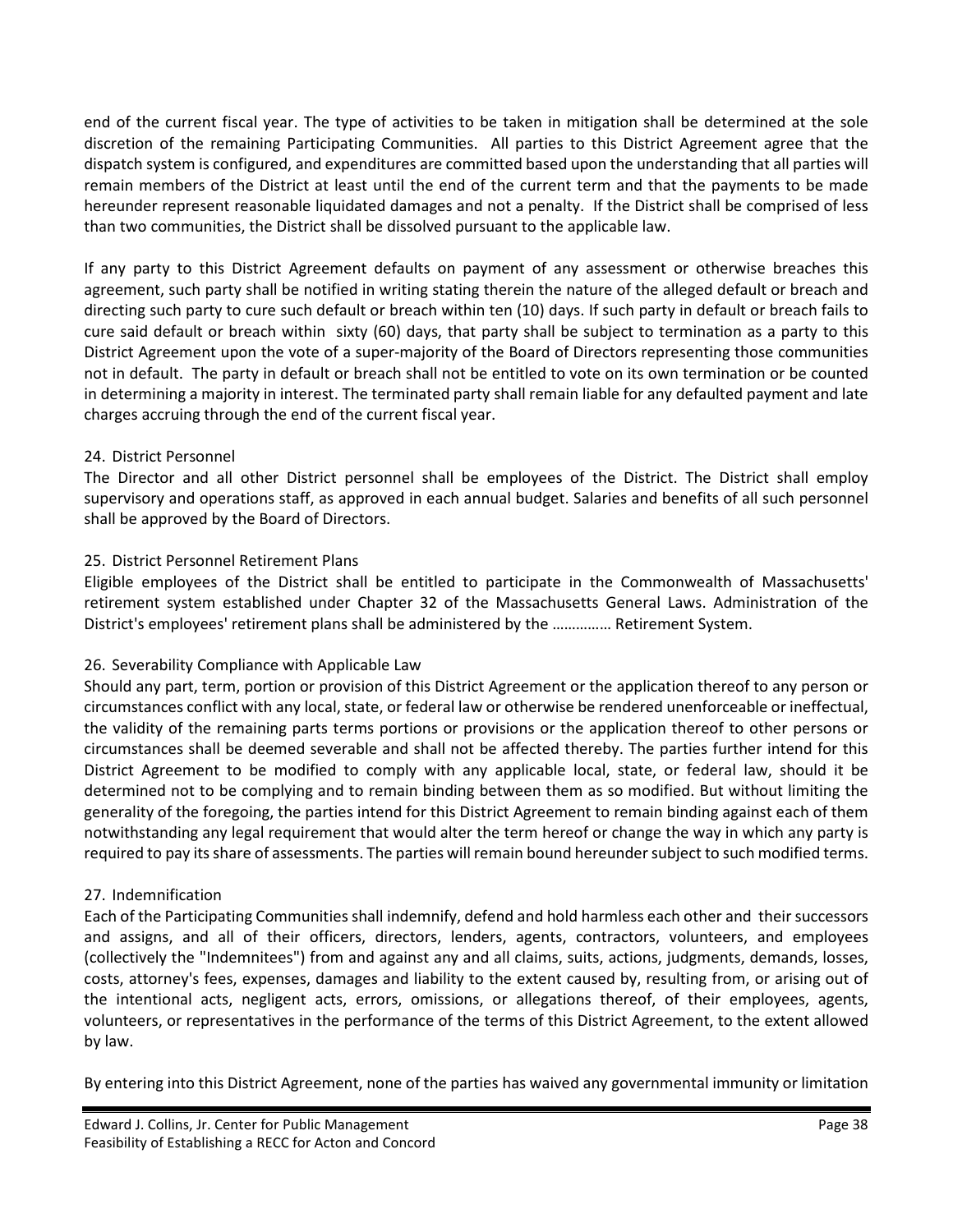of damages which may be extended to them by operation of law. This agreement is by and between the parties which have executed it and each state that it is intended for their mutual benefit alone and is not intended to confer any express or implied benefits on any other person or entity. This District Agreement is not intended to confer third party beneficiary status on any person. It is expressly understood that the services provided hereunder are deemed for public and governmental purposes and all privileges and immunities from liability enjoyed by municipalities shall extend to their participation hereunder and to the activities so undertaken to the fullest extent provided by law.

#### 28. Performance Bond

In accordance with the provisions of M.G.L. c. 40, section 4A, the District shall provide a nominal bond in the amount of one dollar (\$1.00) for the performance of its duties and obligations under this District Agreement.

#### **GENERAL PROVISIONS**

This District Agreement shall not affect any pre-existing, independent relationship(s), or obligations between the parties on any other subject or between the parties and any other third party or parties, including without limitation, "mutual aid" agreements.

None of the parties hereto shall be responsible for delays or failures in performance from acts beyond the reasonable control of such party (e.g., riot or institutional disturbance, natural or man-made disaster).

#### **Notices**

All correspondence or other notice related to this District Agreement shall be in writing and delivered to each Participating Community to the address and contact person provided from time to time by each Participating Community. Each party hereto authorizes the other to rely in connection with their respective rights and obligations under the District Agreement upon approval by the party so designated or any person designated in substitution or addition hereto by notice, in writing, to the party so relying.

#### Amendments.

Amendments to this District Agreement shall require a super majority vote of the members of the Board of Directors. All amendments shall be in writing and shall be executed by the Chief Administrative Officer of each Participating Community. The addition of any other community as a participating member of the District shall require an amendment to the District Agreement.

#### Execution in Counterparts

This District Agreement may be executed in several counterparts, each of which shall be an original and all of which shall constitute but one and the same instrument.

#### Binding Effect

This District Agreement shall be binding upon and shall inure to the benefit of each party and its successors and permitted assigns.

#### Governing Law

This District Agreement has been executed and delivered in and shall be construed and enforced in accordance with the laws of the Commonwealth of Massachusetts and parties hereto submit to the jurisdiction of any of its appropriate courts for the adjudication of disputes arising out of this District Agreement.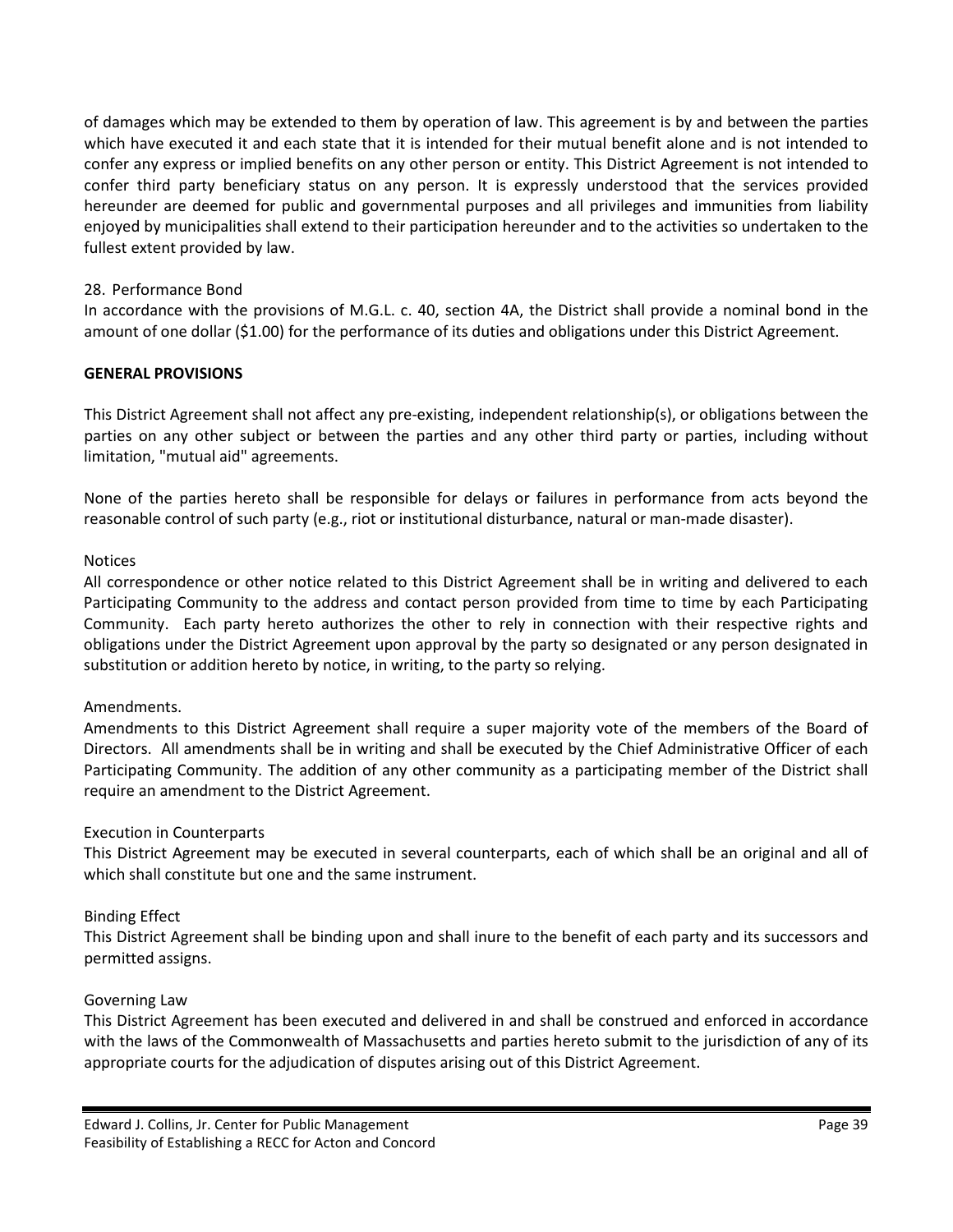#### Choice of Forum

Any legal proceeding brought by an employee of the District or any party hereto may be brought in a court with proper jurisdiction in Middlesex County.

#### Relationship of Parties

None of the provisions of this District Agreement is intended to create any relationship between the parties other than that of independent parties contracting with each other for the purpose of effecting the provisions of this District Agreement. The parties are not, and shall not be construed to be, in a relationship of joint venture partnership or employer-employee.

Waiver

No delay or failure to require performance of any provisions of this District Agreement shall constitute a waiver of the provision as to that or any other instance. Any waiver granted by a party must be in writing.

#### Entire Agreement

This District Agreement represents the entire agreement of the parties and supersedes any previous agreements between the parties relating to the same subject matter.

IN WITNESS WHEREOF, the Towns have hereto intending to be legally bound have caused their duly authorized representatives to set their hands and seals on the set forth below.

TOWN OF ACTON TOWN OF CONCORD

| <b>By</b> | י, ס<br>DV |
|-----------|------------|
| Name:     | Name:      |
| Title:    | Title.     |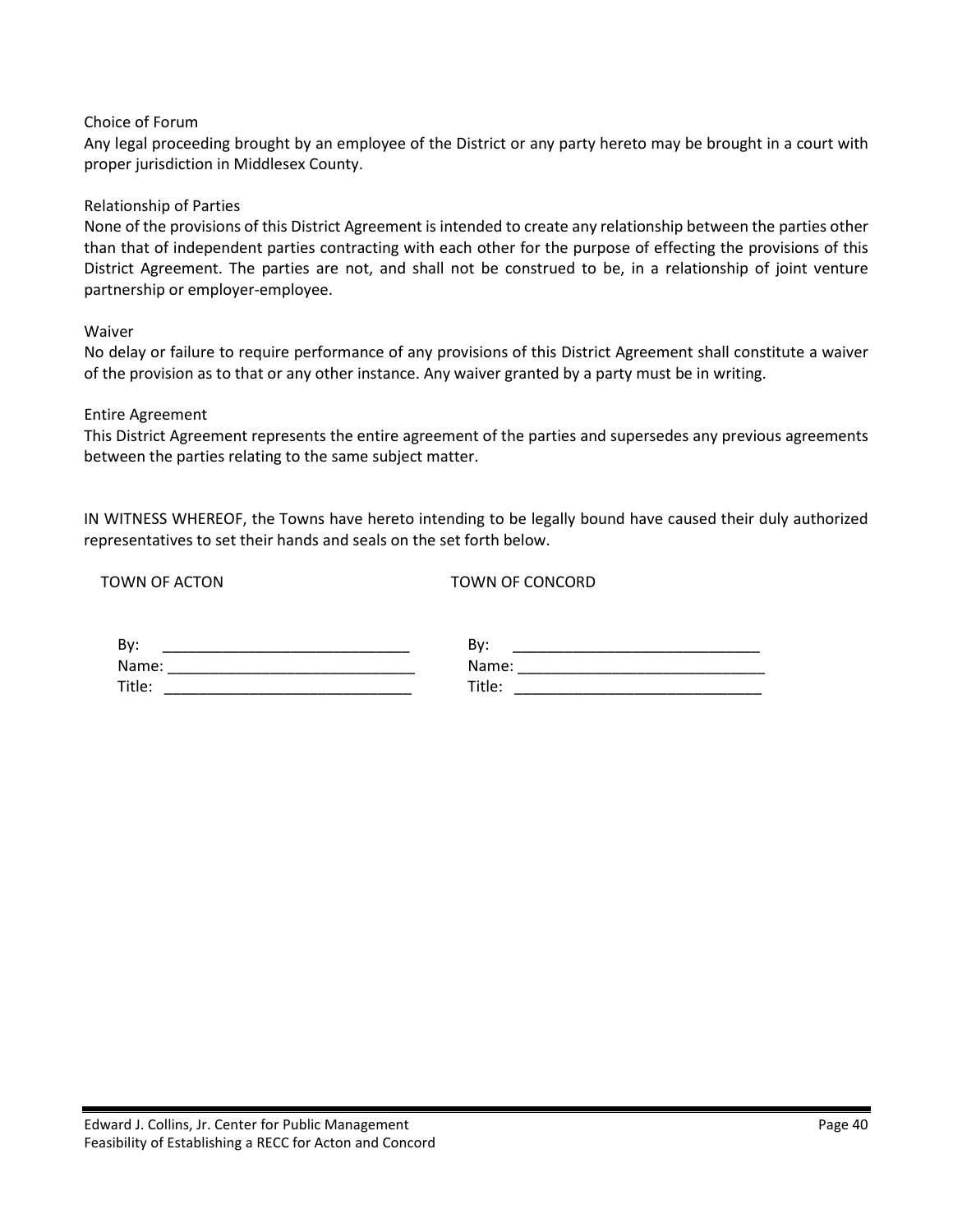## <span id="page-41-0"></span>**Appendix B: Acton and Concord Administrative and Ancillary Duties**

## **Acton Communication Center – Administrative Duties**

- Public Window Service all public walk-ins
- Service Records Department requests; Commuter Parking Stickers, Licenses, etc.
- Monitor cameras Prisoners, interior, and exterior of building
- Provide remote access to Town Hall; locking and unlocking building.
- Monitor fax machine; disseminate forms and documents
- CJIS Representative and Back-Up Rep
- NIBRS
- Maintain and file: Trespass Notices, 209A's, 258E's
- Police Details Receive calls, page out internally, call surrounding towns, advise Sgt.
- Prisoner Watch Dispatchers are contacted first; ordered-in when necessary.
- Fill Dispatcher's shifts Call a list by phone; page during emergencies.
- Fill Officer's Shifts page out open shifts
- Scheduling FD Smoke Detector Inspections and Real Estate, Business, School, etc. Inspections
- Update and maintain CAD PAMET
- US Mail receive, sort, and disseminate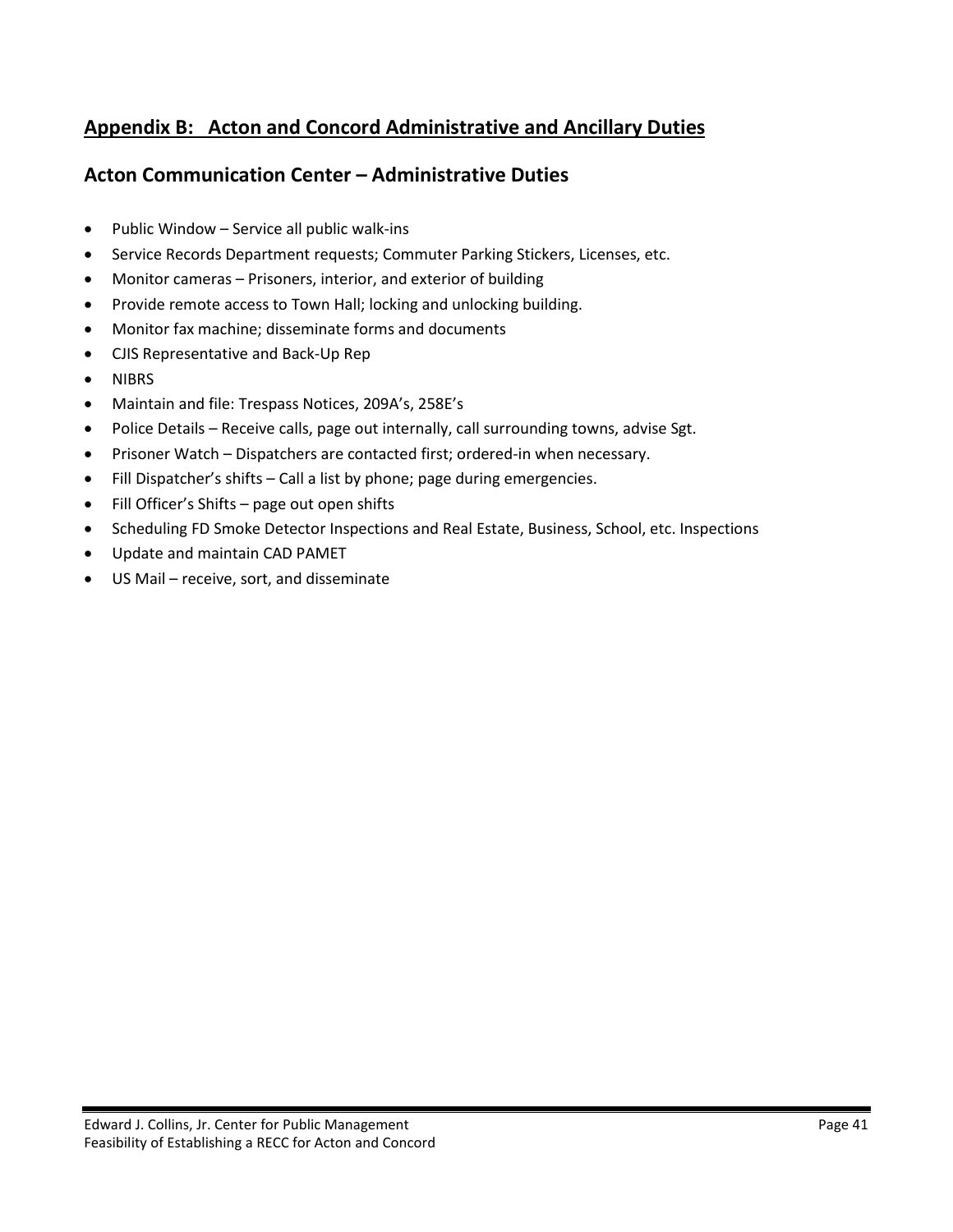#### **ANCILLARY SERVICES PROVIDED BY CONCORD PUBLIC SAFETY COMMUNICATIONS**

LEAD DISPATCHER

- DICO:
	- Dept. Infection Control Officer policies & procedures including filing & follow-up of exposure reports.
- EMS Coordinator:
- Inventory, service and maintenance of First Responder equipment and AEDs for all personnel, vehicles, and police facility.
- MPTC 1st Responder/CPR Instructor:
- Staff training in CPR/AED and First Responder for Dispatchers and Officer in-service. Turret Tapes:
- Pulling tapes and signing affidavits for turret tapes requested for court prosecution, investigation, Fire Dept after-action review, and Quality Assurance. CJIS Rep:
- Primary CJIS representative for agency. Perform monthly records validations process, Bi-annual Operator certifications for all officers and records division personnel, CJIS and FBI audit cycles. Accreditation Manager:
- Assist with LE MPAC and CALEA police agency accreditation process.

#### ALL DISPATCHERS

Public Window Traffic:

- Taking direct reports of emergencies in progress or just occurred (ex. Domestic violence, assault, missing persons, animal calls)
- Assisting with requests for records & reports
- Handling intake of found property and inquiries regarding lost property
- Handling intake of found animals and inquiries regarding lost animals
- Assisting lost motorists asking for directions
- Assisting with requests for child safety seat installations
- Assisting with requests to use public building facilities
- Assisting with walk-in traffic for C4RJ, DVAAP and AL-ANON
- Supervising and documenting civil custody exchanges
- Supervising and documenting e-commerce-related safe exchanges
- Supervising and assisting with public medication drop-offs
- Assisting with firearms licensing inquiries Telephone Traffic:
- Handling of Detail requests, cancellations, and related documentation
- Handling of public interest calls regarding public events, parking and public transit inquiries, COVID-19 information, Blue-laws, hunting regulations.
- Handling of Poll-related functions including ongoing updates of vote tallies by precinct, security pick-up of ballot boxes and related documentation.
- Departmental point of contact for all personnel calling out sick and related documentation
- Town point of contact for all Animal Control inquiries and requests for service
- Handling of Elder Affairs inquiries
- Handling of School Resource Officer inquiries
- Coordinate tow services for vehicle removal and handle inquiries regarding same
- Handling of public calls regarding weather emergencies, parking at DCR Walden Pond Reservation and overnight bird-tagging operations at US Fish & Wildlife reservation Great Meadows.